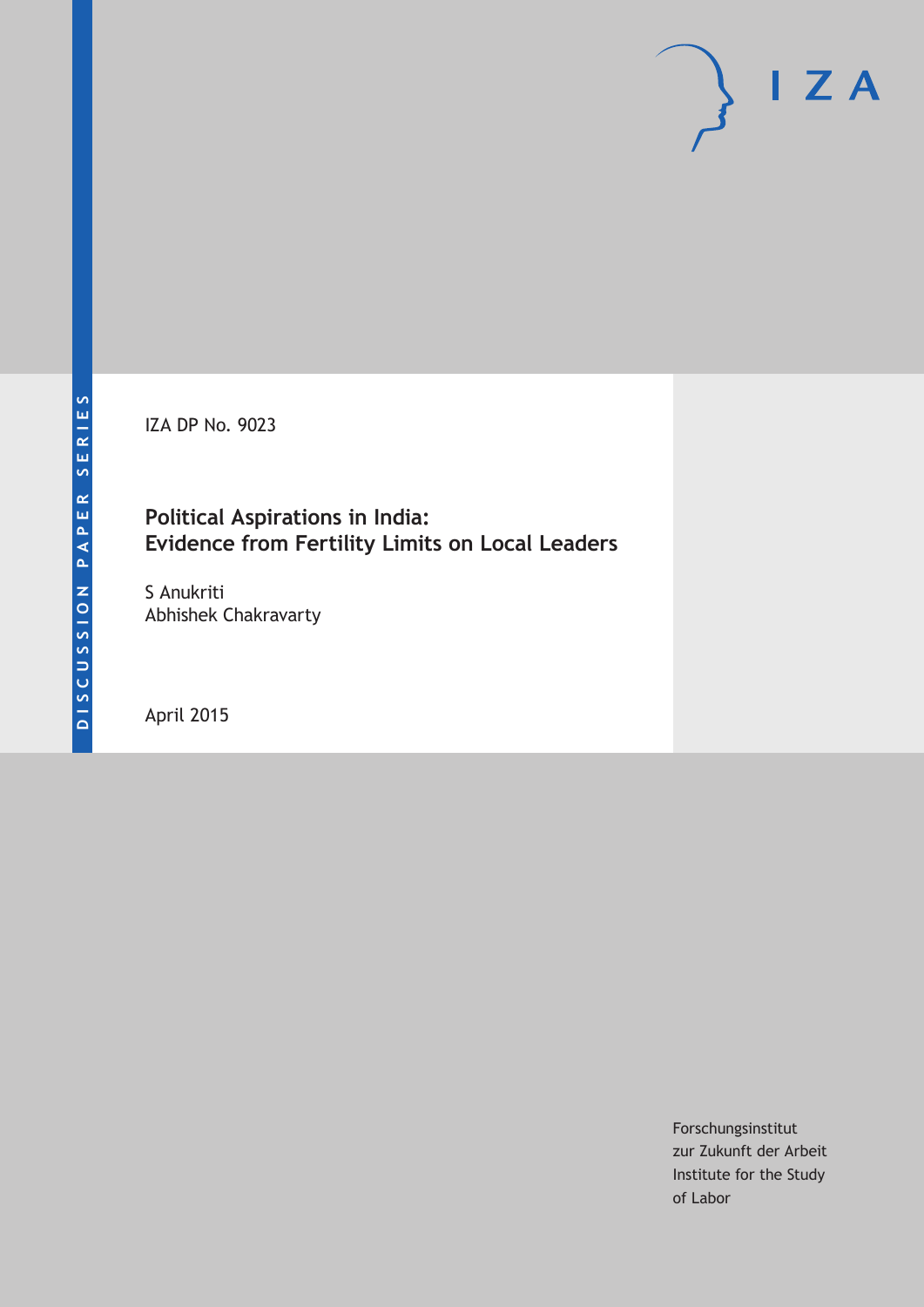# **Political Aspirations in India: Evidence from Fertility Limits on Local Leaders**

### **S Anukriti**

*Boston College and IZA*

#### **Abhishek Chakravarty**

*University of Essex*

Discussion Paper No. 9023 April 2015

IZA

P.O. Box 7240 53072 Bonn Germany

Phone: +49-228-3894-0 Fax: +49-228-3894-180 E-mail: iza@iza.org

Any opinions expressed here are those of the author(s) and not those of IZA. Research published in this series may include views on policy, but the institute itself takes no institutional policy positions. The IZA research network is committed to the IZA Guiding Principles of Research Integrity.

The Institute for the Study of Labor (IZA) in Bonn is a local and virtual international research center and a place of communication between science, politics and business. IZA is an independent nonprofit organization supported by Deutsche Post Foundation. The center is associated with the University of Bonn and offers a stimulating research environment through its international network, workshops and conferences, data service, project support, research visits and doctoral program. IZA engages in (i) original and internationally competitive research in all fields of labor economics, (ii) development of policy concepts, and (iii) dissemination of research results and concepts to the interested public.

<span id="page-1-0"></span>IZA Discussion Papers often represent preliminary work and are circulated to encourage discussion. Citation of such a paper should account for its provisional character. A revised version may be available directly from the author.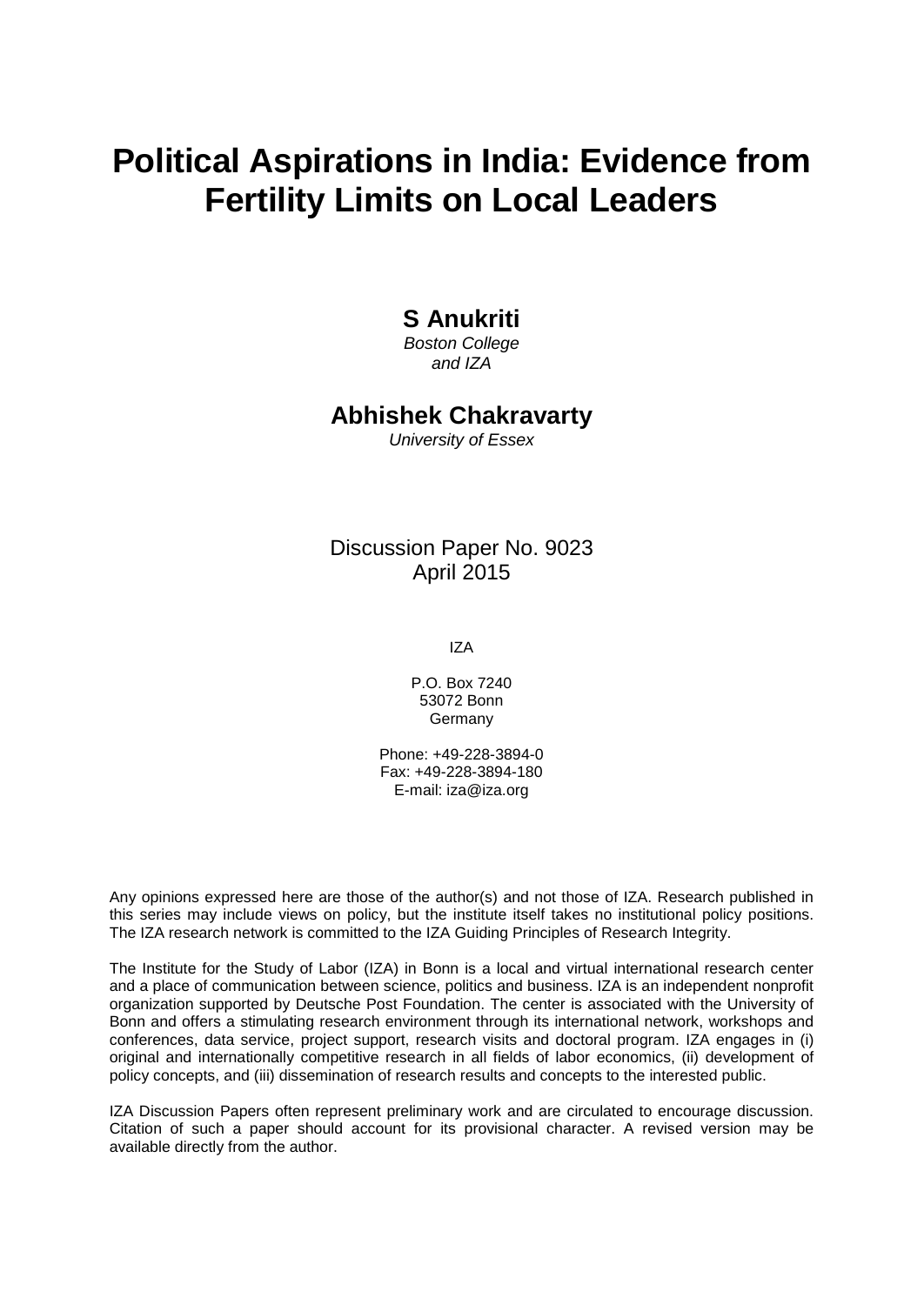IZA Discussion Paper No. 9023 April 2015

# **ABSTRACT**

# **Political Aspirations in India: Evidence from Fertility Limits on Local Leaders[\\*](#page-1-0)**

Despite theoretical advances, measurement issues have impeded empirical research on aspirations. We quantify political aspirations in a developing country by estimating individuals' willingness to trade-off family size for political candidacy. Utilizing quasi-experimental variation in legal fertility limits on village council members in India, we find that at least 2.21% of married couples of childbearing age altered their fertility to remain eligible for council membership. This implies that returns to local leadership in low-income democracies are potentially high. Poorer, less educated, and lower-caste families display strong political aspirations, thereby lowering the extent of elite-capture at the local level of governance.

JEL Classification: J13, J16, H75, O11

Keywords: India, Panchayat elections, political aspirations, fertility limits, sex ratios

Corresponding author:

S Anukriti Department of Economics Boston College 329 Maloney Hall Chestnut Hill, MA 02467 USA E-mail: [anukriti@bc.edu](mailto:anukriti@bc.edu)

We thank Heather Banic and Priyanka Sarda for excellent research assistance. We also thank Sonia Bhalotra, V. Bhaskar, Donald Cox, Scott Fulford, Rema Hanna, Rachel Heath, Jonas Hjort, Tarun Jain, Seema Jayachandran, Melanie Khamis, Adriana Kugler, Annemie Maertens, Giovanni Mastrobuoni, Debraj Ray, Laura Schechter, Shing-Yi Wang, and participants at various seminars and conferences for their helpful comments and suggestions.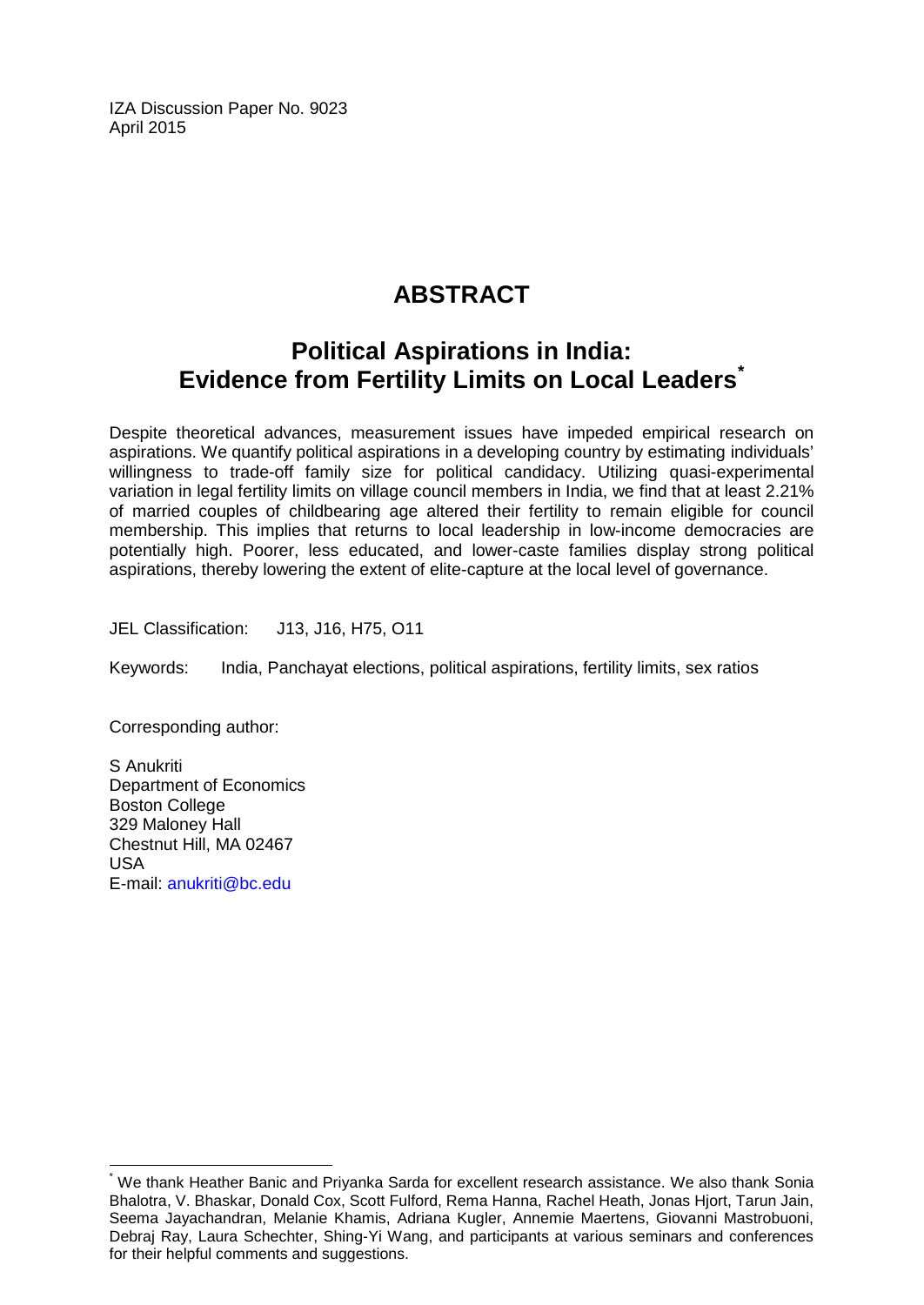## **1 Introduction**

Surveys in low-income countries find that the poor have fatalistic beliefs and low aspirations [\(Bernard et al.](#page-26-0) [\(2012\)](#page-26-0)). This "aspirations failure" is increasingly acknowledged as a cause and a consequence of poverty [\(Appadurai](#page-25-0) [\(2004\)](#page-25-0), [Mookherjee et al.](#page-27-0) [\(2010\)](#page-27-0), [Ray](#page-27-1) [\(2006\)](#page-27-1)).<sup>[1](#page-3-0)</sup> A key component of aspirations in democratic countries is the desire to become an elected leader. The potential returns to political leadership are high as elected officials can implement their preferred policies and earn rents; they may also benefit in the long run from the social, political, and business networks formed during their tenure. However, due to elite-capture and clientelism, the leadership positions may not be accessible to the poor, making them more likely to be voters than candidates and lowering their political aspirations.

Despite the strong theoretical relationship between aspirations and economic outcomes, empirical research has been constrained by measurement issues. Self-reports in surveys yield biased estimates of aspirations as they conflate preferences and beliefs about the feasibility of those preferences. Moreover, the focus of prior literature has been on aspirations formation. e.g., [Beaman et al.](#page-26-1) [\(2012\)](#page-26-1) examine the effect of gender-based leadership quotas on political aspirations and educational attainment of younger female constituents; [Macours and Vakis](#page-27-2) [\(2014\)](#page-27-2) analyze the effect of interactions with local leaders on productive investments by poor households. We focus on more first-order questions: how strong are political aspirations in low-income countries and do they vary across socioeconomic groups?

We use a novel approach to derive individual "demand" for leadership positions by estimating the willingness to trade-off fertility for eligibility to hold political office. Specifically, we analyze the impact of state-level laws in India that bar individuals with more than two children from contesting local (*P anchayat*) elections on fertility-related outcomes. The Panchayat system comprises village-, block-, and district-level councils that exercise considerable

<span id="page-3-0"></span><sup>&</sup>lt;sup>1</sup>The theoretical literature models aspirations in terms of reference points that affect an individual's utility from any realized outcome. These reference points may depend on an individual's own past experiences [\(Dalton et al.](#page-27-3) [\(2014\)](#page-27-3)) and her social environment [\(Genicot and Ray](#page-27-4) [\(2014\)](#page-27-4)).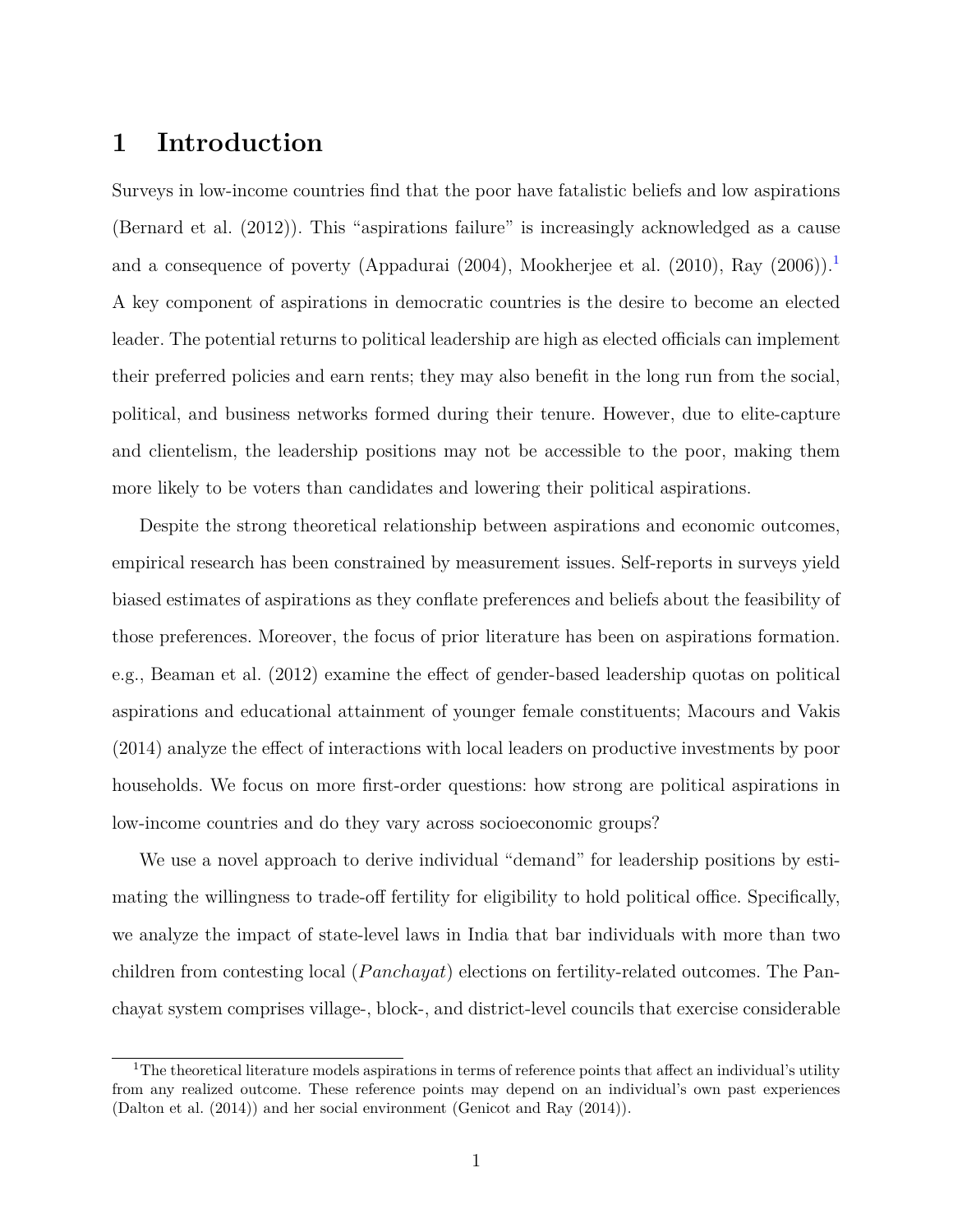power in their constituencies. Starting in 1992, eleven states have enacted the fertility limits for at least some years and they remain in effect in seven major states. These laws provided a one-year grace-period from the time of announcement, during which an individual could have additional children and still remain eligible for election. However, for people with two or more children by the end of the grace-period, a subsequent birth leads to disqualification. Individuals with fewer than two children by the end of the grace-period are limited to at most two children afterwards to maintain eligibility.<sup>[2](#page-4-0)</sup>

We exploit the quasi-experimental geographical and temporal variation in announcement of these laws to estimate their causal impacts on demographic outcomes of *the constituents*. These effects may be directly driven by individuals' desire to maintain eligibility for Panchayat membership ("aspirations channel"). Alternatively, if elected representatives serve as role models, their constituents may be indirectly affected by these limits as they emulate their leaders' fertility choices ("role-model channel").<sup>[3](#page-4-1)</sup>

We find that the fertility limits decrease the likelihood that a woman has more than two children in any given year after the grace-period by 6.84%. However, this fertility decline is preceded by a 67% increase in the probability of a third birth during the grace-period. This pattern of results is unlikely to be driven by the role-model channel, which requires sufficient time to pass after the law's announcement for constituents to observe and emulate their leaders' fertility decisions. Instead, the significant fertility increase during the graceperiod and the immediate decline thereafter are more plausibly attributable to individuals attempting to have a third child during the grace-period without sacrificing eligibility for future elections.

<span id="page-4-1"></span><span id="page-4-0"></span><sup>&</sup>lt;sup>2</sup>The same rules apply for dismissal of an elected member who exceeds the fertility limit while in office.

<sup>3</sup>The role-model channel appears to be the primary mechanism the policymakers had in mind when these laws were enacted. For example, [http://www.nytimes.com/2003/11/07/world/](http://www.nytimes.com/2003/11/07/world/states-in-india-take-new-steps-to-limit-births.html) [states-in-india-take-new-steps-to-limit-births.html](http://www.nytimes.com/2003/11/07/world/states-in-india-take-new-steps-to-limit-births.html). In general, individuals in positions of authority do exert considerable influence on their followers' behaviors and outcomes [\(Beaman et al.](#page-26-1) [\(2012\)](#page-26-1), [Bettinger](#page-26-2) [and Long](#page-26-2) [\(2005\)](#page-26-2), [Jensen and Oster](#page-27-5) [\(2009\)](#page-27-5), [Chong et al.](#page-27-6) [\(2012\)](#page-27-6), [Olivetti et al.](#page-27-7) [\(2013\)](#page-27-7), and [Bassi and Rasul](#page-26-3)  $(2014)$ .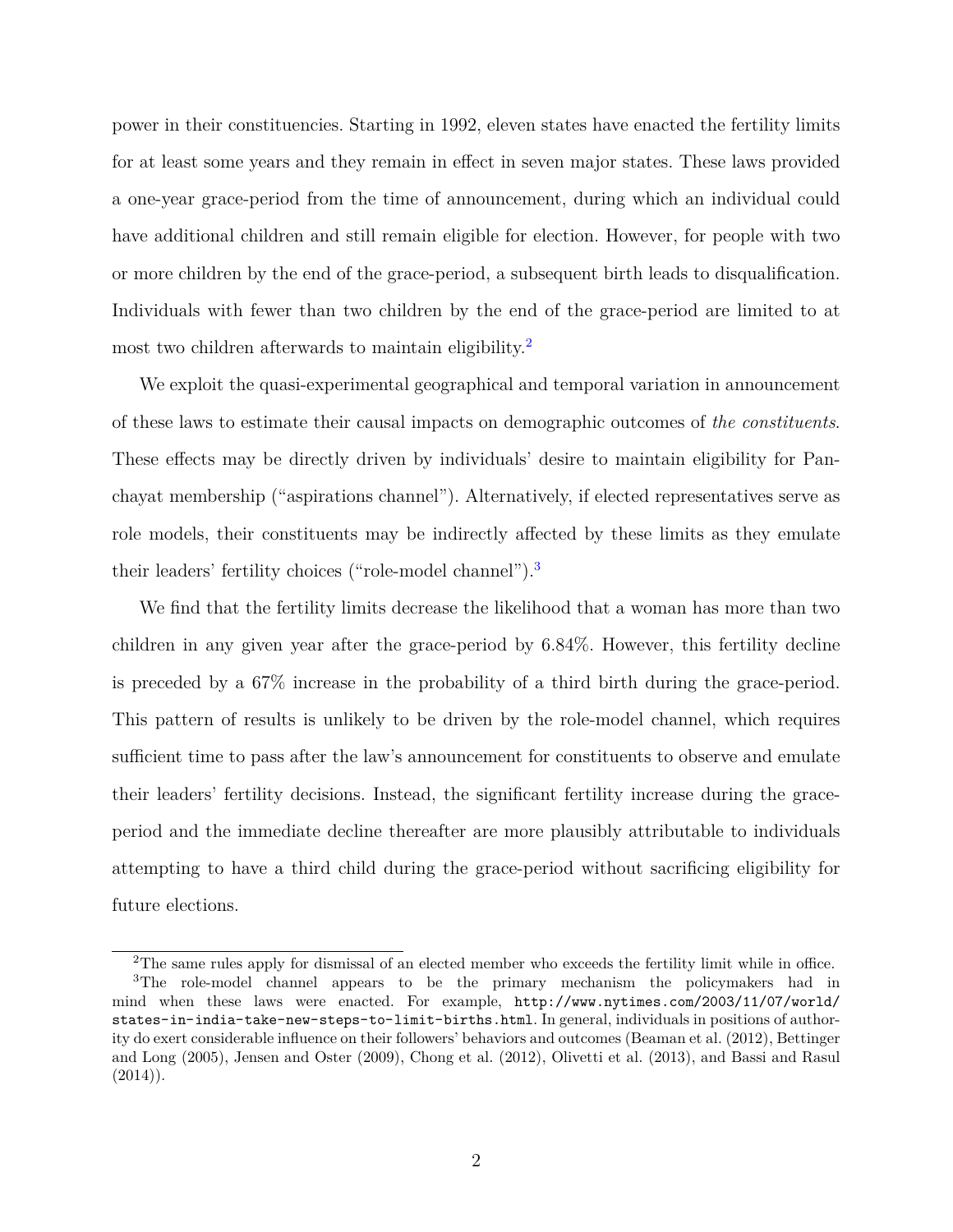The fertility decline among lower-caste, less educated, and less wealthy households is significant, which indicates strong political aspirations among historically under-represented groups.[4](#page-5-0) These aspirations contribute towards making the lowest level of governance in India less prone to capture by local socioeconomic elites [\(Bardhan and Mookherjee](#page-26-4) [\(2000\)](#page-26-4)). In fact, [Bardhan et al.](#page-26-5) [\(2015\)](#page-26-5) find that high and even rates of political participation and awareness across socioeconomic strata in the Indian state of West Bengal are negatively correlated with anti-poor bias in targeting of public goods within a village.

However, the fertility limits adversely affect the already male-biased sex ratio among upper-caste families, increasing the number of missing girls. Due to these laws, upper-caste families with firstborn girls are less likely to have a second birth, and if they do, it is more likely to be male. This decline in second births can be explained by increased sex-selection in favor of sons, as each abortion delays the next birth at least by a year [\(Bhalotra and Cochrane](#page-26-6) [\(2010\)](#page-26-6)). Thus, among upper-caste couples whose first child is born before announcement of the law, those wishing to maintain eligibility restrict their fertility to two children, but ensure that the second child is male if the first is not. There is no effect on the sex ratio of second births for the lower-castes.

According to our estimates, at least 2.21% of married women aged 15-44 in the states that have enacted these laws, i.e., more than 3.65 million couples, changed their fertility to remain eligible for Panchayat membership.<sup>[5](#page-5-1)</sup> These impacts are large and consistent with the number of people of childbearing age who contest Panchayat elections in each cycle.<sup>[6](#page-5-2)</sup>

Much of the research on political participation examines the effects of quotas on the

<span id="page-5-0"></span><sup>4</sup>While aspirations formation is not the focus of this paper, caste-based affirmative action may have played a significant role in strengthening the political aspirations of lower-castes over time.

<span id="page-5-2"></span><span id="page-5-1"></span> ${}^{5}\mathrm{This}$  estimate is based on data from the 2001 Census of India.

<sup>6</sup>The Association for Democratic Reforms reports an average of 2.43 candidates per Panchayat seat. Typically a village Panchayat has 5-15 elected members, and our treatment states had 912,597 seats across all three tiers of the Panchayat system in 2004. This implies that in each election cycle the fertility limits directly target 1.34% of the population aged 15-44 in our treatment states (details in Section [3\)](#page-10-0). If we also take into account (i) individuals who consider running but do not actually file nominations, (ii) that each election has some new candidates, and (iii) that the "treatment" states have had 3-4 elections thus far, the number of affected individuals is even larger.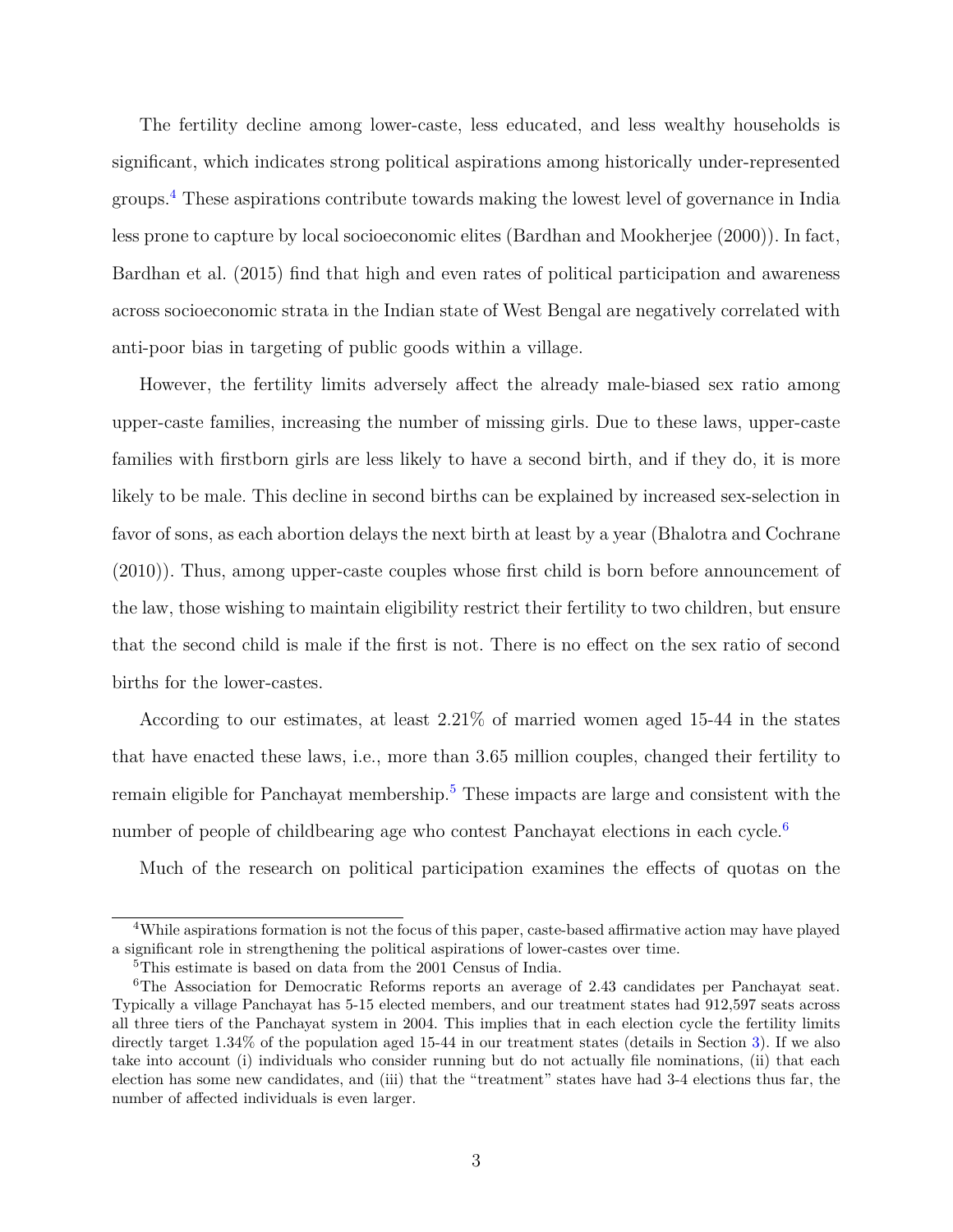representation of disadvantaged groups (e.g., [Chattopadhyay and Duflo](#page-26-7) [\(2004\)](#page-26-7), [Bhalotra](#page-26-8) [et al.](#page-26-8) [\(2013\)](#page-26-8), [Kapoor and Ravi](#page-27-8) [\(2014\)](#page-27-8)). Rigorous assessments of citizens' desire to participate in a democratic polity as candidates are rare. By examining the willingness to trade-off family size for political office, we provide the first estimates of political aspirations in the literature. Moreover, we highlight the participatory nature of Indian democracy at the local level as we find strong aspirations even among historically marginalized groups. These results are consistent with the deep involvement of Indian citizens in democratic politics. Voter turnout in Panchayat elections routinely exceeds 70%. In the 2014 World Values Survey, 53% of the respondents (69% among the "lower class") say that politics is "very important" or "rather important" in their life and about 48% of the respondents are members of a political party.[7](#page-6-0) Thus our results have important implications for the understanding of the relationship between aspirations and poverty reduction.

Our paper also contributes to two other literatures: (i) on the relationship between fertility and career decisions and (ii) on the determinants of sex ratios. Improvements in labor market opportunities, especially for women, increase the opportunity cost of having children and thereby lower fertility [\(Chiappori et al.](#page-26-9) [\(2002\)](#page-26-9), [Rosenzweig and Wolpin](#page-27-9) [\(1980\)](#page-27-9)). We examine a similar relationship between fertility and political careers where the change in the opportunity cost of children is caused by the two-child limits. Recent papers have also highlighted the effect of fertility decline on rising sex ratios in societies like India where sons are preferred [\(Ebenstein](#page-27-10) [\(2010\)](#page-27-10), [Anukriti](#page-25-1) [\(2014\)](#page-25-1), [Jayachandran](#page-27-11) [\(2014\)](#page-27-11)). We augment this second literature by analyzing a new source of fertility decline and show that it too has an unintended effect on sex ratios.

The rest of the paper is organized as follows. Section [2](#page-7-0) discusses the legislations in detail. Sections [3](#page-10-0) and [4](#page-12-0) describe our data and empirical strategy. Section [5](#page-15-0) presents the estimation

<span id="page-6-0"></span><sup>7</sup>About 72% say that a democratic political system is a "very good" or "fairly good" way of governing the country. According to the 2005 India Human Development Survey, in 28% of households a member attended a public meeting called by the local council in the last year and in 10% of households someone from or close to the household is a member of the local council.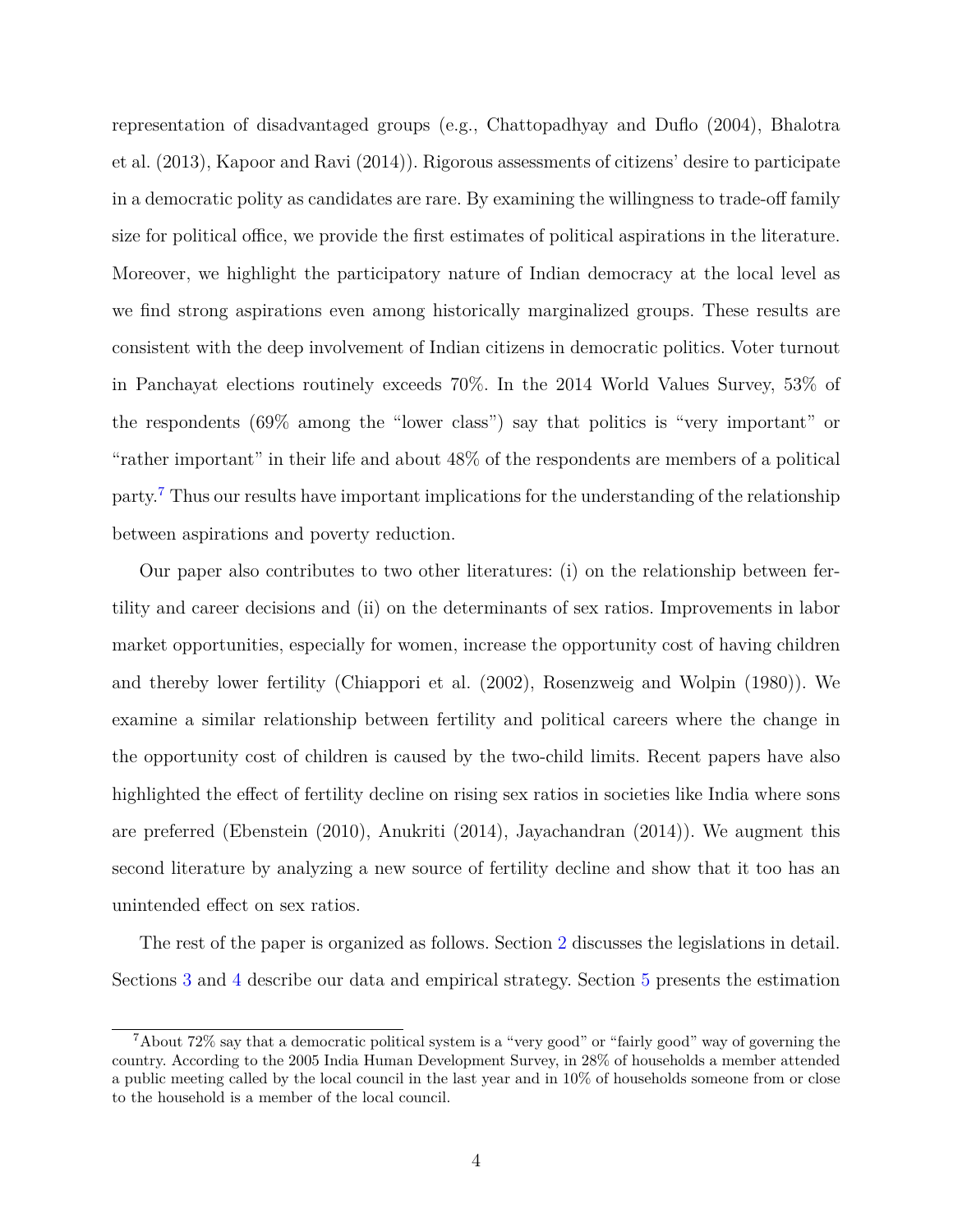<span id="page-7-0"></span>results. Section [6](#page-22-0) conducts some robustness checks and Section [7](#page-23-0) concludes the paper.

# **2 Background**

India is the world's second most populous country and houses a third of its poorest citizens [\(Olinto et al.](#page-27-12) [\(2013\)](#page-27-12)). Consequently, population control remains a policy priority. Based on the recommendations of the 1992 Committee on Population, several states enacted the two-child laws for Panchayat candidates.<sup>[8](#page-7-1)</sup> These laws aim to lower fertility through the rolemodel channel. However, they also incentivize individuals who intend to contest elections to plan smaller families.

India has a three-tiered system of local governance in rural areas, known as the Panchayati Raj. It comprises village-level councils (*Gram Panchayat*), block-level councils (*Panchayat Samiti*), and district-level councils (*Zila Parishad*). Regular Panchayat elections have taken place every five years in most states. The village councils are the building blocks of the Indian democratic system and exercise considerable power in their constituencies. They receive substantial funds from national and state governments,  $9$  and are authorized to implement development schemes.[10](#page-7-3) Panchayats are also responsible for providing public goods such as village roads, wells, and water-works. They can collect taxes and license fees, and receive seignorage from the auction of local mineral and forestry resources.

The typical monthly salary of a Panchayat chief is about USD 50 - USD 60 and other council members are paid less. While these official wages are not substantial, the potential private returns from political rents and corrupt practices may provide a strong incentive for becoming an officeholder. According to the Association for Democratic Reforms, an average

<span id="page-7-1"></span><sup>&</sup>lt;sup>8</sup>In fact, the Committee recommended these restrictions for all elected positions—from Panchayats to the national Parliament.

<span id="page-7-2"></span><sup>9</sup>For example, in Tamil Nadu, all Panchayats received at least USD 4,900 in annual state grants in 2009-10, and 35% of them received funds in the range of USD 16,330-40,800. These are significant budgets considering that India's annual per capita income was USD 1,570 in 2013 (Source: The World Bank).

<span id="page-7-3"></span><sup>&</sup>lt;sup>10</sup>Panchayats are often authorized to identify local beneficiaries of major central and state development schemes, such as the National Rural Employment Guarantee Scheme.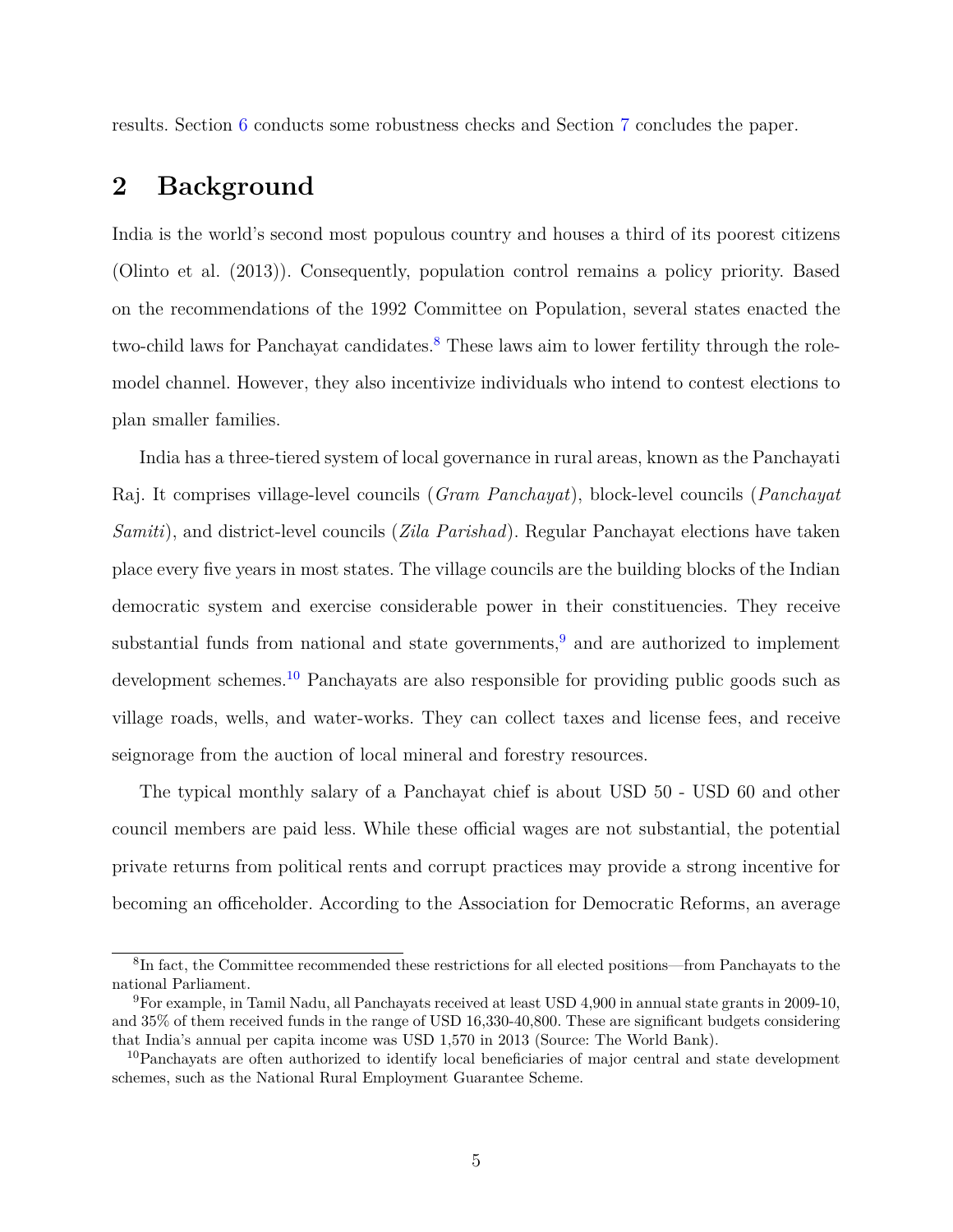candidate spends USD  $400$  - USD  $800$  during a Panchayat election.<sup>[11](#page-8-0)</sup> However, the benefits from even one term as a Panchayat member are likely to be much higher. The average declared wealth of re-contesting candidates (for elections to the Parliament and state legislative assemblies) in 2004 was 134% higher than their wealth during the first election [\(Sastry](#page-27-13) [\(2014\)](#page-27-13)). [Fisman et al.](#page-27-14) [\(2014\)](#page-27-14) show that the annual asset growth of winners in state elections is 3-5 percentage points higher than that of runners-up. Similar statistics are not available for Panchayat candidates, but the returns are likely to also be large.

The average population per village Panchayat is about 3,100, although the size varies widely. The minimum age to contest elections is 21 years. There are no term limits on Panchayat members. In Rajasthan and Uttar Pradesh, respectively, 19% and 33% of council chiefs were under 36 years old and  $56\%$  and  $51\%$  were in the 36-50 year age-group.<sup>[12](#page-8-1)</sup> The council members are typically younger: 47% of Panchayat members in 2012 in Rajasthan were under 36 years of age and 41% were in the 36-50 year age-group. The PR Act requires that at least one-third of all member and chief positions are reserved for women.<sup>[13](#page-8-2)</sup> Similarly, positions are reserved for Scheduled Castes (SC) and Scheduled Tribes (ST) in proportion to their population share. Quotas are implemented in a stratified manner—among positions reserved for SC, ST, and "general" castes, one-third are randomly chosen for women.

Rajasthan was the first state to introduce the two-child limit for its village councils in  $1992;^{14}$  $1992;^{14}$  $1992;^{14}$  this requirement was later included in the state's 1994 PR Act.<sup>[15](#page-8-4)</sup> Andhra Pradesh and Haryana announced their legislations in  $1994<sup>16</sup>$  $1994<sup>16</sup>$  $1994<sup>16</sup>$  although the latter revoked its law in 2006. Orissa announced the limit for its district councils in 1993 and for the village and

<span id="page-8-1"></span><span id="page-8-0"></span><sup>11</sup>Source: <http://www.ndtv.com/india-news/the-rs-81-500-crore-lie-565175>

 $12$ In West Bengal, the average age of chiefs was 36 years in 2000 [\(Chattopadhyay and Duflo](#page-26-7) [\(2004\)](#page-26-7)) and in Andhra Pradesh it was 43 years in 2011 [\(Afridi et al.](#page-25-2) [\(2014\)](#page-25-2)).

<span id="page-8-2"></span><sup>13</sup>In 14 states, half of all seats are reserved for women.

<span id="page-8-4"></span><span id="page-8-3"></span><sup>14</sup>Rajasthan's law predates the recommendations of the Committee on Population.

<sup>15</sup>The 1994 Act included a grace-period from April 23, 1994 to November 27, 1995. Effectively, this resulted in a nearly three-year grace-period since the original announcement was made in 1992.

<span id="page-8-5"></span><sup>&</sup>lt;sup>16</sup>However, since the 1994 elections in Haryana took place before the announcement and since members are elected for a period of five years, no one was disqualified during 1995-2000.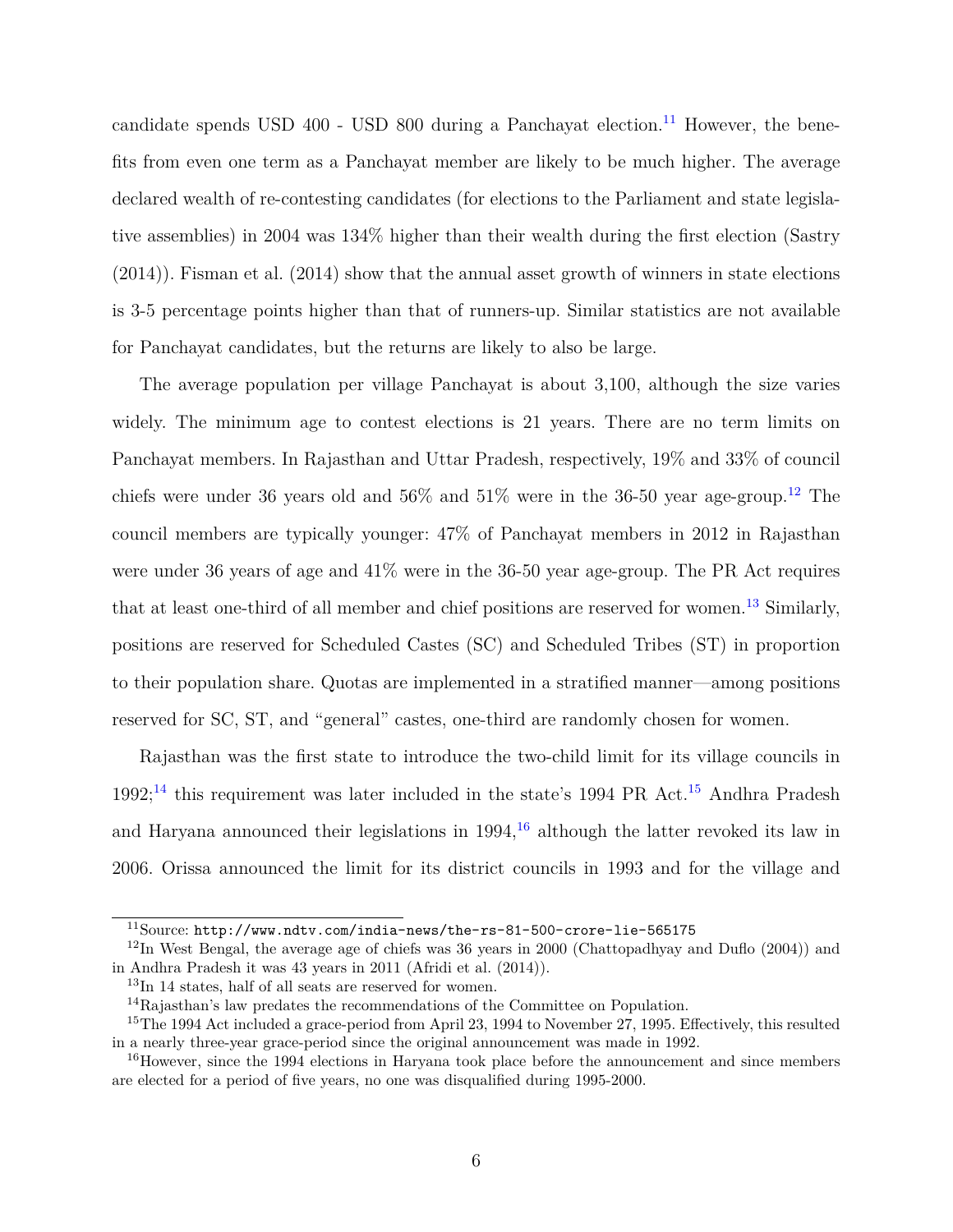block councils in 1994. Himachal Pradesh (HP), Madhya Pradesh (MP), and Chhattisgarh<sup>[17](#page-9-0)</sup> introduced their laws in 2000 and repealed them in 2005. In Maharashtra, the law has been in retrospective effect since 2002. Lastly, Bihar and Uttarakhand adopted the limit respectively in 2002 and 2007, but only for municipal elections. Table [1](#page-33-0) presents a more detailed timeline for the announcement, grace-period, and implementation of these laws<sup>[18](#page-9-1)</sup> and Table [A.1](#page-46-0) shows the election years for which they were effective. The relevant clauses from each state's PR Act are presented in Section [B.](#page-48-0)

Candidates do not have to explicitly state their number of children when filing their nomination papers. However, they have to declare that, to the best of their knowledge, they are qualified for the Panchayat seat.<sup>[19](#page-9-2)</sup> Table [2](#page-34-0) shows the number of Panchayat members that have been disqualified under these laws in Haryana, Rajasthan, MP, and AP during 2000-2004.[20](#page-9-3) Newspaper reports suggest that, in some instances, the fertility limits have led to abandonment of wives, selective abortion of female fetuses, and giving up of children for adoption to avoid disqualification. Consequently, implementing states have faced criticism from women's rights advocates and civil society organizations, as well as from the central government.[21](#page-9-4) The revocation of the limits in four states may have been in response to this pressure. To summarize, eleven states have imposed fertility limits on Panchayat members for at least a few years and they remain in effect in seven states.

<span id="page-9-0"></span><sup>&</sup>lt;sup>17</sup>Chhattisgarh inherited the law when it was carved out of MP in 2000. Since 2004, candidates below 30 years of age in Chhattisgarh are also required to be literate.

<span id="page-9-2"></span><span id="page-9-1"></span><sup>18</sup>This information is largely based on [Buch](#page-26-10) [\(2005\)](#page-26-10) and [Buch](#page-26-11) [\(2006\)](#page-26-11).

<sup>&</sup>lt;sup>19</sup>The Returning Officer (nominated by the Election Commission) is responsible for scrutinizing the information submitted by the nominees and any objections raised by the rival candidates, general public, or the media.

<span id="page-9-4"></span><span id="page-9-3"></span> $^{20}$ Data for the remaining states and years is not readily available and is being collected by the authors.  $^{21}$ http://policydialogue.org/files/events/Aiyar Key Role of Panchayati Raj\_in India.pdf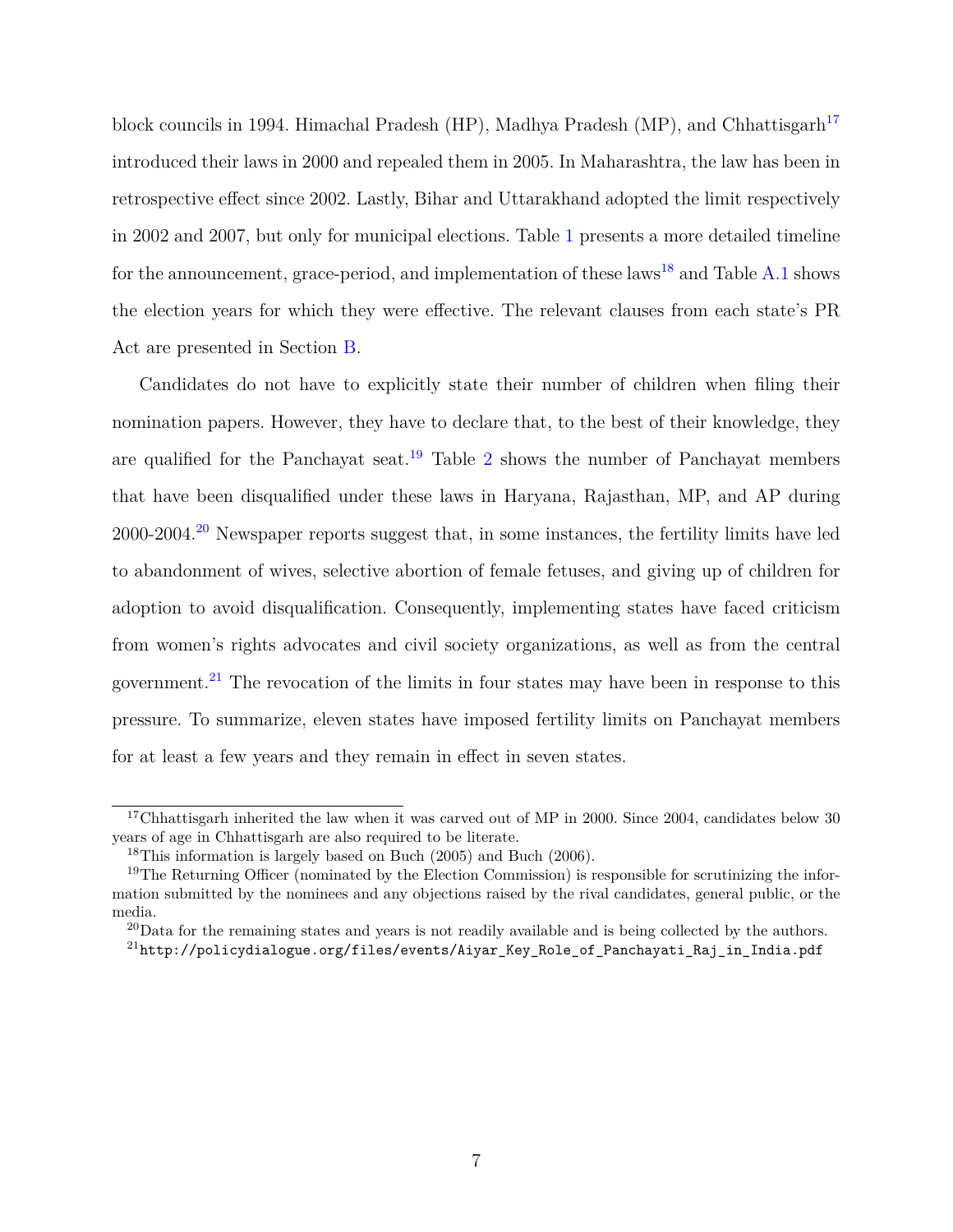### <span id="page-10-0"></span>**3 Data**

We utilize three cross-sectional rounds of the National Family Health Survey (NFHS-1, 2, 3) and one round of the District-Level Household Survey (DLHS-2) of India.[22](#page-10-1) Each round is representative at the state-level and includes a complete retrospective birth history for the woman interviewed, containing information on the month and the year of birth, birth order, and mother's age at birth. We combine these birth histories to construct an unbalanced woman-year panel;<sup>[23](#page-10-2)</sup> a woman enters the panel in her year of first marriage and exits in her year of survey.

For consistency across rounds, we limit the sample to women in the 15-44 age-group who were married at the time of survey.<sup>[24](#page-10-3)</sup> We also drop women (i) whose marriage took place more than 20 years before the survey to avoid issues related to imperfect recall, (ii) whose husband's age was below 15 or above 80 in the year of survey, and (iii) who had given birth to more than ten children, to prevent any composition-bias since these women are likely to be fundamentally different from rest of the sample. Lastly, we exclude mothers who have had twins since multiple births in our context are largely unplanned and do not reflect parents' fertility preferences. However, all our results are robust to the inclusion of these observations.

Our final sample comprises  $511,542$  women and  $1,261,711$  births from 18 major states<sup>[25](#page-10-4)</sup> and covers the time period 1973-2006. We define treatment based on the year of announcement of the law, i.e., the earliest year when the law might have had an effect in a state. Since the most recent year in our sample is 2006, we cannot credibly examine the effect of revo-

<span id="page-10-2"></span><span id="page-10-1"></span> $22$ The years of survey are 1992-93, 1998-99, and 2005-06 for the NFHS and 2002-04 for the DLHS.

<sup>&</sup>lt;sup>23</sup>The DLHS and the NFHS are similar in terms of the selection of respondents, the conduct of interviews, and the questionnaires used. Sample sizes, however, are larger for the DLHS since it is also representative at the district-level. In Section [6](#page-22-0) we show that our results do not change if only one of these datasets is used.

<span id="page-10-3"></span><sup>24</sup>The questionnaires were administered to 13-49-year old ever-married women in NFHS-1, 15-49-year old ever-married women in NFHS-2,3, and 15-44-year old currently-married women in DLHS-2.

<span id="page-10-4"></span><sup>&</sup>lt;sup>25</sup>The states of Uttarakhand, Jharkhand, and Chhattisgarh were, respectively, carved out from Uttar Pradesh (UP), Bihar, and MP in 2000. Since our data does not include districts-identifiers for all rounds, we subsume these three new states into their parent states for our analyses.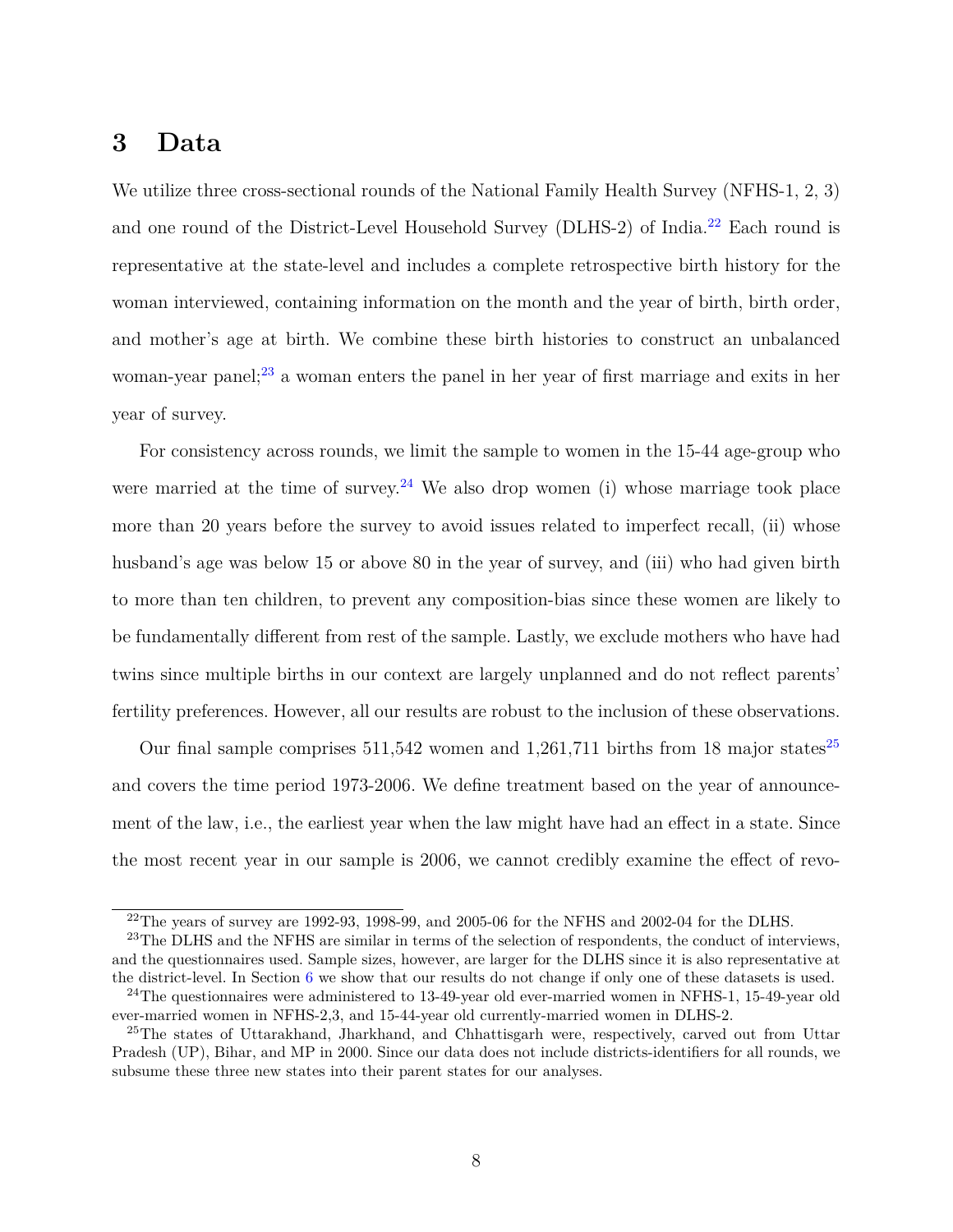cations that took place in  $2005<sup>26</sup>$  $2005<sup>26</sup>$  $2005<sup>26</sup>$  However, we have a large number of post-announcement years, ranging from 4 to 13 years, to estimate the long-term effect of the fertility limits.

Table [3](#page-34-1) displays the years we use for defining the treatment period for each affected state. Table [4](#page-35-0) presents the sample means and standard deviations for the key variables used in our analyses, separately for never-treated and treated states. We further split the treated sample into pre- and post-treatment observations. About two-thirds of women in our sample live in a rural area. A majority of them are Hindus, with a larger share (90%) among treated relative to never-treated households (79%). In terms of caste-composition, upper-castes and other backward classes (OBC) comprise about 40% and 35% of the sample, while the rest are SC or ST. Educational attainment of women is low, with more than half the sample being uneducated; in comparison, 29% of the husbands are uneducated. Women in the posttreatment group are less likely to give birth and are more likely to have two children in a given year relative to women in the never-treated and pre-treatment sub-samples. The pretreatment average terminal fertility (as measured by fertility of women more than 40 years old) in treated states is 2.8.

The sample means for the three groups in Table [4](#page-35-0) are similar along practically all socioeconomic dimensions. Nevertheless, to ensure that our estimates are not confounded by underlying differences between these samples, we control for religion, caste, standard of living, husband's and wife's years of schooling, and residence in an urban area in all regressions. To take into account state-specific factors, we include state fixed effects and state-specific linear time trends (or state-year fixed effects). We also conduct several robustness checks to establish that our estimates capture the causal effect of the fertility limits.

<span id="page-11-0"></span><sup>&</sup>lt;sup>26</sup>The only other source of demographic data after 2006 is the National Sample Survey (NSS) of India. However, the household roster in the NSS does not match mothers with their children.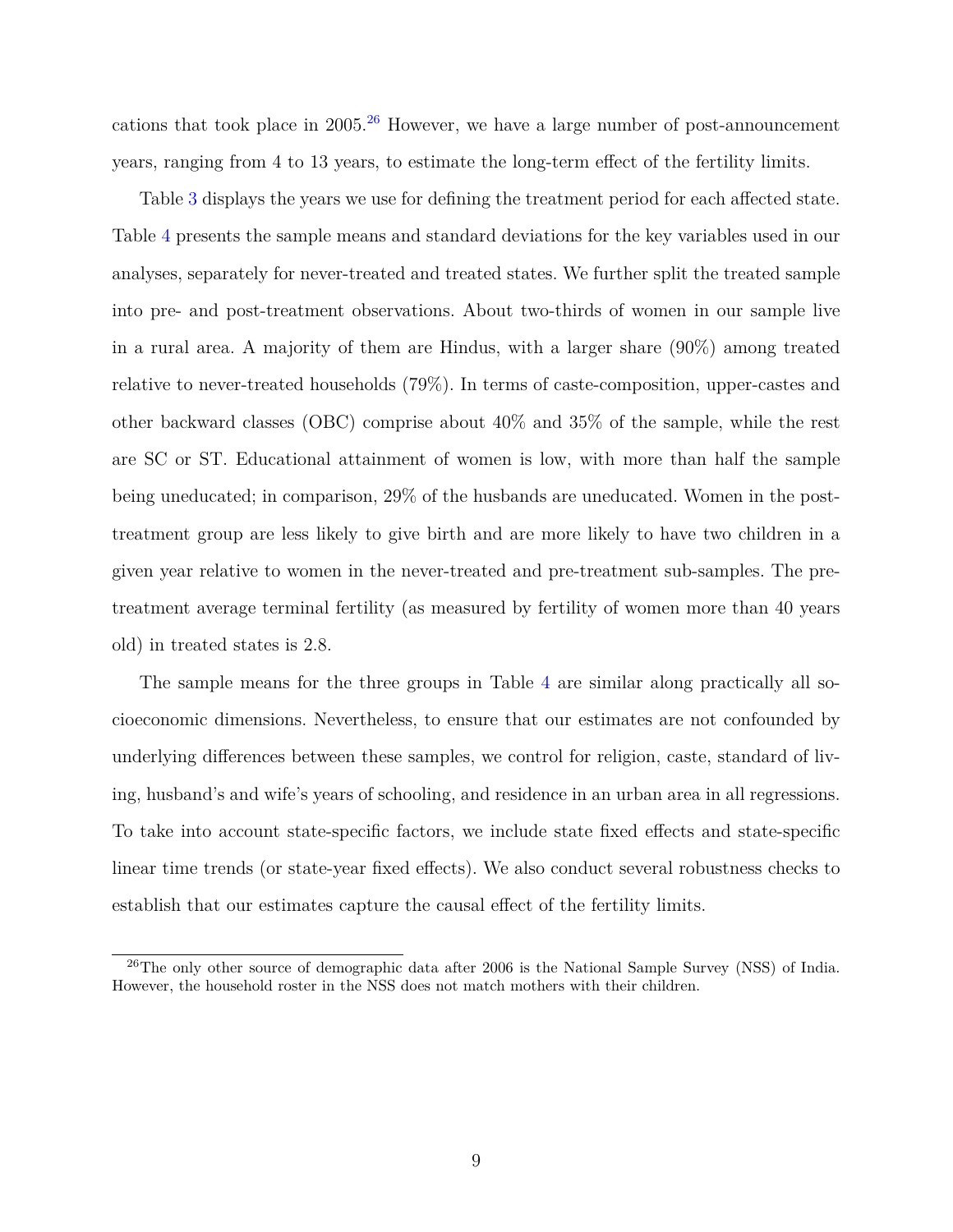## <span id="page-12-0"></span>**4 Empirical Strategy**

The goal of our empirical strategy is to estimate the causal effect of the fertility limits on local politicians in a state on fertility-related outcomes among residents in the same state. To do so, we utilize the quasi-experimental geographical and temporal variation in announcement of these laws across Indian states. Although eleven states have enacted such a law thus far, due to data limitations we can estimate the impact for only seven (eight) states: Rajasthan, Haryana, AP, Orissa, HP, MP (including Chhattisgarh), and Maharashtra. The limits came into effect in Bihar and Gujarat after 2006, so in our sample these states are not treated. Although Uttarakhand announced its law for urban municipal elections in 2002, our analyses exclude it from the group of treatment states because Uttarakhand was a part of Uttar Pradesh until 2000 and we cannot distinguish between the two in the pre-2000 sample.<sup>[27](#page-12-1)</sup> Our results, however, are robust to the exclusion of Uttar Pradesh. In addition to Bihar, Gujarat, and Uttarakhand, our control group comprises nine other states. Figure [1](#page-28-0) depicts the treatment and control states in a map.

If the two-child limits are effective, we expect to observe changes in the probability of third births for couples who already have two children when the law is announced. To examine if this is the case, we estimate the following differences-in-differences (DD) type regression specification for a woman *i* of age *a* in state *s* and year *t*:

$$
Y_{isat} = \alpha + \beta_1 Treat_{st} + X_i' \delta + \gamma_s + \theta_t + \psi_a + \nu_s * t + \mu_{sa} + \epsilon_{isat}
$$
(1)

where  $Treat_{st}$  is equal to one for women residing in the treated states if  $t >$  the year of announcement, and zero otherwise;  $\gamma_s$ ,  $\theta_t$ , and  $\psi_a$  are fixed effects for state, year, and woman's age, respectively. We also control for state-specific linear time trends  $(\nu_s * t)$ , state-mother's age fixed effects  $(\mu_{sa})$ , and the following covariates  $(X_i)$ : five categories each for a woman's

<span id="page-12-1"></span> $27$ Note that Uttar Pradesh has never enacted a two-child limit for its local politicians.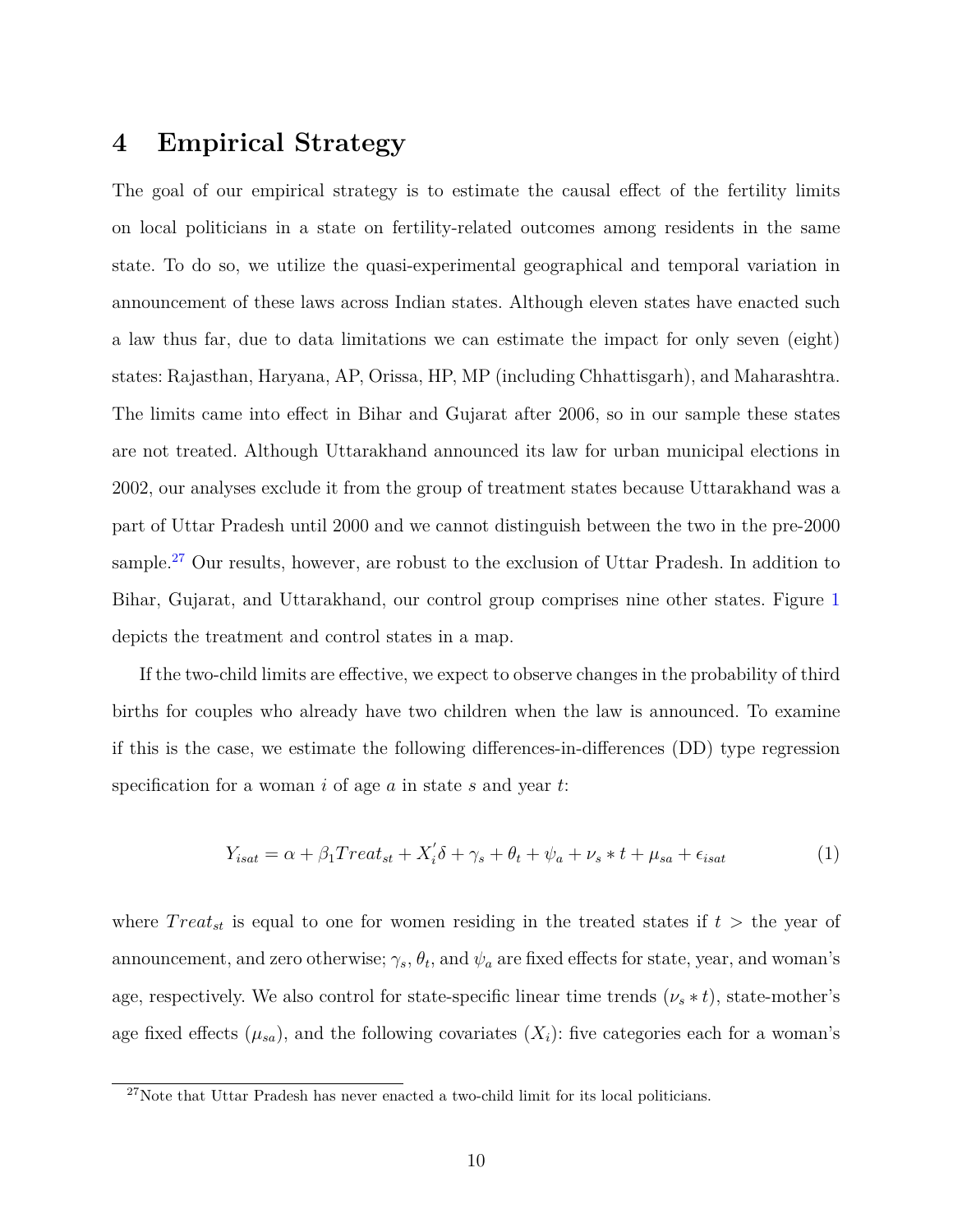and her husband's years of schooling, indicators for the religion (five categories), caste (four categories), and the standard of living (three categories) of the household, residence in an urban area, and indicators for the year of interview.

The outcome variable is an indicator for a third birth. We restrict the sample to women who have at least two children and to years after the second birth. For the treatment states, we further restrict the sample to women whose first two children are born *before* the law is announced in their state—i.e., *T reatst* is equal to zero for post-second birth years before the announcement and equal to one thereafter. Since the law is never announced in the control states, effectively all children in these states are born "before the law is announced," so *T reatst* is equal to zero for all years for the women in control states. We also re-estimate (1) excluding the control states entirely as *T reatst* varies only for the treatment states. The coefficient of interest is  $\beta_1$ , which measures the effect of the two-child limits on the probability of a third birth.

The two-child laws may also affect second births for couples who have one child at announcement. For instance, if son preference is strong, couples who have one daughter when the law is announced may be more likely to practice sex-selection at second parity due to the two-child limit, which might delay their second birth. In addition to a DD specification similar to  $(1)$  for second births,<sup>[28](#page-13-0)</sup> we estimate a triple-difference (DDD) specification by interacting *T reatst* with an indicator for whether the first child (born before treatment) is a girl  $(Girl<sub>i</sub>)$ :

$$
Y_{isat} = \alpha + \beta_2 Treat_{st} * Girl_i + \phi Treat_{st} + \omega Girl_i
$$
  
+ 
$$
X_i' \delta + \gamma_s + \theta_t + \psi_a + \nu_s * t + \tau_s * Girl_i + \mu_{sa} + \epsilon_{isat}
$$
 (2)

The outcome variables are indicators for a second birth and, conditional on birth, the

<span id="page-13-0"></span><sup>&</sup>lt;sup>28</sup>As earlier, we restrict the sample to women who have at least one child and to years after the first birth. For the treatment states, we further restrict the sample to women whose first child was born *before* the law is announced in their state and *T reatst* is equal to zero for all years for the women in control states.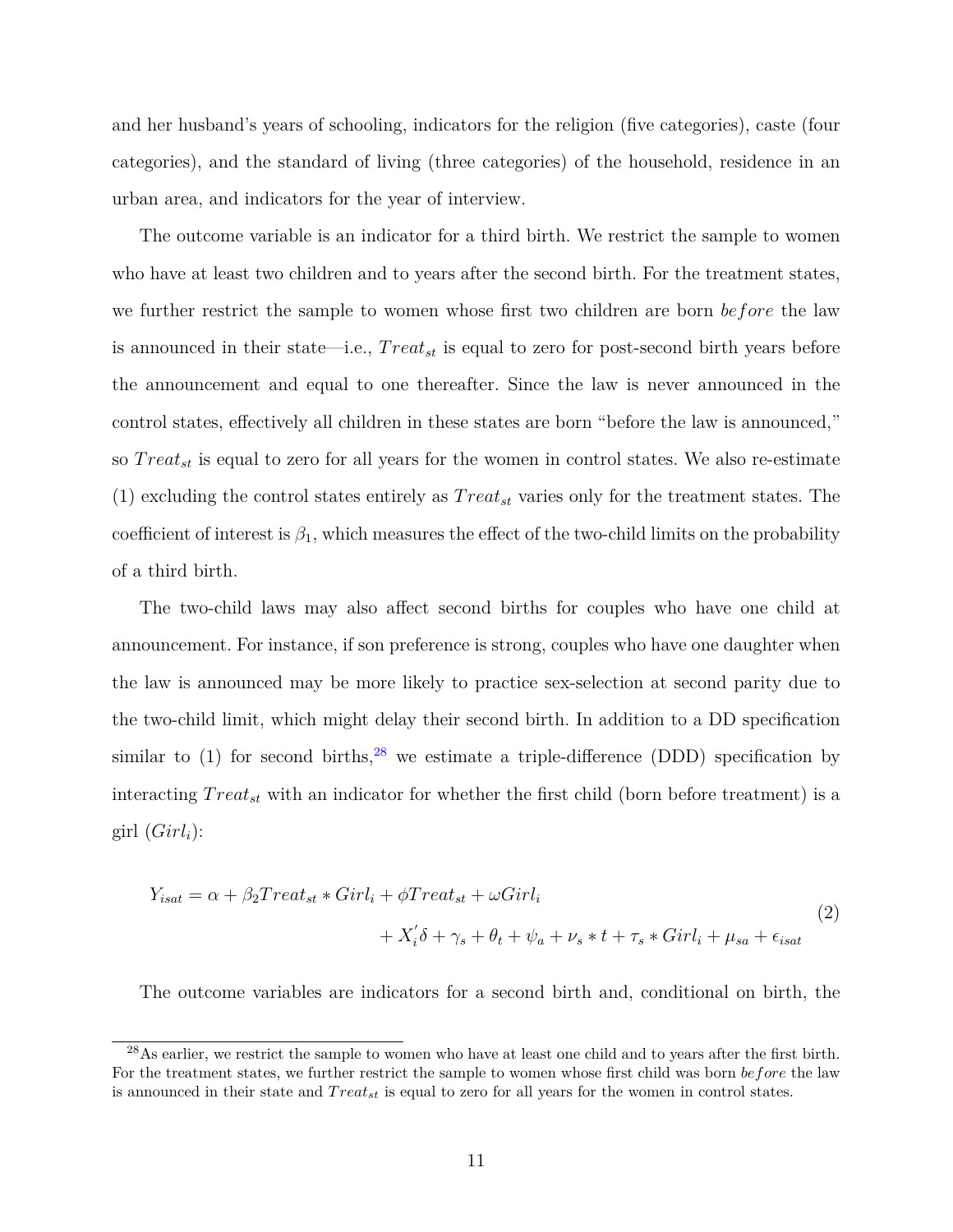likelihood that the child is male. The coefficient  $\phi$  estimates the effect of the two-child laws on couples whose firstborn is a boy, while  $\beta_2$  estimates the differential effect on couples whose firstborn is a girl. Prior literature on India has shown that, despite the availability of prenatal sex-determination technology, sex of the first birth is plausibly random [\(Bhalotra](#page-26-6) [and Cochrane](#page-26-6)  $(2010)$ ) and most instances of sex-selection occur for higher-order births.<sup>[29](#page-14-0)</sup> In fact, Table [4](#page-35-0) shows that the sex ratio at first birth in our sample is "normal" (i.e., between 0.515 and 0.525) in the never-treated states and in the treatment states (both pre- and posttreatment). Therefore, it is reasonable to compare the second-parity outcomes of couples with a firstborn son and couples with a firstborn daughter. Again, we restrict the sample to women whose first child is born before the year of treatment.

The inclusion of state and year fixed effects controls for any time-invariant state-level variables and state-invariant overall time trends that might affect our fertility outcomes. The state-specific time trends account for differential linear trends in fertility patterns across states over the sample period. In some specifications, we replace state-specific trends with state-year fixed effects to check the robustness of our estimates. We cluster standard errors at the state level when both treated and never-treated states are included in the sample. In specifications where the sample is restricted to only the treated states, we cluster at the state-year level to avoid econometric issues pertaining to a small number of clusters. For our key results, we also report standard errors based on a clustered wild bootstrap-*t* procedure explored in [Cameron et al.](#page-26-12) [\(2008\)](#page-26-12).[30](#page-14-1)

Our underlying identifying assumption is that the state-year variation in the timing of law announcement is uncorrelated with other time-varying determinants of the outcomes of interest. In addition to controlling for state-specific linear trends in our regressions, in

<span id="page-14-0"></span> $^{29}$ However, [Anukriti](#page-25-1) [\(2014\)](#page-25-1) finds that this is not true for first births in Haryana after 2002 when firstborn children are *more* likely to be male due to the *Devirupak* scheme. Therefore, we drop post-2002 observations for Haryana from our sample while estimating (2).

<span id="page-14-1"></span> $30\,\text{We}$  use the STATA code written by [Busso et al.](#page-26-13) [\(2013\)](#page-26-13) that computes the errors by assessing the fraction of bootstrap test statistics (in 1,000 repetitions) greater in absolute value than the sample test statistic.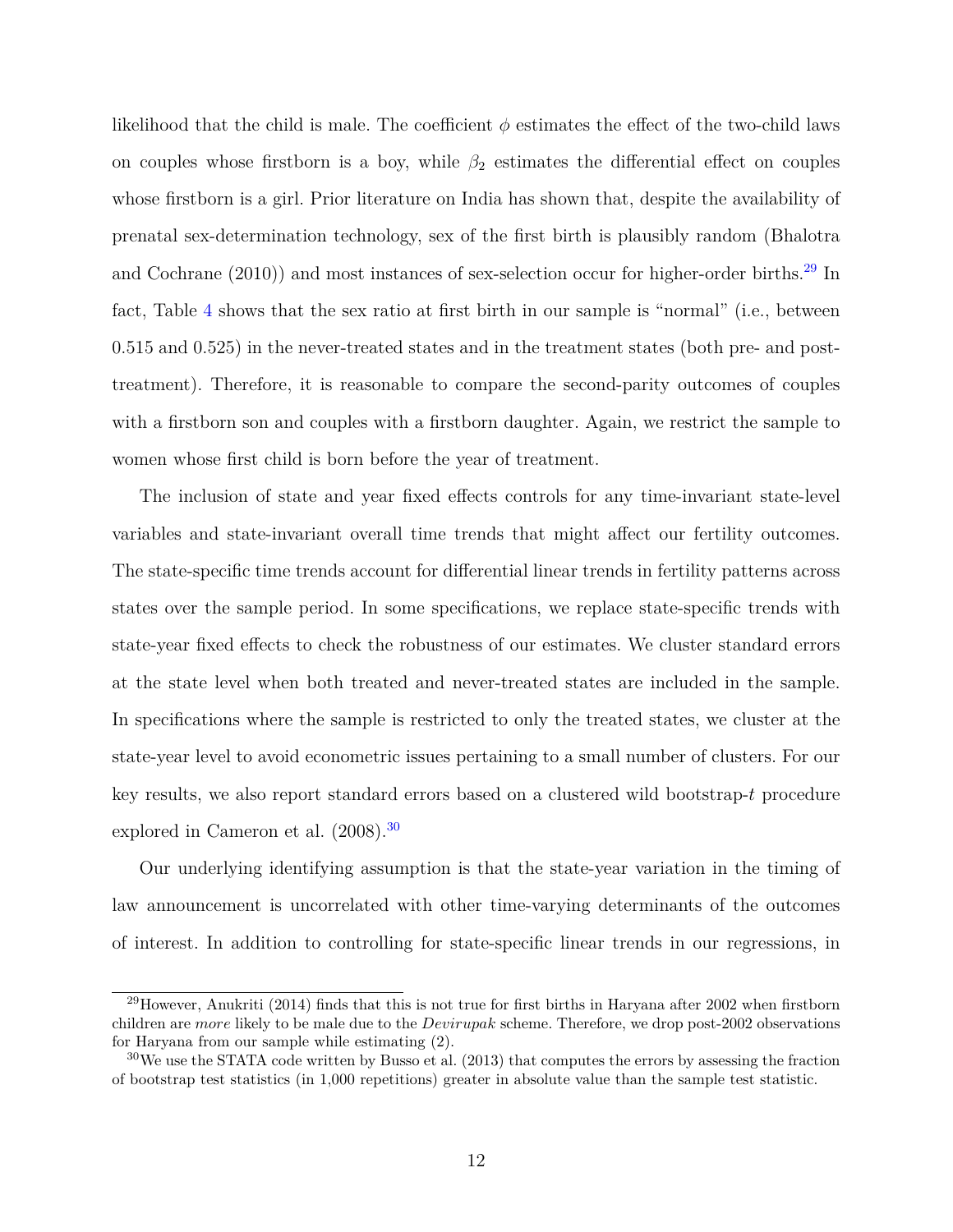Section [6](#page-22-0) we show that the timing of announcement is uncorrelated with other socioeconomic characteristics that vary by state and time. Lastly, during the time-period we examine, there were no other state-specific programs in the treatment states that promoted smaller families and whose timing coincided with the fertility limits.

#### <span id="page-15-0"></span>**5 Results**

#### **5.1 Event-Study Analysis**

We first present graphical evidence for the effect of the fertility limits. In Figure [2](#page-29-0) we focus only on the treatment states and use an event-study framework to depict the evolution of the likelihood that a woman has more than two living children in a given year before and after the announcement of the law in her state. Specifically, Figure [2](#page-29-0) plots the  $\beta_k$  coefficients from the following regression:

<span id="page-15-1"></span>
$$
Y_{isat} = \sum_{k=-10}^{10} \beta_k Treat_{s,t+k} + X_i' \delta + \gamma_s + \theta_t + \psi_a + \mu_{sa} + \epsilon_{isat}
$$
 (3)

where  $Treat_{s,t+k}$  indicates k years from the announcement of the law in state s and we control for socioeconomic characteristics of the woman and fixed effects for state, year, woman's age, and state-age. We examine the trend over ten years before and ten years after the year of announcement (which is the omitted year). The 95% confidence intervals are plotted from standard errors clustered by state-year.

There are no noticeable trends in the likelihood of having more than two living children in the pre-treatment years in Figure [2.](#page-29-0) The regression estimates in Table [5](#page-36-0) verify that these coefficients are nearly all statistically insignificant during these years. After the fertility limits are announced, there is a sharp increase (17.9 percentage points or 67%) in the probability that a woman reports having more than two living children during the one-year grace-period in Figure [2.](#page-29-0) However, once the grace-period ends, the probability of having more than two living children starts declining sharply and drops below pre-announcement levels within three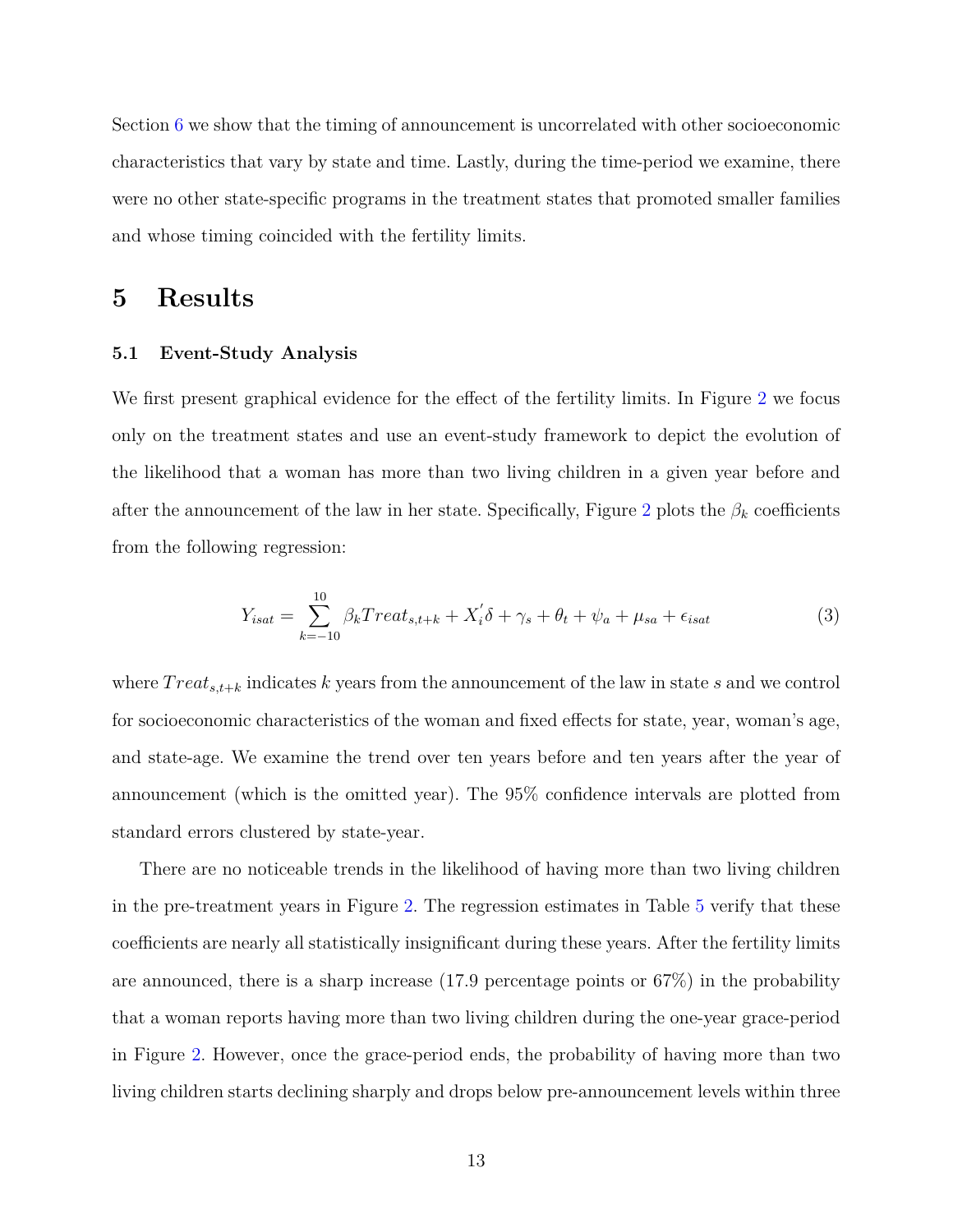years after the grace-period, and declines further in the following years. The fertility drop is significant in every post-treatment year after the grace-period up to ten years after the law is announced, with a maximum decrease of about 14 percentage points in the sixth year.

Since there are only seven treatment states in this sample, we also conduct inference using a distribution of placebo treatment effects as outlined in [Abadie and Gardeazabal](#page-25-3) [\(2003\)](#page-25-3), [Bertrand et al.](#page-26-14) [\(2004\)](#page-26-14), and [Abadie et al.](#page-25-4) [\(2010\)](#page-25-4). We randomly assign treatment years within the period 1992-2003 to each state 900 times, and then estimate specification [\(3\)](#page-15-1) for each of these treatments to create a distribution of placebo effects. We then compare the estimated impact of the "true" treatment relative to this distribution to ascertain if it is statistically significant.<sup>[31](#page-16-0)</sup> As shown in Figure [A.1,](#page-43-0) the grace-period treatment effect lies well outside the distribution of grace-period placebo effects, verifying that the 67% increase in the probability of having more than two living children during this year is highly significant. The same is true for the decline in this probability once the law is in effect.

Given that average baseline terminal fertility in the treatment states is 2.8, these twochild limits imposed a binding constraint on the fertility of a large fraction of individuals with two children in these states. It then follows that practically every such person who wishes to remain eligible for election would attempt to have another child in the graceperiod. According to the 2001 Census of India, the number of women in our treatment states that had exactly two children and were 15-44 year-old (the age-group in our sample) was 15,152,395. The fertility response of women with two children is 17.9 percentage points in the grace-period, i.e., 2,712,278 of these women altered their marginal fertility. The number of Panchayat seats in these states in 2004 was 912,597. Together, these numbers imply that approximately three women per seat in the sub-sample with exactly two children altered their fertility in the grace-period.

<span id="page-16-0"></span> $31$ Additionally, we conduct wild cluster bootstrapping at the state-level for specification  $(3)$ , albeit without controlling for state-age fixed effects to ease the computational burden. The results remain the same and are shown in Table [A.2.](#page-47-0)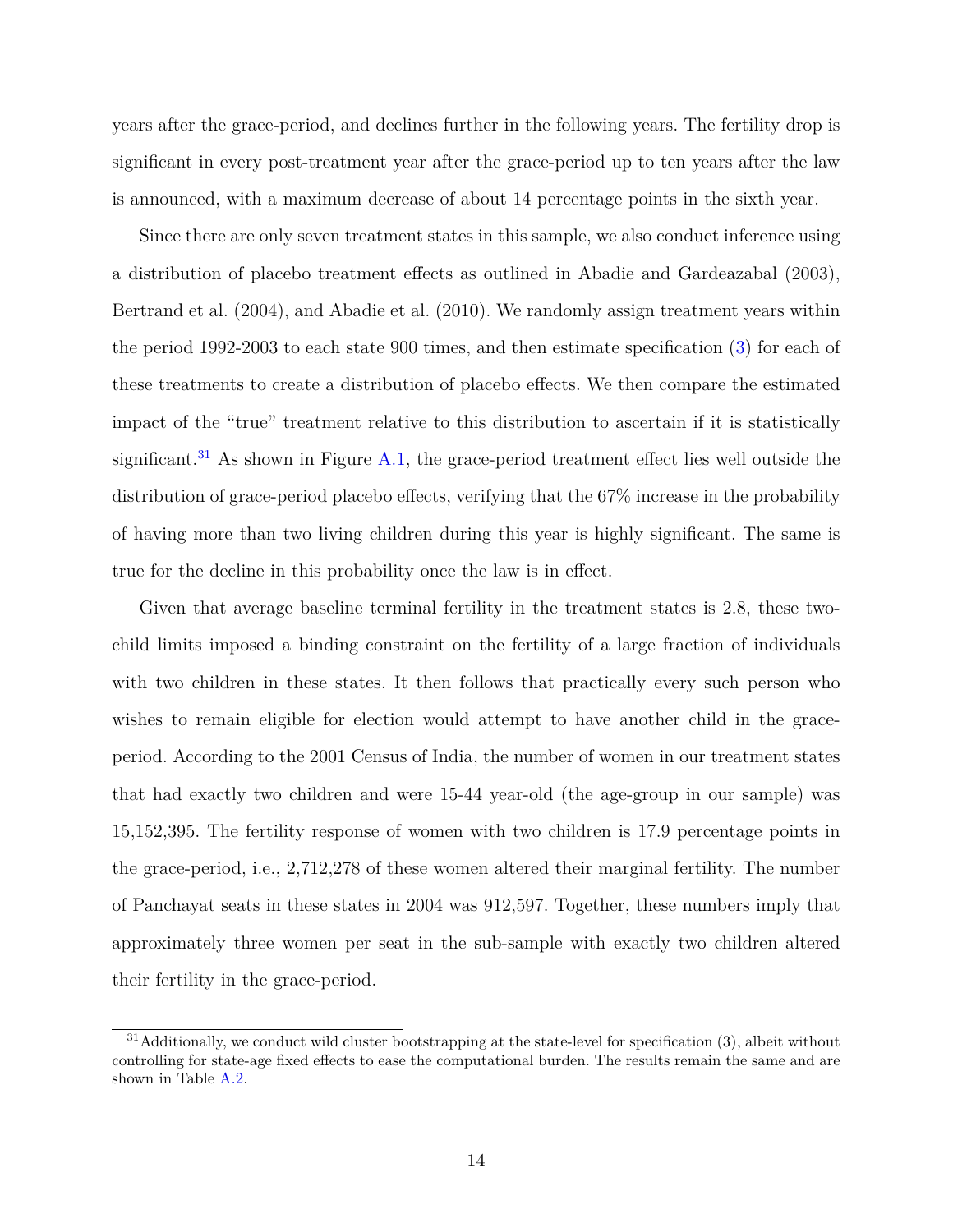We also re-estimate [\(3\)](#page-15-1) to examine the likelihood of having more than three and four living children before and after announcement of the law. In Figure [3,](#page-30-0) the likelihood of more than three children shows a pattern similar to that for the likelihood of more than two children, but the increase during the grace-period and the subsequent decline are much smaller. The smaller average fertility increase in the grace-period is to be expected as the law is not a binding fertility constraint for many of these individuals as they already have three children. In the 2001 Census, the number of women with three children in treated states was 13,056,020. The grace-period effect for women with three children is about 8 percentage points, i.e., 1,044,482 of these women altered their marginal fertility. This implies that about 1.14 women (with three children) per Panchayat seat changed their fertility due to the limits. There is no change in the likelihood of having more than four children.<sup>[32](#page-17-0)</sup>

This pattern of results points to leadership aspirations being the primary mechanism behind the fertility responses. A role-model effect is unlikely to be immediate as it would take a few years after the laws are enacted for the constituents to observe and emulate their leaders' fertility outcomes, especially since the first set of post-treatment elections took place a few years after the announcements (Table [A.1\)](#page-46-0). Instead, the shift in timing of childbirth to the grace-period is most plausibly explained by families attempting to have an additional child without sacrificing future electoral eligibility. These results also rule out a third competing mechanism wherein the law lowers fertility by changing a family's intrinsic preference over the ideal number of children (independently of role-model and aspirations channels) as the fertility increase during the grace-period cannot be explained by this channel.

Thus, our results suggest that at least four individuals per Panchayat seat altered their fertility to remain eligible for election in response to the limits. The total number of individuals who aspire to become Panchayat members may in fact be larger, as (i) couples with four or more children, and (ii) couples with two or three children who do not want more children,

<span id="page-17-0"></span><sup>&</sup>lt;sup>32</sup>We also verify the significance of the estimated effects on the probability of having more than three and four living children using the placebo effect distribution in Figures [A.2](#page-44-0) and [A.3,](#page-45-0) respectively.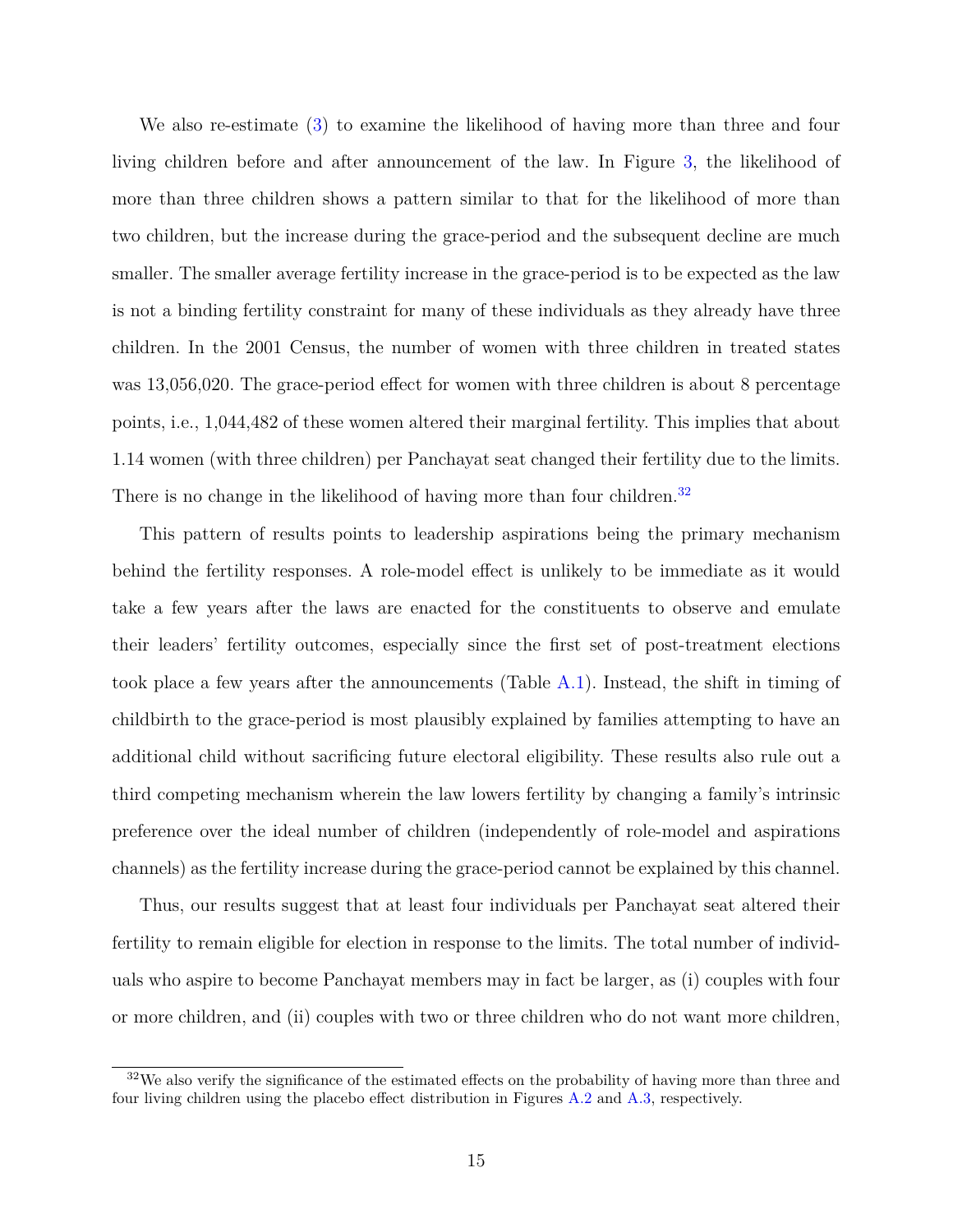may also contest elections. However, our results cannot capture these latter individuals as they do not visibly alter their fertility due to the limits.

#### **5.2 Regression Estimates**

In this section we present regression estimates for the causal effects of the fertility limits on (i) third births for women whose first two children were born before the laws were announced, and (ii) second births for women whose first child was born before the laws were announced.

In Panel A of Table [6,](#page-37-0) we present estimation results from specification (1) to describe the effects of the fertility limits on the likelihood of a third birth. We restrict the sample to women who have at least two children, to years after the second birth, and among the treatment states, to women whose first two children were born before the law was announced in their state. Column (1) controls for state and year fixed effects. In Column (2), we include additional covariates that comprise indicators for the year of survey, woman's age, household's religion, caste, wealth, husband's and wife's years of schooling, and residence in an urban area. In Columns (3) and (4), we gradually add state-specific linear time trends and state-mother's age fixed effects. The specification in Column (5) restricts the sample to the treatment states but is otherwise similar to Column (4). Along with standard errors clustered by state, we report wild cluster bootstrapped errors.

The coefficient for *T reatst* is negative in all columns and statistically significant in all but one column if we use the standard clustered errors and significant in Columns (1) and (5) if we use the bootstrapped errors. This implies that the two-child limits decreased higher-order fertility for couples who already had two children when the law was announced in their state. The bootstrapped errors are similar in magnitude to the standard cluster-robust errors. It is reassuring that the coefficient in Column (5) is larger relative to the other columns and is significant, as it is estimated for only the treatment states and is therefore not prone to bias caused by differential non-linear time trends across treated and never-treated states. This coefficient translates into a 0.67 percentage point or a 6.84% decrease in the likelihood of a third birth from the baseline probability of 9.8%.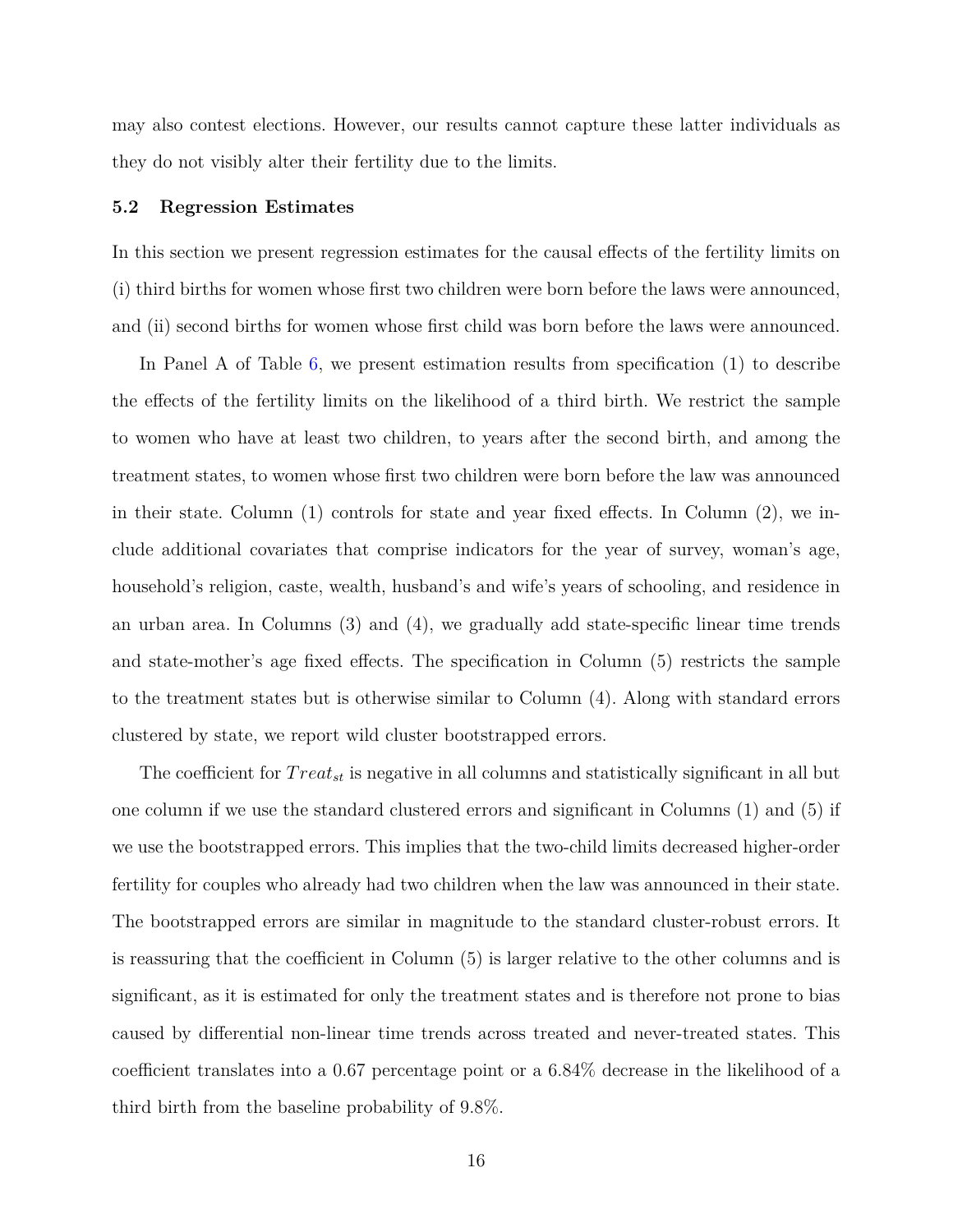In Panel B of Table [6,](#page-37-0) the dependent variable is an indicator for a second birth. We restrict the sample to women who have at least one child, to years after the first birth, and, among the treatment states, to women whose first child was born before the law was announced in their state. To maintain eligibility for elections, these families can have only one additional birth. Moreover, the grace-period is irrelevant for them. Consequently, if son preference is sufficiently strong, they may be more likely to practice sex-selection at second parity, which will mechanically delay their second birth (in addition to a reduction in completed fertility caused by the limits). Second births may also be postponed for reasons other than sex-selection, such as to improve the survival probability of the last birth.

In all columns of Panel B, the coefficient is negative and, except Column (2), significant, implying that the two-child limits decreased the likelihood of a second birth in a given year for women who had already borne their first child before the law was announced in their state. The coefficient in Column (5) translates into a 0.76 percentage point or a 7.24% decrease in the likelihood of a second birth from the baseline probability of 10.5%. To confirm that this decrease in the likelihood of second birth is indeed driven by greater sex-selection, we examine heterogeneity in this effect by the sex of the first child in the following sub-section.

#### **5.2.1 Heterogeneous Effects**

Next we examine if the findings in Table [6](#page-37-0) vary by household caste, religion, and residence in an urban area. To do so, we re-estimate the specification in Column (4) of Table [6](#page-37-0) for various sub-samples; these results are presented in Table  $7.^{33}$  $7.^{33}$  $7.^{33}$  $7.^{33}$  To the extent that the fertility limits have mostly been enacted for rural Panchayats, we expect to find larger effects for rural women. Columns (1) and (2) show that the decline in second and third births is only significant for the rural sample, supporting our assertion that the fertility decline is being causally driven by the two-child limits.

<span id="page-19-0"></span><sup>33</sup>We also estimate specifications with the pooled sample where indicators for religion, caste, and urban residence are interacted with the treatment dummy; these results are available upon request.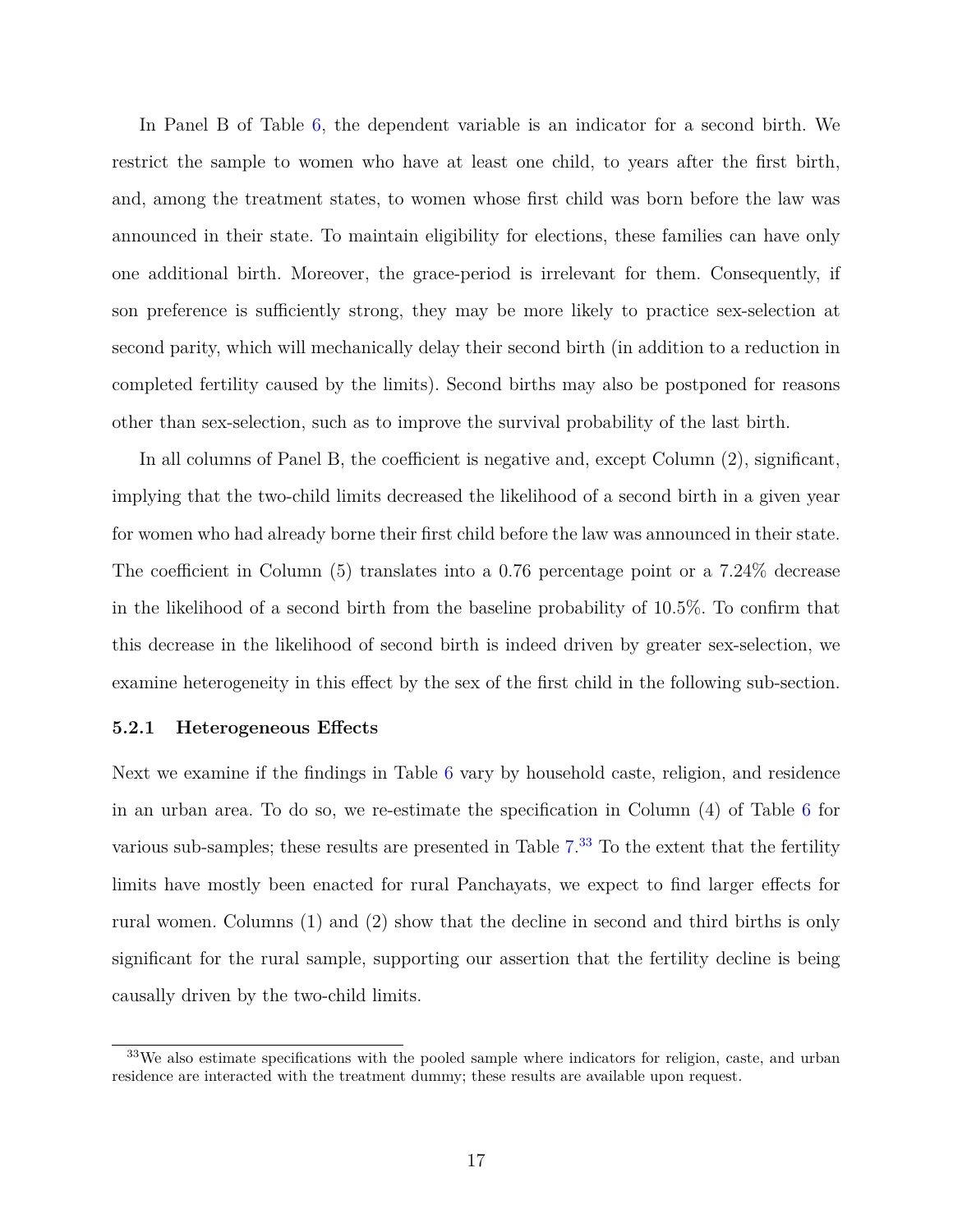We also expect the fertility decline to be stronger for Hindu families relative to non-Hindus as the former are politically dominant and are hence more likely to be concerned about maintaining electoral eligibility. Columns (3) and (4) confirm this: in both panels the decrease in marginal fertility is significant only for Hindus.

For the same reasons as Hindus, we expect the fertility decline to be stronger for uppercastes relative to lower-castes. Moreover, prior literature suggests that upper-caste families also have a stronger preference for sons and are more likely to practice sex-selection. Thus the delay in second births resulting from a desire to have one more son is also likely to be stronger for upper-castes. On the other hand, affirmative action since 1992 has ensured that one-third of all Panchayat positions are reserved for lower-caste individuals. [Chattopadhyay and Duflo](#page-26-7) [\(2004\)](#page-26-7) find that caste-based reservations confer significant political power on lower-caste Panchayat leaders and improve provision of public goods to these disadvantaged groups. Consequently, the political aspirations of lower-caste individuals might be strong enough for the two-child limits to also cause a decrease in their fertility. Lastly, if upper-caste couples are more likely than lower-caste couples to take advantage of the grace-period to have an additional child (say, to have an extra son), their overall fertility decline might be lower as a result. The coefficients in Columns (5) and (6) capture the net effect of these channels.

In Panel A, the decrease in third births is larger and only significant for lower-castes. This is potentially due to the fact that upper-castes families are less likely (than lower-castes) to have a third birth even in the absence of the laws, as reflected in the control group means. We do not find any significant difference in the grace-period response by caste,  $34$  suggesting that the decrease for lower-castes is being driven by their political aspirations. For second births in Panel B, the coefficients are negative and significant for both groups, but the magnitude is slightly larger for upper-castes, consistent with their higher propensity to sex-select. To confirm the sex-selection mechanism, we next examine if the effect of the limits on the sex

<span id="page-20-0"></span><sup>34</sup>These results are available upon request.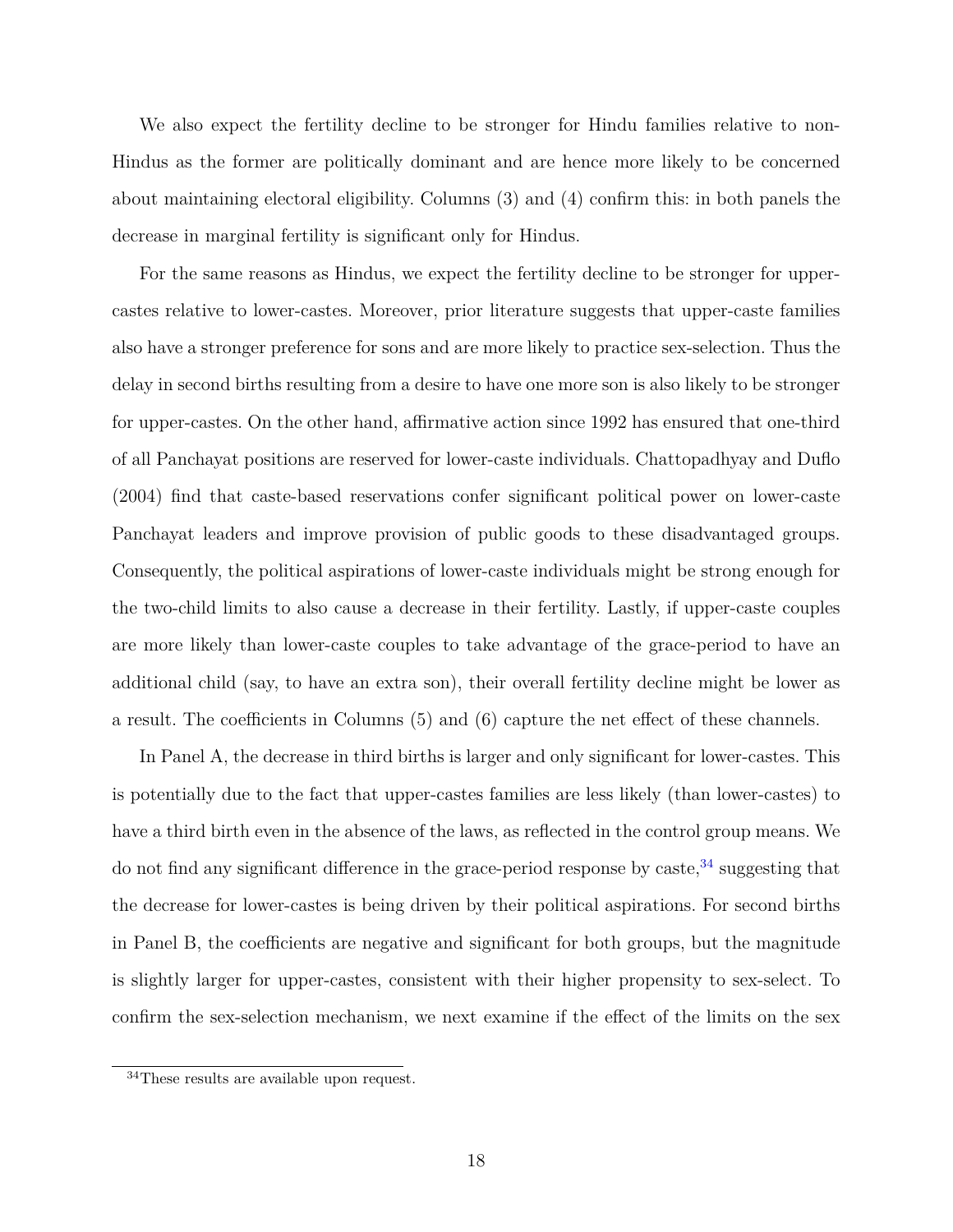ratio of second births varies by the sex of the first child and household caste.

In Table [8,](#page-39-0) we examine the heterogeneous effects on the probability and sex of the second birth by caste and sex of the first child. We restrict the sample to women whose first child was born before the announcement and to years after the first birth.<sup>[35](#page-21-0)</sup> Before the laws are announced, both upper- and lower-caste women are more likely to have a second child and it is more likely to be a boy if the first child is a girl. For lower-castes, the effects of the limits do not vary by the sex of the first child (Column (2)). Upper-caste results in Column (1) of Panel B show that the limits do not affect the sex ratio of second birth if the first child is a boy. However, if the firstborn is a girl, there is a significantly larger (3 percentage points) increase in the sex ratio of second birth. The fertility decline in Panel A is also significantly larger for upper-caste families with a firstborn girl suggesting that the decrease in second parity births we observe earlier reflects a delay induced by greater sex-selection. If their first child is a girl, upper-caste families increase sex-selection at second parity to ensure that they have at least one son whilst not sacrificing future eligibility for political office.

Figures [4](#page-31-0) and [5](#page-32-0) depict how the treatment effects vary by the husband's educational attainment and household wealth, respectively. For both second and third births the effect is larger for couples where the husband is less educated, with the largest effects for uneducated husbands. Similarly, while low- and medium-SLI households experience a significant decrease in marginal fertility, the effects are insignificant for high-SLI families. The smaller effects for more educated and high-SLI couples are potentially due to the negative relationship between baseline fertility and higher levels of education and wealth. Overall, the results from this section suggest that the willingness to contest Panchayat elections is strong even among the "non-elites," as represented by lower-caste, less wealthy, and less educated couples.

<span id="page-21-0"></span><sup>&</sup>lt;sup>35</sup>Since inclusion of state-year fixed effects implies that we cannot separately estimate  $Treat_{st}$  we present results for specifications with linear time trends. Results do not vary if state-year fixed effects are used instead.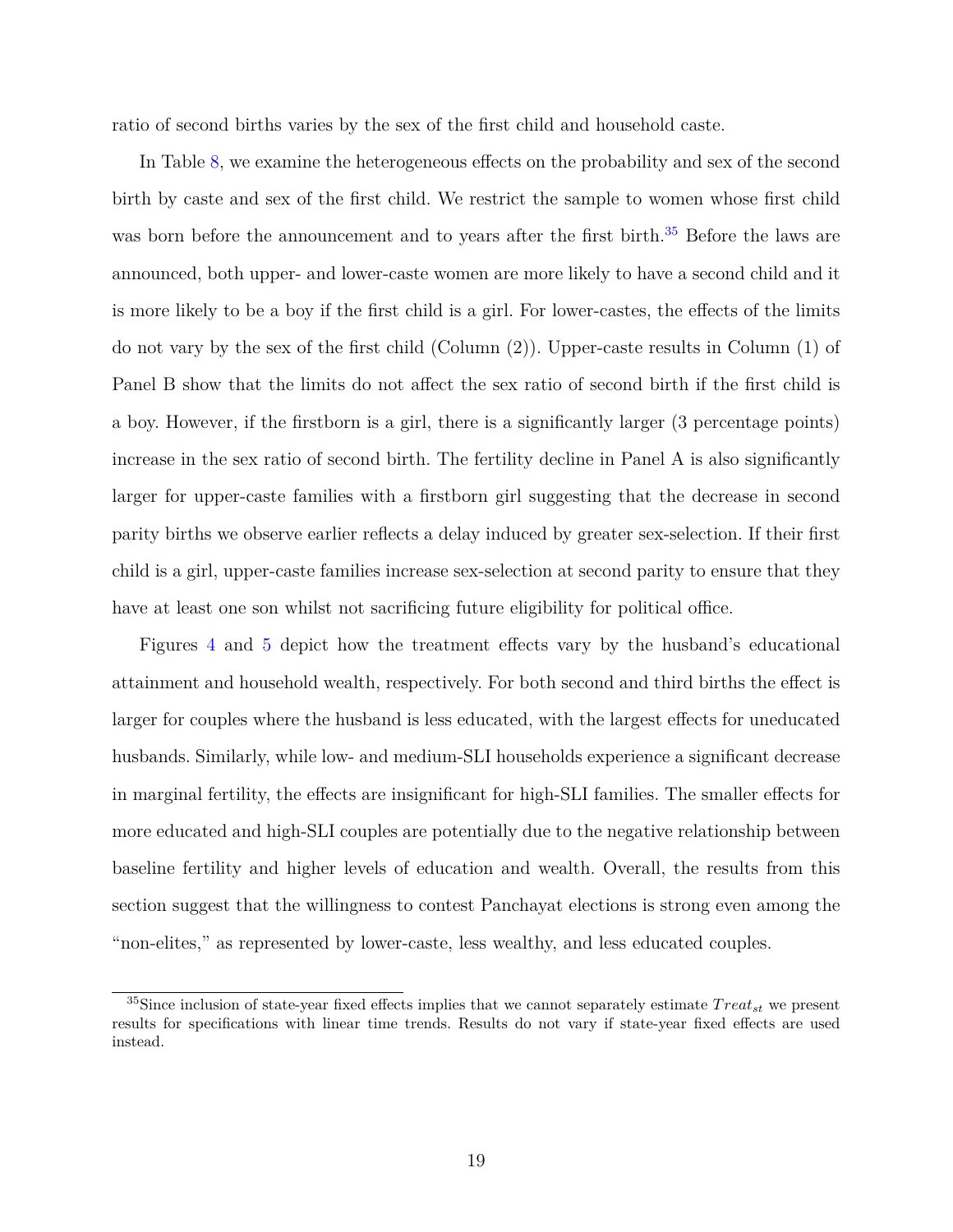#### <span id="page-22-0"></span>**6 Robustness**

In this section we perform some robustness checks to ensure that our previous results truly capture the causal effect of the fertility limits. First, we conduct a placebo test by reassigning the treatment to a year before the actual law was announced. If our results capture the causal effect of the fertility limits, we should not find significant effects in these placebo regressions. In Table [9,](#page-40-0) each column uses a different year as a placebo treatment year. For example, in Column (1), we assume that the fertility limits were announced in all treatment states in 1986. Since these laws are fictitious, a significant "effect" at the 5% level may be found roughly 5% of the time. There is no (one) cell where we find a significant effect on the likelihood of a third (second) birth in the same direction as our main results in Panel A (B) of Table [6.](#page-37-0) These findings lend support to our estimation strategy and make a causal interpretation more credible.

Column (1) of Table [10](#page-41-0) shows that our results are unchanged when only NFHS data is used, addressing concerns about bias introduced by unobserved differences in data collection or variations in sampling methodology for the NFHS and the DLHS. In Column (2) we examine the effects of the fertility limits on third births in control state districts that border the treatment states. Specifically, we restrict the sample to control states and assume that the treatment occurred in control border districts in the years when the laws were passed in the respective treatment states.<sup>[36](#page-22-1)</sup> This specification effectively compares border districts to non-border districts within control states. We only use the DLHS data because the NFHS does not report district identifiers. Since treatment now varies at the district-year level, we control for district fixed effects and district-specific linear time trends, and cluster standard errors by district. A significant negative effect on fertility in control border districts would imply that there are treatment externalities across states that bias our previous estimates

<span id="page-22-1"></span><sup>&</sup>lt;sup>36</sup>In cases where a district borders more than one treatment state, we assign treatment based on whichever state passed the law earlier.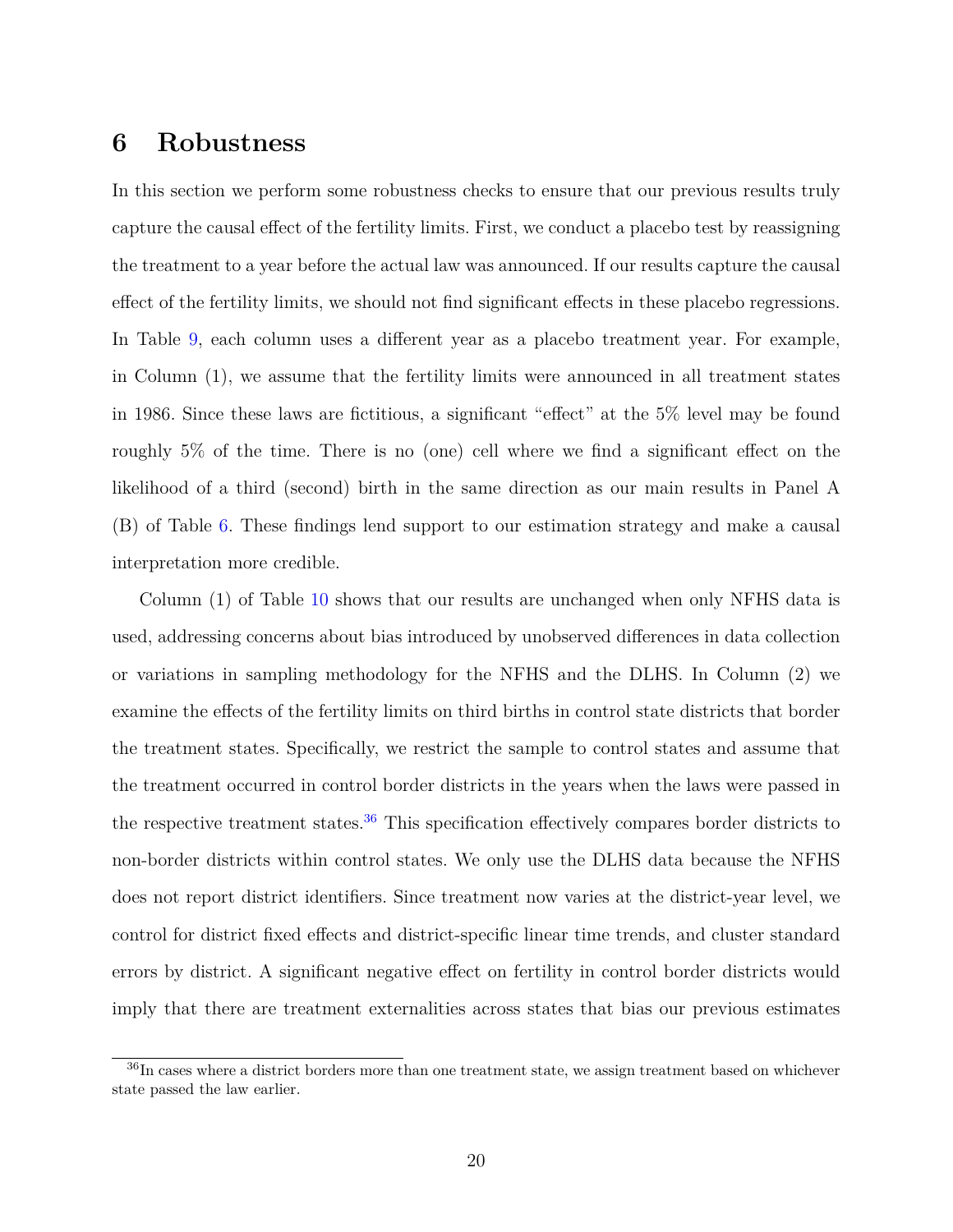of treatment effects. Moreover, the presence of externalities would suggest that our findings might be driven by the role-model channel rather than by aspirations, since the latter is not relevant for control states whereas the former might be. However, the coefficient of *T reat* in Column (2) is positive and insignificant, eliminating concerns about treatment externalities and lending further support to the political aspirations channel.

The limits can also affect fertility through adjustments in age at marriage. Forwardlooking individuals (or their parents) wishing to maintain future electoral eligibility may delay marriage, which could explain the decrease in likelihood of births we observe in Section [5.](#page-15-0) To test if this is the case, we estimate specification (1) with a woman's age at first marriage as the dependent variable. The results in Column (3) of Table [10](#page-41-0) show that there is no impact of the two-child limits on age at first marriage.

Any effect of the fertility limits on marital separation or divorce is likely to be small due to their low prevalence rates among Indian marriages. Among women who were surveyed in the treatment states in post-treatment years, only 1.52% report being separated or divorced from their husbands. For rest of the sample, the corresponding number is equally low (1.66%).

Though we control for a number of socioeconomic variables in our regressions, to further support our findings we show that the timing of announcement of the limits across states is uncorrelated with changes in these socioeconomic characteristics across states and over time. In Table [11](#page-42-0) we present the coefficients from regressions that use various maternal, paternal, and household characteristics as dependent variables in the estimation of equation (1) with state and year fixed effects, and state-specific time trends, but without any other controls. Out of 20 coefficients, the only marginally significant coefficient is a negative effect on the likelihood of the woman being Hindu.

### <span id="page-23-0"></span>**7 Conclusion**

We find that the two-child limits on candidates in Panchayat elections decrease marginal fertility among constituents, but also lead to an unintended increase in the already male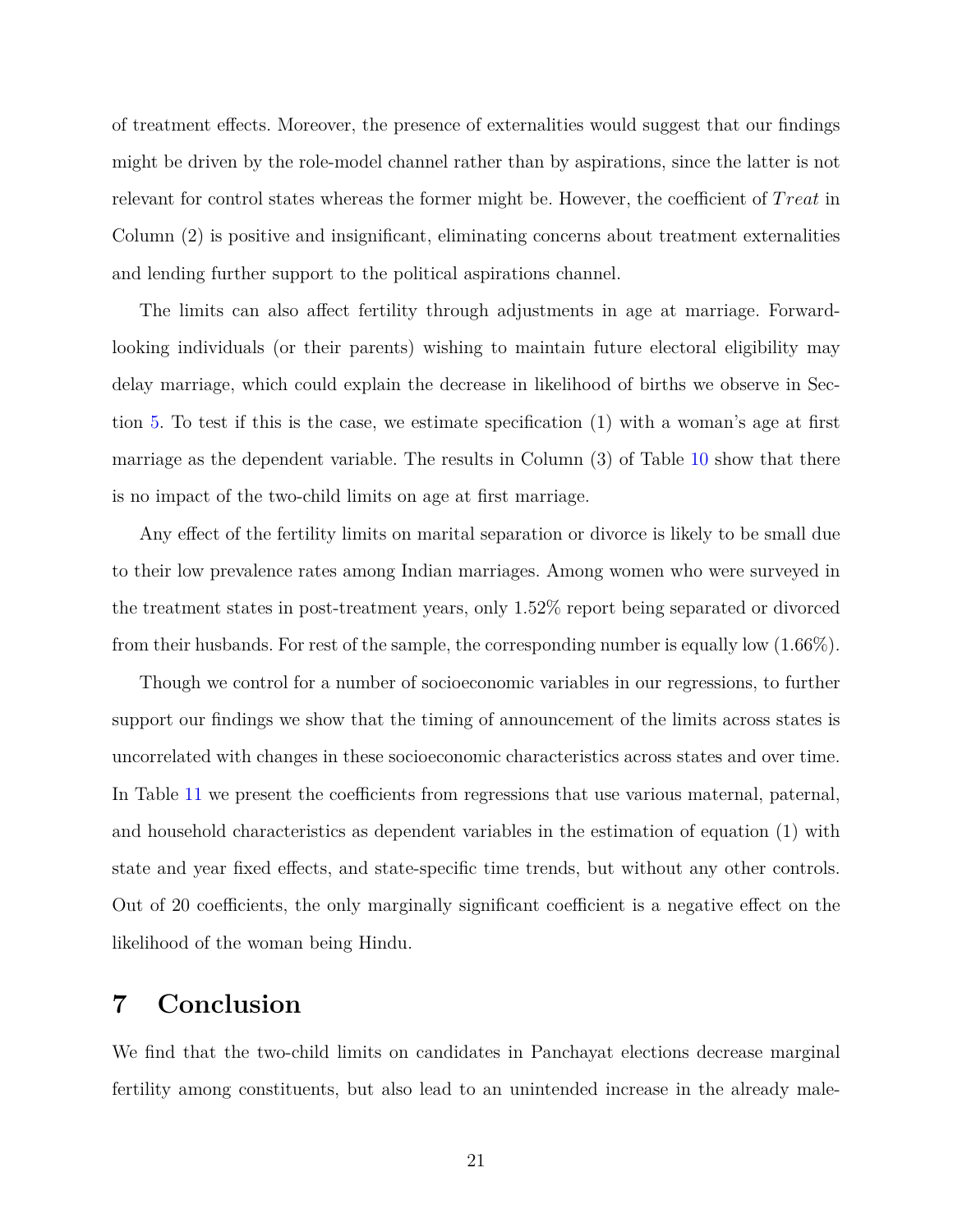biased sex ratio in certain socioeconomic groups. These effects are caused by constituents' political ambitions rather than the role-model influence of their leaders. Political aspirations may not only reflect the desire to effect positive social change, but could also be driven by rent-seeking behavior. The potential income from political rents and corrupt practices may be a strong incentive for becoming an officeholder in low-income countries. While we cannot separately identify these "altruistic" and "selfish" components of political aspirations, we show that these ambitions are substantial and represent a previously ignored channel of demographic change.

Policymakers should therefore account for citizens' political aspirations for more effective policy-design. For example, the fertility impact of the two-child limits was substantially weakened by the increase in births during the grace-period. It is likely that the policymakers underestimated the constituents' desire to run for political office, resulting in this unintended effect. Moreover, our findings reiterate that population control measures that ignore son preference can worsen the sex ratio at birth. Similar limits have been proposed for members of state legislative assemblies and the national parliament in India. If aspirations for local leadership are stronger than state or national leadership ambitions, the proposed limits may be less effective than the laws we examine.<sup>[37](#page-24-0)</sup>

Fertility restrictions on elected members also have implications for political representation of various socioeconomic groups. The two-child limits impose a more severe constraint on couples with weaker access to contraception or higher demand for children, increasing their risk of disqualification and reducing their political representation. Although we find a significant fertility response among families in the bottom third of the wealth distribution, the response of the poorest among this group may be weaker. Since a large proportion of the poor belong to lower castes, the limits could also impede the progress made by caste-based

<span id="page-24-0"></span> $37$ [Genicot and Ray](#page-27-4) [\(2014\)](#page-27-4) formalize a related idea as follows: "...the "best" aspirations are those that lie at a moderate distance from the individual's current economic situation standards, large enough to incentivize but not so large as to induce frustration."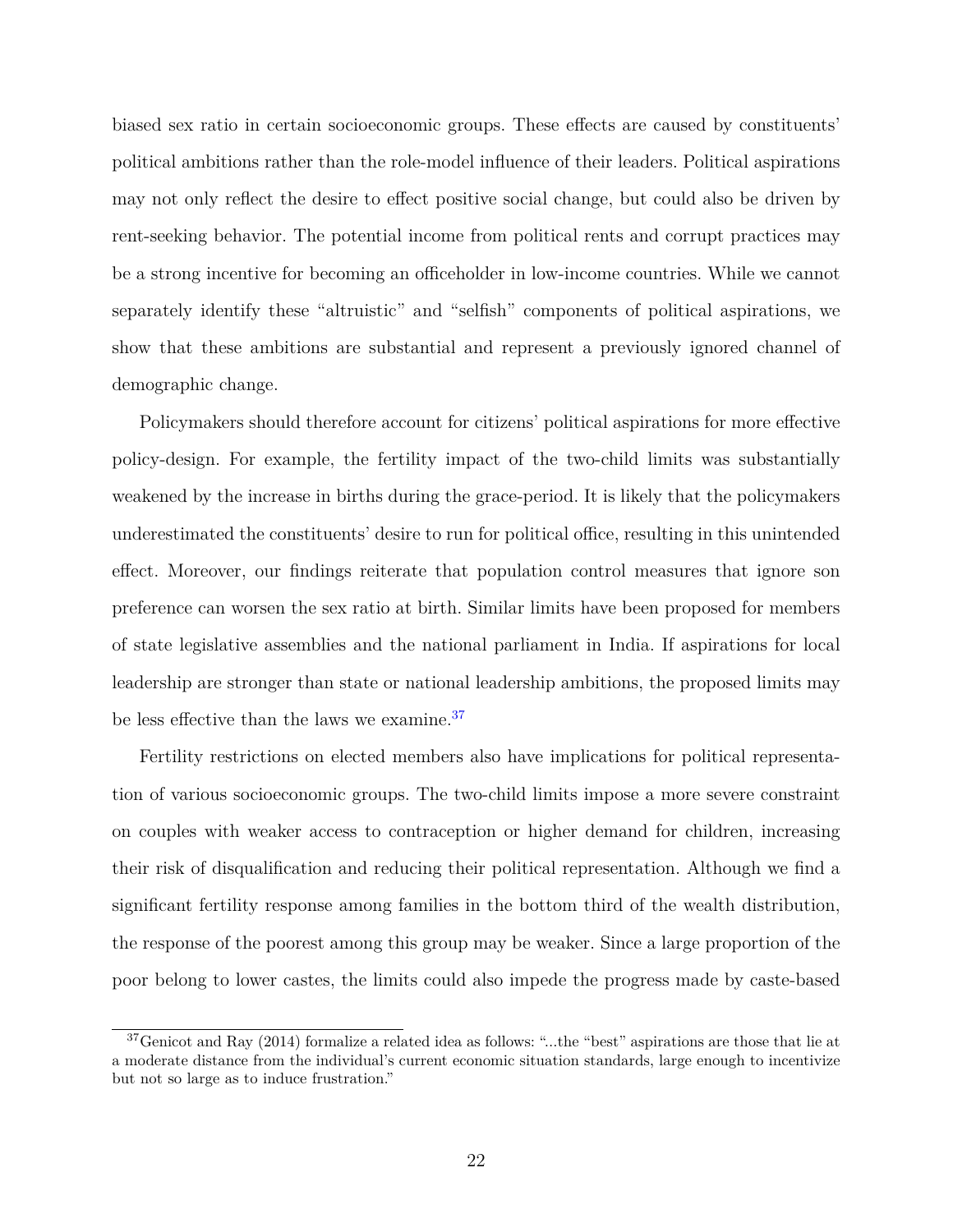affirmative action if only the "creamy-layer" of the lower-castes are able to meet the eligibility criteria. The limits could also undermine gender-based quotas as aspiring female leaders may not have autonomy over their fertility due to intra-household gender disparities. Indeed, women comprise the overwhelming majority of individuals in Table [2](#page-34-0) that were disqualified for violating the limits.

Recently, some Indian states have enacted similar restrictions to meet policy goals in the areas of education and sanitation. As of 2014, individuals are barred from Panchayat membership in Rajasthan if they have less than primary schooling or do not have a functional toilet in their home.<sup>[38](#page-25-5)</sup> Although 50% of the Panchayat seats in Rajasthan are reserved for women, the female literacy rate is only  $45.8\%$  (2011 Census of India).<sup>[39](#page-25-6)</sup> Moreover, lower castes face considerable discrimination in access to sanitation and education. Our results show that individuals with less than primary schooling have a strong desire to contest Panchayat elections. Consequently, these new restrictions are likely to stifle aspirations which may cause social conflict. The effects of such barriers to local leadership on political representation, discrimination, and aspirations are key to poverty reduction, and merit further investigation.

### **References**

- <span id="page-25-4"></span>ABADIE, A., A. DIAMOND, AND J. HAINMUELLER (2010): "Synthetic Control Methods for Comparative Case Studies: Estimating the Effect of California's Tobacco Control Program," *Journal of the American Statistical Association*, 105.
- <span id="page-25-3"></span>Abadie, A. and J. Gardeazabal (2003): "The Economic Costs of Conflict: A Case Study of the Basque Country," *American Economic Review*, 93.
- <span id="page-25-2"></span>Afridi, F., V. Iversen, and M. Sharan (2014): "Women Political Leaders, Corruption and Learning: Evidence from a large Public Program in India," *IGC Working Paper*.
- <span id="page-25-1"></span>Anukriti, S. (2014): "The Fertility-Sex Ratio Trade-off: Unintended Consequences of Financial Incentives," *IZA Discussion Paper No. 8044*.
- <span id="page-25-0"></span>Appadurai, A. (2004): "The Capacity to Aspire: Culture and the Terms of Recognition," in *Culture and Public Action*, ed. by V. Rao and M. Walton, Stanford University Press.

<span id="page-25-6"></span><span id="page-25-5"></span><sup>&</sup>lt;sup>38</sup>The minimum schooling requirements for block and district councils are eight and ten years, respectively.  $39$ For tribal women, the literacy rate is even lower  $(25.22\%)$ .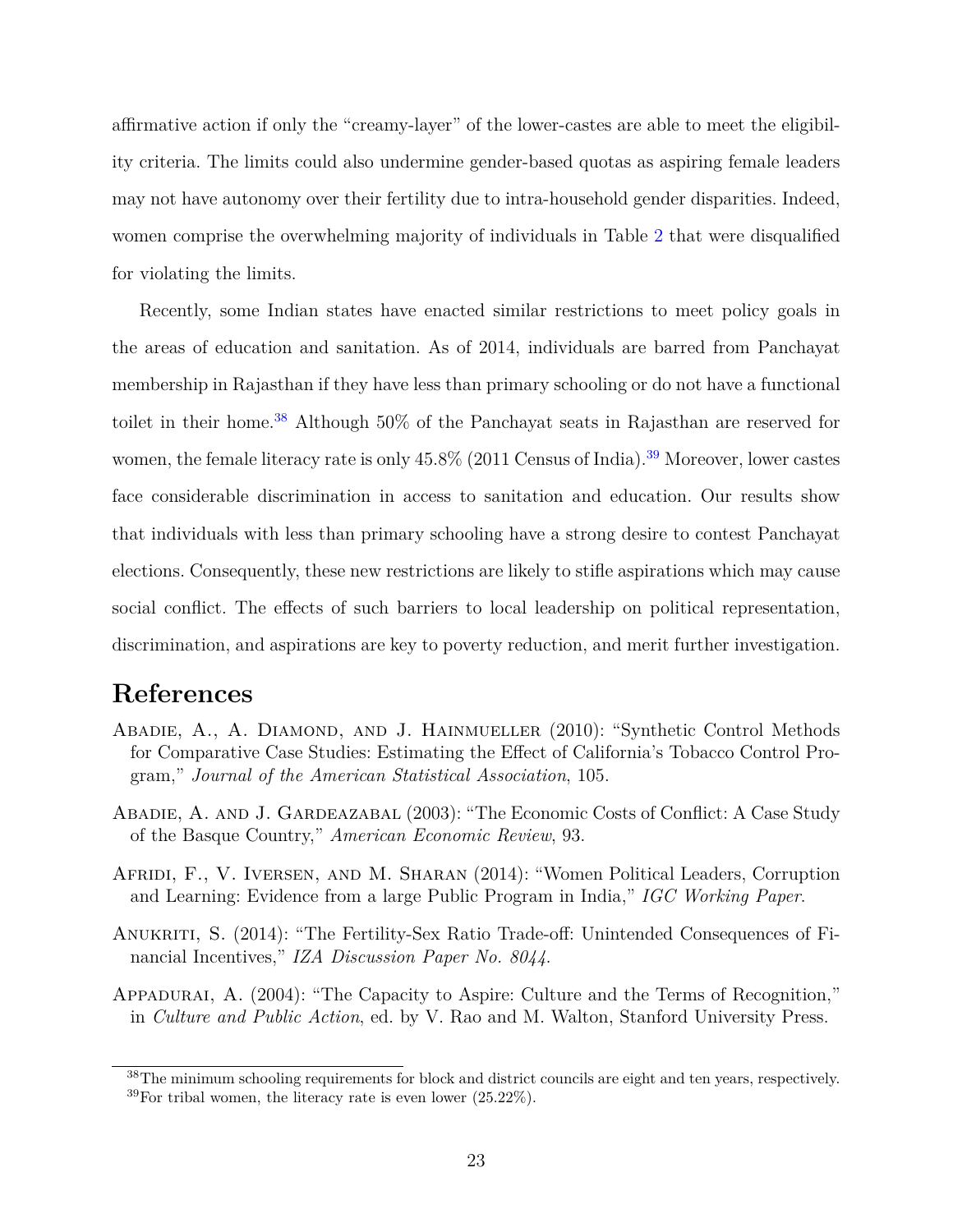- <span id="page-26-5"></span>Bardhan, P., S. Mitra, D. Mookherjee, and A. Sarkar (2015): "Political Participation, Clientelism and Targeting of Local Government Programs: Results from a Rural Household Survey in West Bengal, India," *Is Decentralization Good for Development? Perspectives from Academics and Policy Makers*.
- <span id="page-26-4"></span>BARDHAN, P. AND D. MOOKHERJEE (2000): "Capture and Governance at Local and National Levels," *American Economic Review: Papers and Proceedings*, 90, 135–139.
- <span id="page-26-3"></span>BASSI, V. AND I. RASUL (2014): "Persuasion: A Case Study of Papal Influence on Fertility Preferences and Behavior," *Working Paper*.
- <span id="page-26-1"></span>Beaman, L., E. Duflo, R. Pande, and P. Topalova (2012): "Female Leadership Raises Aspirations and Educational Attainment for Girls: A Policy Experiment in India," *Science*, 335, 581–586.
- <span id="page-26-0"></span>BERNARD, T., S. DERCON, AND A. T. TAFFESSE (2012): "Beyond Fatalism: An Empirical Exploration of Self-Efficacy and Aspirations Failure in Ethiopia," *IFPRI Discussion Paper 01101*.
- <span id="page-26-14"></span>Bertrand, M., E. Duflo, and S. Mullainathan (2004): "How Much Should We Trust Differences-in-Differences Estimates?" *Quarterly Journal of Economics*, 119.
- <span id="page-26-2"></span>BETTINGER, E. P. AND B. T. LONG (2005): "Do Faculty Serve as Role Models? The Impact of Instructor Gender on Female Students," *American Economic Review*, 95, 152–7.
- <span id="page-26-8"></span>Bhalotra, S., I. Clots-Figueras, and L. Iyer (2013): "Path-Breakers: How Does Women's Political Participation Respond to Electoral Success?" *HBS Working Paper 14- 035*.
- <span id="page-26-6"></span>BHALOTRA, S. AND T. COCHRANE (2010): "Where Have All the Young Girls Gone? Identification of Sex Selection in India," *IZA Discussion Paper No. 5381*.
- <span id="page-26-10"></span>Buch, N. (2005): "Law of Two-Child Norm in Panchayats: Implications, Consequences and Experiences," *Economic and Political Weekly*, XL.
- <span id="page-26-11"></span>——— (2006): *The Law of Two Child Norm in Panchayats*, Concept Publishing Company.
- <span id="page-26-13"></span>Busso, M., J. GREGORY, AND P. KLINE (2013): "Assessing the Incidence and Efficiency of a Prominent Place Based Policy," *American Economic Review*, 103, 897–947.
- <span id="page-26-12"></span>Cameron, A. C., J. B. Gelbach, and D. L. Miller (2008): "Bootstrap-Based Improvements for Inference with Clustered Errors," *Review of Economics and Statistics*, 90, 414–27.
- <span id="page-26-7"></span>CHATTOPADHYAY, R. AND E. DUFLO  $(2004)$ : "The Impact of Reservation in the Panchayati Raj: Evidence from a Nationwide Randomized Experiment," *Economic and Political Weekly*, 39, 979–986.
- <span id="page-26-9"></span>CHIAPPORI, P.-A., B. FORTIN, AND G. LACROIX (2002): "Marriage Market, Divorce Legislation, and Household Labor Supply," *Journal of Political Economy*, 110, 37–72.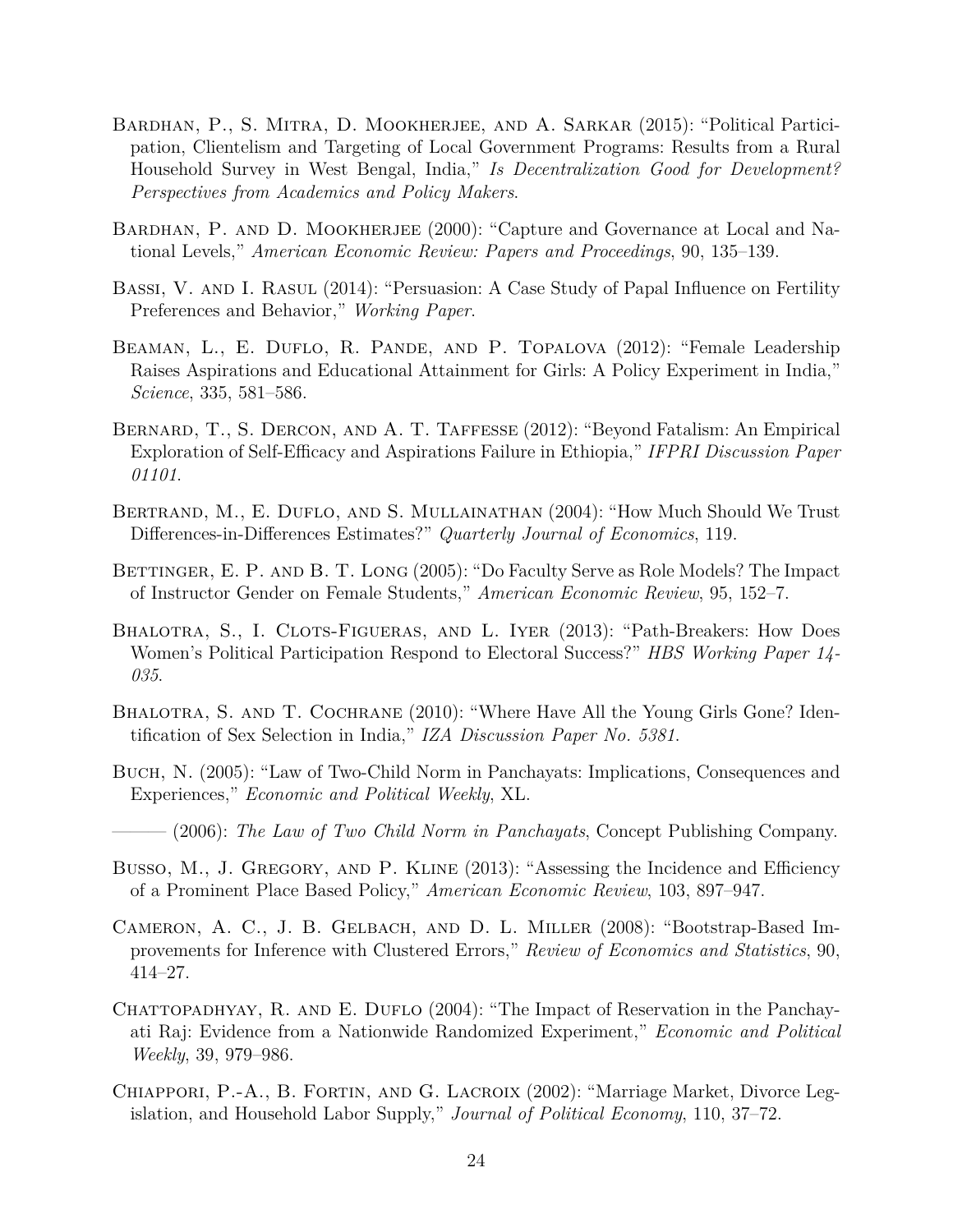- <span id="page-27-6"></span>Chong, A., S. Duryea, and E. La Ferrara (2012): "Soap Operas and Fertility: Evidence from Brazil," *American Economic Journal: Applied Economics*, 4, 1–31.
- <span id="page-27-3"></span>Dalton, P. S., S. Ghosal, and A. Mani (2014): "Poverty and Aspirations Failure," *The Economic Journal*, Forthcoming.
- <span id="page-27-10"></span>Ebenstein, A. (2010): "The "Missing" Girls of China and the Unintended Consequences of the One Child Policy," *Journal of Human Resources*, 45, 87–115.
- <span id="page-27-14"></span>Fisman, R., F. Schulz, and V. Vig (2014): "The Private Returns to Public Office," *Journal of Political Economy*, 122.
- <span id="page-27-4"></span>Genicot, G. and D. Ray (2014): "Aspirations and Inequality," *NBER Working Paper 19976*.
- <span id="page-27-11"></span>Jayachandran, S. (2014): "Fertility Decline and Missing Women," *NBER Working Paper 20272*.
- <span id="page-27-5"></span>Jensen, R. and E. Oster (2009): "The Power of TV: Cable Television and Women's Status in India," *Quarterly Journal of Economics*, 124, 1057–94.
- <span id="page-27-8"></span>Kapoor, M. and S. Ravi (2014): "Why So Few Women in Politics? Evidence from India," *Brookings Working Paper*.
- <span id="page-27-2"></span>Macours, K. and R. Vakis (2014): "Changing Households' Investments Behavior through Social Interactions with Local Leaders: Evidence from a Randomised Transfer Programme," *Economic Journal*, 124, 607–633.
- <span id="page-27-0"></span>MOOKHERJEE, D., S. NAPEL, AND D. RAY (2010): "Aspirations, Segregation, and Occupational Choice," *Journal of the European Economic Assocation*, 8, 139–168.
- <span id="page-27-12"></span>Olinto, P., K. Beegle, C. Sobrado, and H. Uematsu (2013): "The State of the Poor: Where are the Poor, Where is Extreme Poverty Harder to End, and What is the Current Profile of the World's Poor?" *Economic Premise*.
- <span id="page-27-7"></span>Olivetti, C., E. Patacchini, and Y. Zenou (2013): "Mothers, Friends and Gender Identity," *NBER Working Paper 19610*.
- <span id="page-27-1"></span>Ray, D. (2006): "Aspirations, Poverty, and Economic Change," in *What Have We Learnt About Poverty*, ed. by A. Banerjee, R. Bénabou, and D. Mookherjee, Oxford University Press.
- <span id="page-27-9"></span>Rosenzweig, M. and K. Wolpin (1980): "Life-Cycle Labor Supply and Fertility: Causal Inferences from Household Models," *Journal of Political Economy*, 88.
- <span id="page-27-13"></span>Sastry, T. (2014): "Towards Decriminalisation of Election and Politics," *Economic and Political Weekly*, XLIX, 34–41.
- <span id="page-27-15"></span>Visaria, L., A. Acharya, and F. Raj (2006): "Two-Child Norm: Victimising the Vulnerable?" *Economic and Political Weekly*, XLI.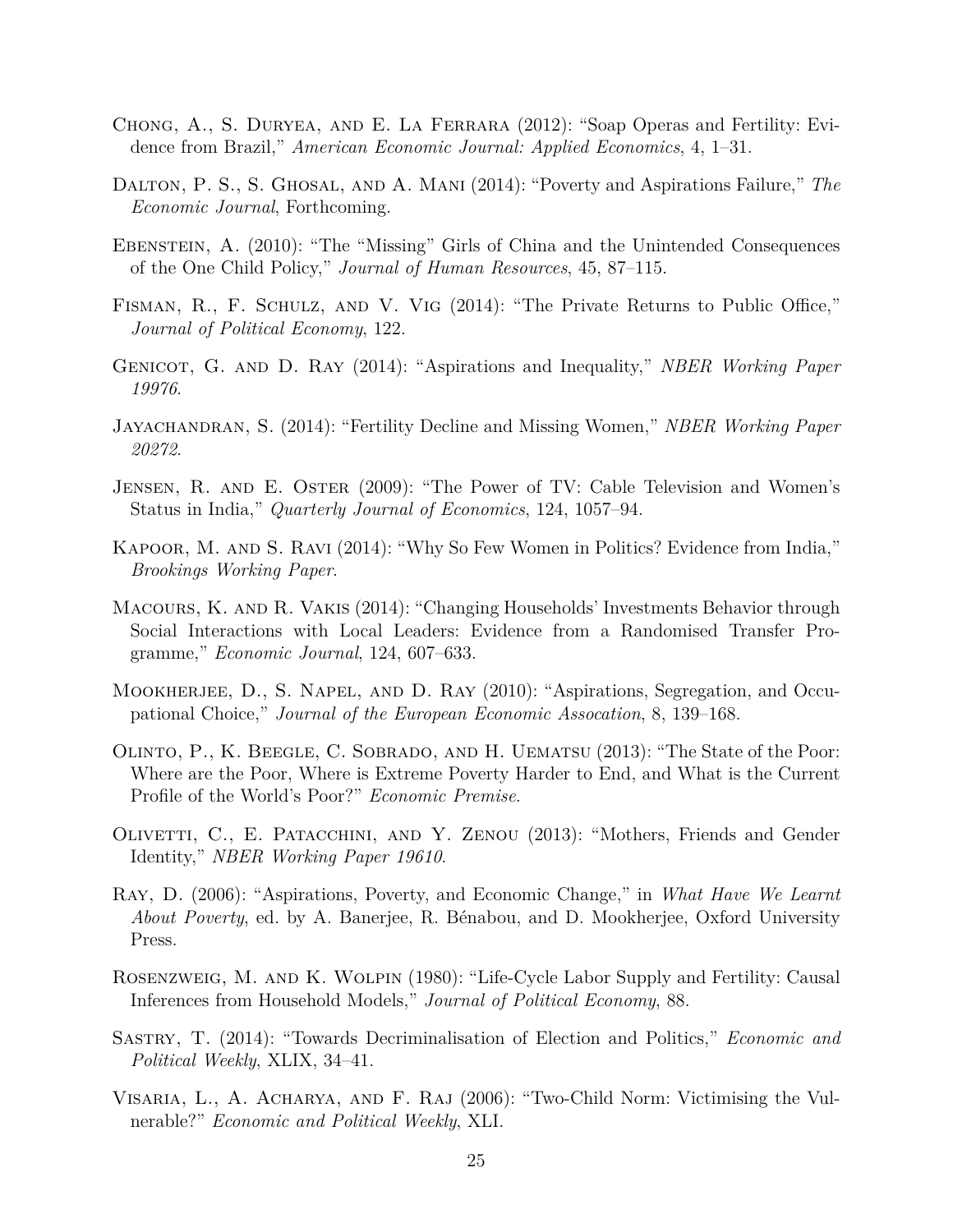# <span id="page-28-0"></span>**Figures**



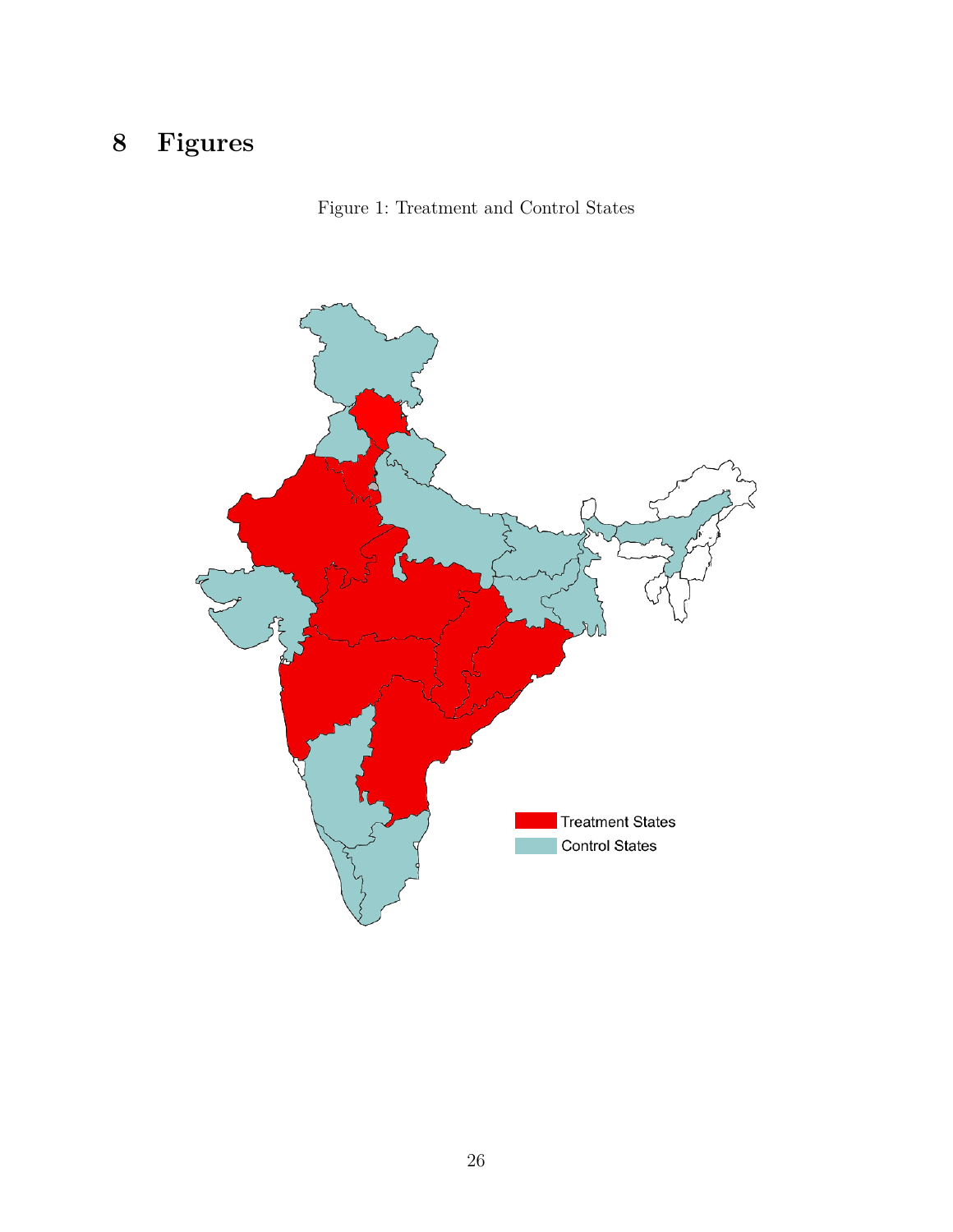Figure 2: Likelihood of More Than Two Living Children, by Year

<span id="page-29-0"></span>

NOTES: This figure plots the  $\beta_k$  coefficients and their 95% confidence intervals (dashed lines) from estimating the following equation for a woman *i* in state *s* of age *a* in year *t*:

 $Y_{isat} = \sum_{k=-10}^{10} \beta_k Treat_{s,t+k} + X_i' \delta + \gamma_s + \theta_t + \psi_a + \mu_{sa} + \epsilon_{isat}$ , where  $Treat_{s,t+k}$  indicates k years from the announcement of the law in state *s*. Standard errors are clustered by state-year. The first vertical line (at  $k = 0$ ) indicates the year of announcement. The second vertical line indicates the end of the one-year grace-period. The sample is restricted to women in treatment states. Other covariates comprise indicators for the year of survey, woman's age, household's religion, caste, wealth, husband's and wife's years of schooling, and residence in an urban area.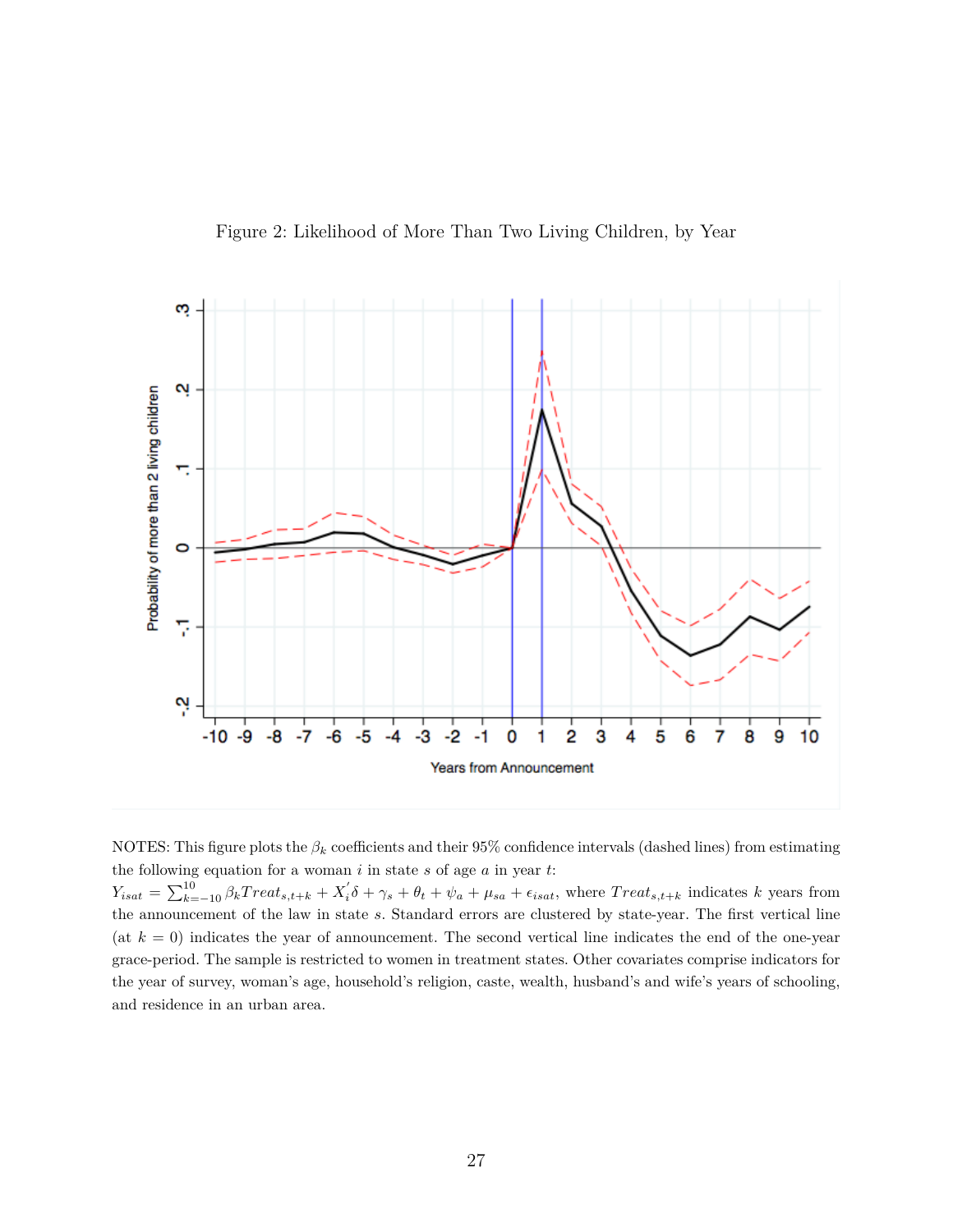

<span id="page-30-0"></span>Figure 3: Likelihood of More Than Two, Three, and Four Living Children, by Year

NOTES: This figure plots the  $\beta_k$  coefficients from estimating the following equation for a woman *i* in state *s* of age *a* in year *t*:

 $Y_{isat} = \sum_{k=-10}^{10} \beta_k Treat_{s,t+k} + X_i' \delta + \gamma_s + \theta_t + \psi_a + \mu_{sa} + \epsilon_{isat}$ , where  $Treat_{s,t+k}$  indicates k years from the announcement of the law in state *s*. The dependent variables are indicators for more than two, three, and four living children in a given year. The first vertical line (at *k* = 0) indicates the year of announcement. The second vertical line indicates the end of the one-year grace-period. Other covariates comprise indicators for the year of survey, woman's age, household's religion, caste, wealth, husband's and wife's years of schooling, and residence in an urban area.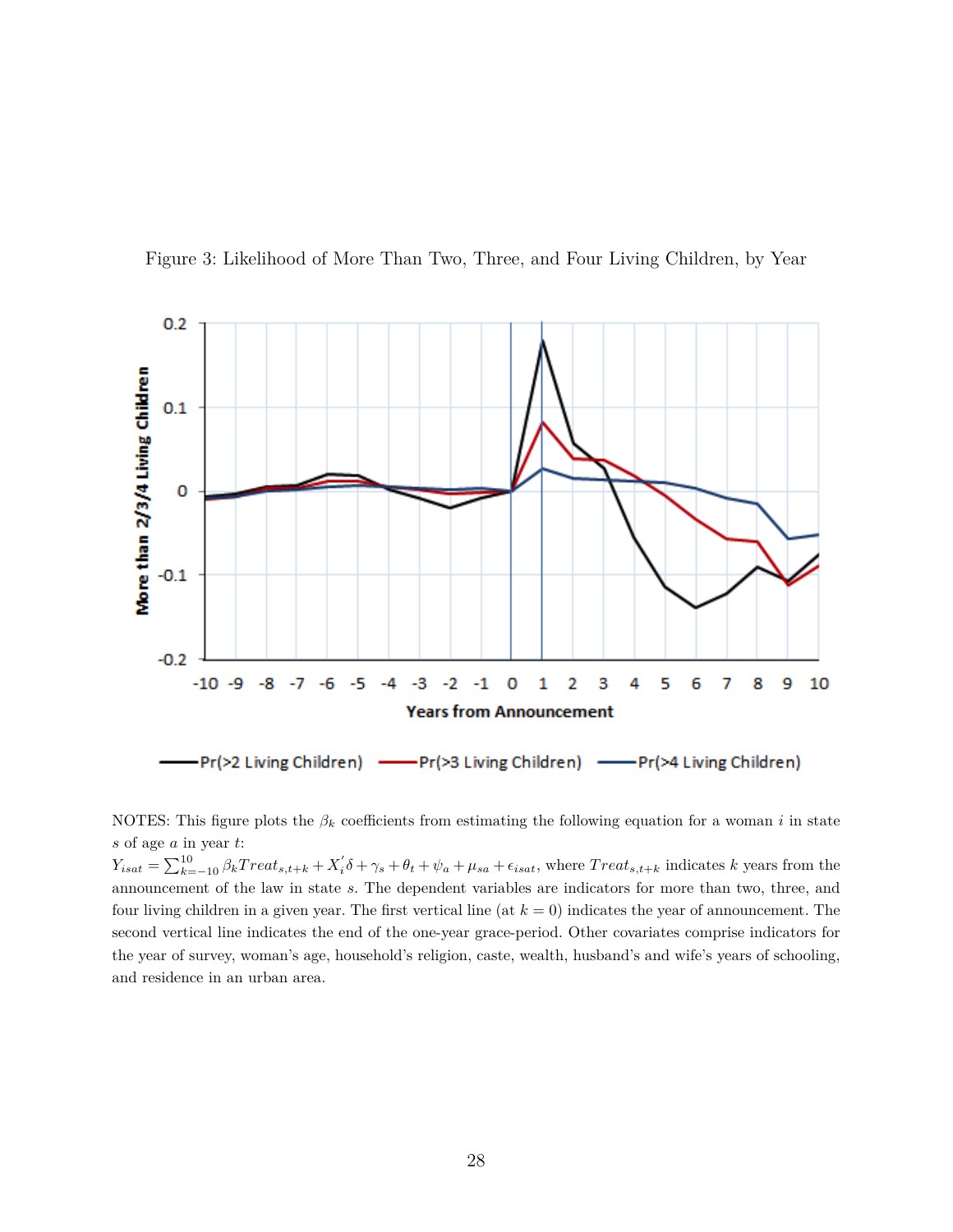



<span id="page-31-0"></span>NOTES: This figure plots the coefficients of  $Treat_{st}$  (and 95% confidence intervals as dashed lines) from specification (1) by husband's years of schooling. Each coefficient is from <sup>a</sup> separate regression. The dependent variables are indicators for <sup>a</sup> second birth in <sup>a</sup> given year in the left graph and <sup>a</sup> third birth in <sup>a</sup> <sup>g</sup>iven year in the right graph. For Pr (2nd birth), the sample is restricted to women whose first child was born before the law was announced in her state and only years after the first birth are included. For Pr (3rd birth), the sample is restricted to women whose second child was born before the law was announced in her state and only years after the second birth are included. Covariates comprise indicators for the year ofsurvey, woman's age, household's religion, caste, wealth, wife's years of schooling, and residence in an urban area. The confidence intervals are basedon standard errors clustered by state.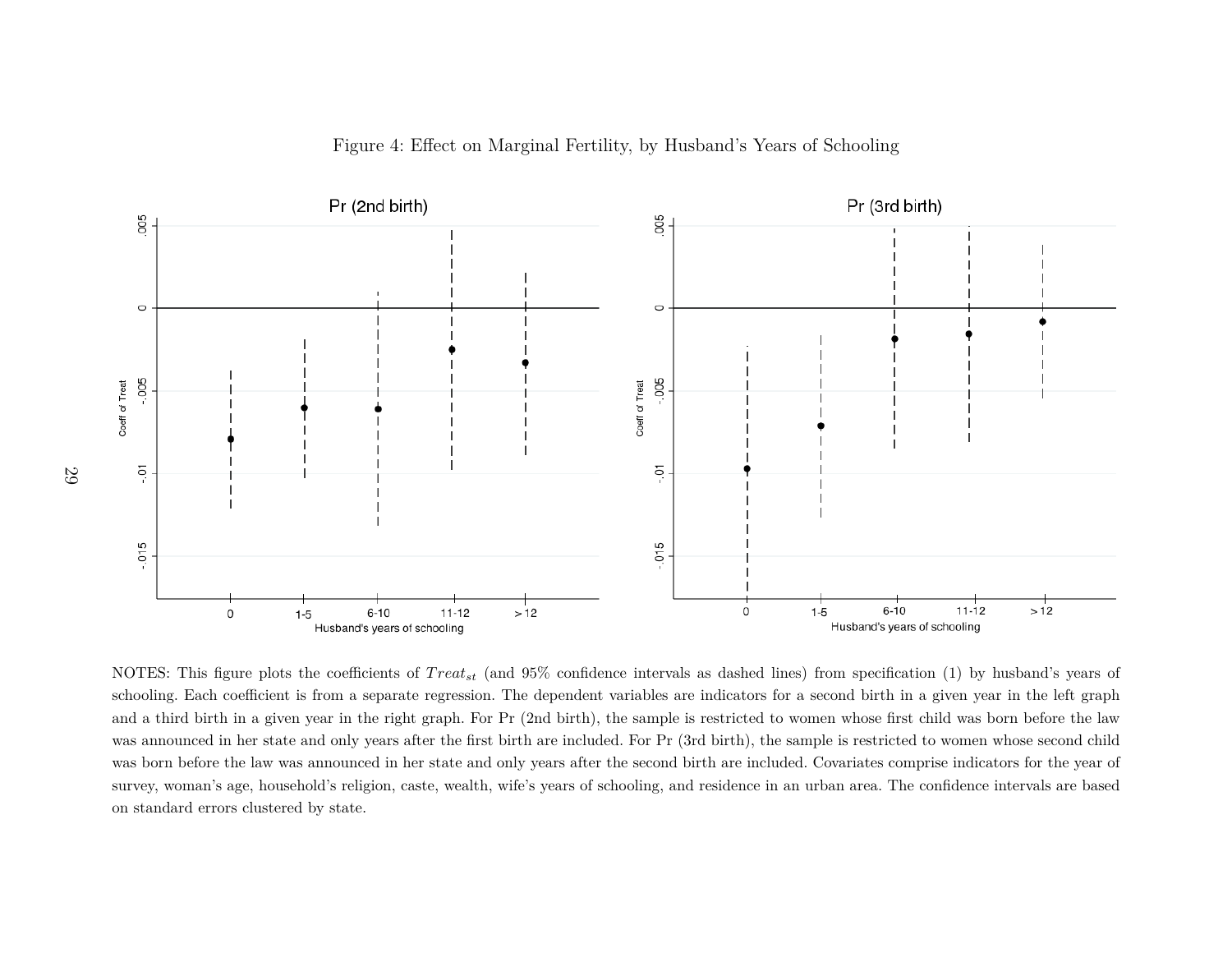

<span id="page-32-0"></span>NOTES: This figure plots the coefficients of  $Treat_{st}$  from specification (1) by household standard of living index (SLI). Each bar/ coefficient is from a separate regression. The dependent variables are indicators for <sup>a</sup> second birth in <sup>a</sup> <sup>g</sup>iven year and <sup>a</sup> third birth in <sup>a</sup> <sup>g</sup>iven year. For Pr (2nd birth), thesample is restricted to women whose first child was born before the law was announced in her state and only years after the first birth are included.For Pr (3rd birth), the sample is restricted to women whose second child was born before the law was announced in her state and only years after thesecond birth are included. Covariates comprise indicators for the year of survey, woman's age, household's religion, caste, husband's and wife's yearsof schooling, and residence in an urban area.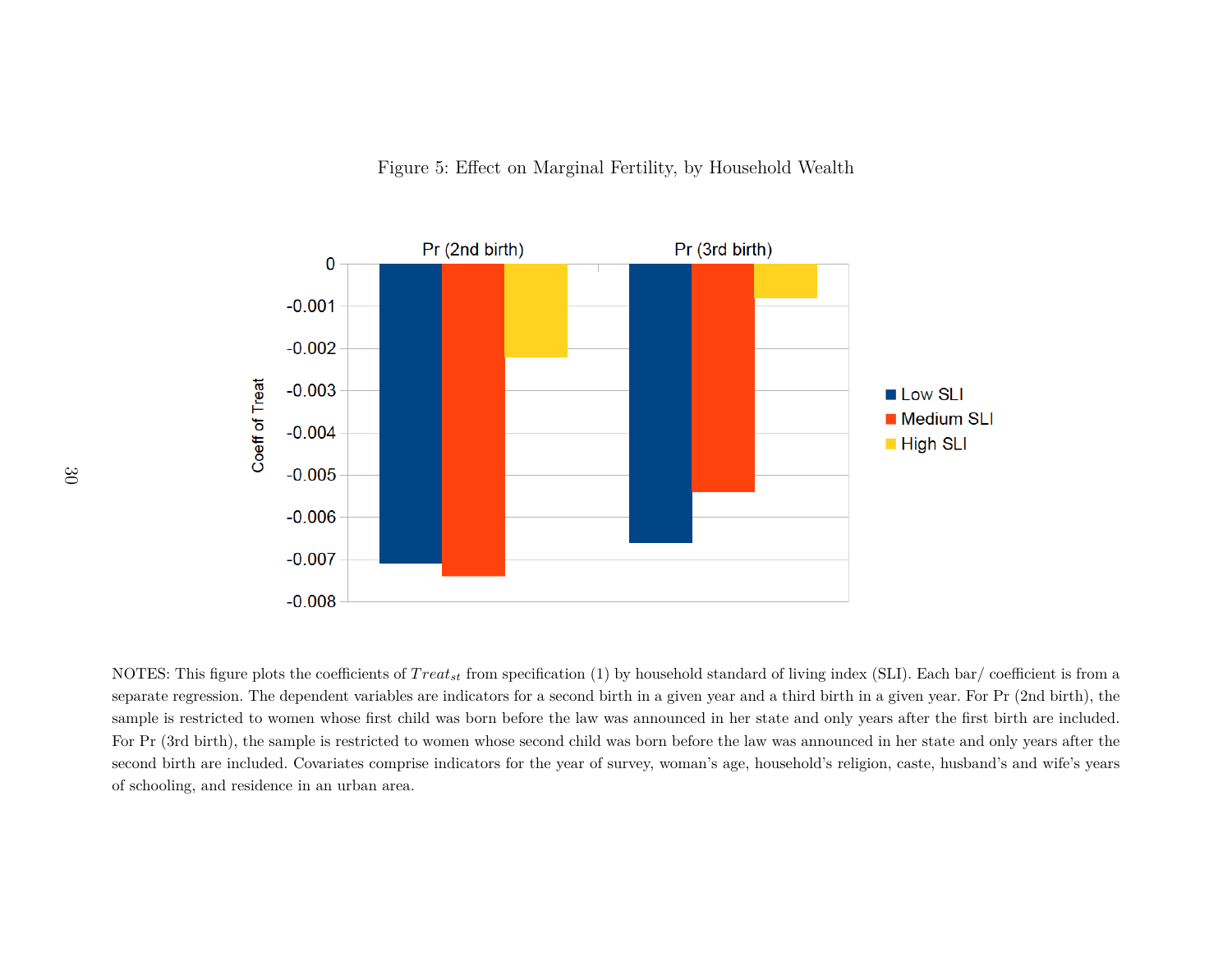#### <span id="page-33-0"></span>**9Tables**

| <b>State</b>                 | Announced   | <b>Grace Period</b>         | In effect                                | End                                     |
|------------------------------|-------------|-----------------------------|------------------------------------------|-----------------------------------------|
| Rajasthan                    | 1992        | Apr 23, 1994 - Nov 27, 1995 | Nov 27, 1995 -                           |                                         |
| Haryana                      | 1994        | Apr 21, 1994 - Apr 24, 1995 | Apr 25, 1995 - Dec 31, 2004 Jul 21, 2006 |                                         |
|                              |             |                             |                                          | $(\text{retro. impl. Jan } 1, 2005)$    |
| Andhra Pradesh               | 1994        | May 30, 1994 - May 30, 1995 | Jun 1995 -                               |                                         |
| Orissa                       | 1993/199440 | Apr 1994 - Apr 21, 1995     | Apr 22, 1995 -                           |                                         |
| Himachal Pradesh             | 2000        | Apr 18, 2000 - Apr 18, 2001 | Apr 2001 - Apr 2005                      | May 30, 2005                            |
| Madhya Pradesh               | $2000^{41}$ | Mar 29, 2000 - Jan 26, 2001 | Jan 2001 - Nov 2005                      | Nov 20, 2005                            |
| Chhattisgarh                 | 2000        | $2000 - Jan\ 2001$          | Jan 2001-2005                            | $2005$ (earliest mention) <sup>40</sup> |
| Maharashtra                  | $2003^{42}$ | Sep 21, 2002 - Sep 20, 2003 | Sep 2003 -                               |                                         |
| Uttarakhand (municipal only) | 2002        |                             |                                          |                                         |
| Gujarat                      | 2005        | Aug $2005$ - Aug 11, 2006   | Aug 11, 2006 -                           |                                         |
| Bihar (municipal only)       | Jan 2007    | Feb 1, 2007 - Feb 1, 2008   | Feb 1, 2008 -                            |                                         |

Table 1: Timeline for Fertility Limits Across States

<sup>40</sup>For district councils in <sup>1993</sup> and for village and block councils in 1994.

 $^{41}$ Notified on May 31, 2000. This created problems since people whose third child was born in Jan 2001 contested their disqualification for birth within 8 months of the new law.

 $^{42}$ In retrospective effect from Sep 21, 2002.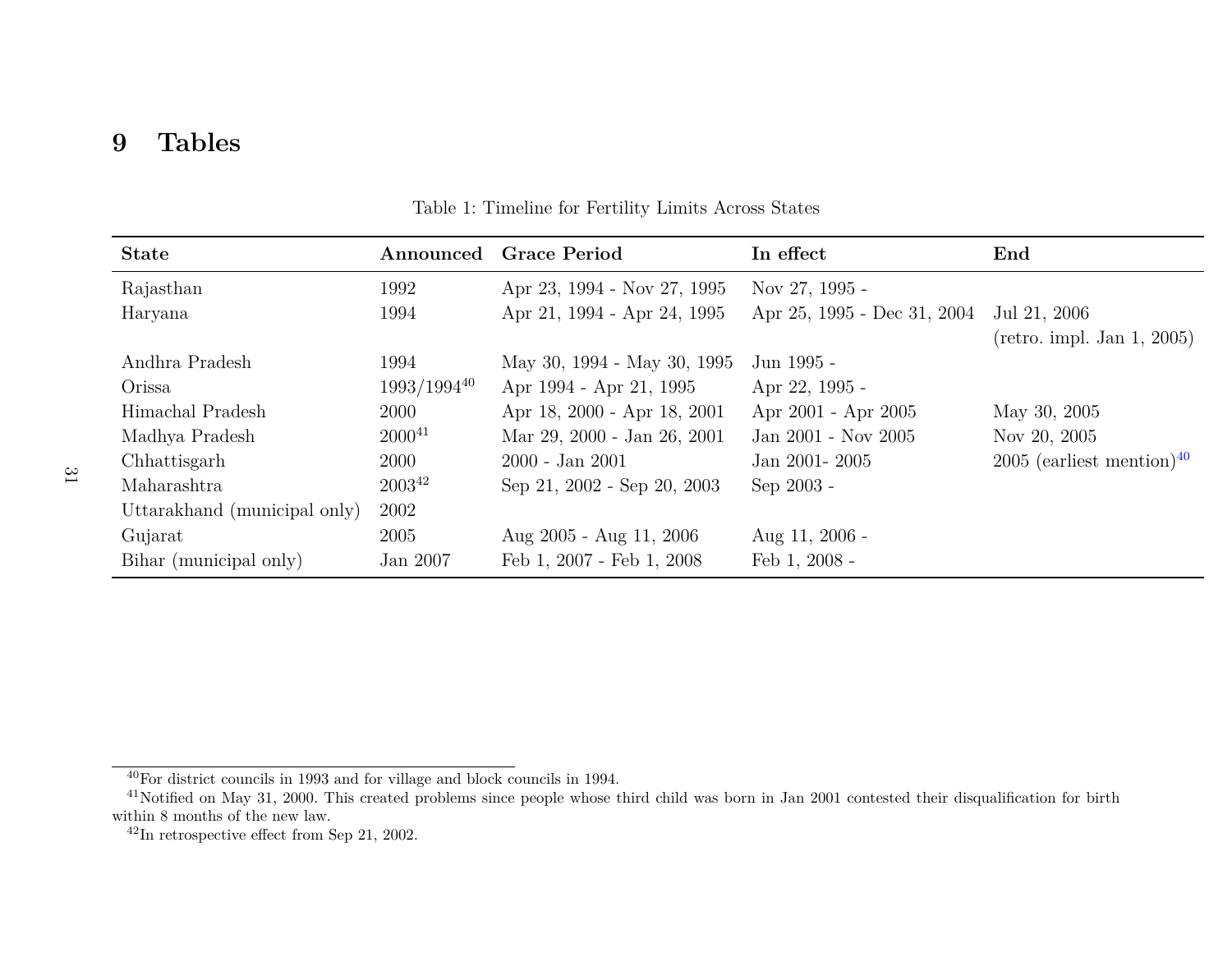| <b>State</b>   | Number of disqualifications<br>(excluding rejected nominations) |
|----------------|-----------------------------------------------------------------|
| Haryana        | 1,350                                                           |
| Rajasthan      | 548                                                             |
| Madhya Pradesh | 1,140                                                           |
| Chhattisgarh   | 766                                                             |
| Andhra Pradesh | $94*$                                                           |

<span id="page-34-0"></span>Table 2: Panchayat Members Disqualified During 2000-04, Selected States

NOTES: \*Data available for 15 out of 23 districts. Source: [Buch](#page-26-10) [\(2005\)](#page-26-10) and [Visaria et al.](#page-27-15) [\(2006\)](#page-27-15).

<span id="page-34-1"></span>

| <b>State</b>                            | $Treat_{st} = 1$ if year > |
|-----------------------------------------|----------------------------|
| Rajasthan                               | 1993                       |
| Orissa                                  | 1993                       |
| Haryana                                 | 1994                       |
| Andhra Pradesh                          | 1994                       |
| Himachal Pradesh                        | 2000                       |
| Madhya Pradesh (including Chhattisgarh) | 2000                       |
| Maharashtra                             | 2002                       |

Table 3: Treatment Years, by State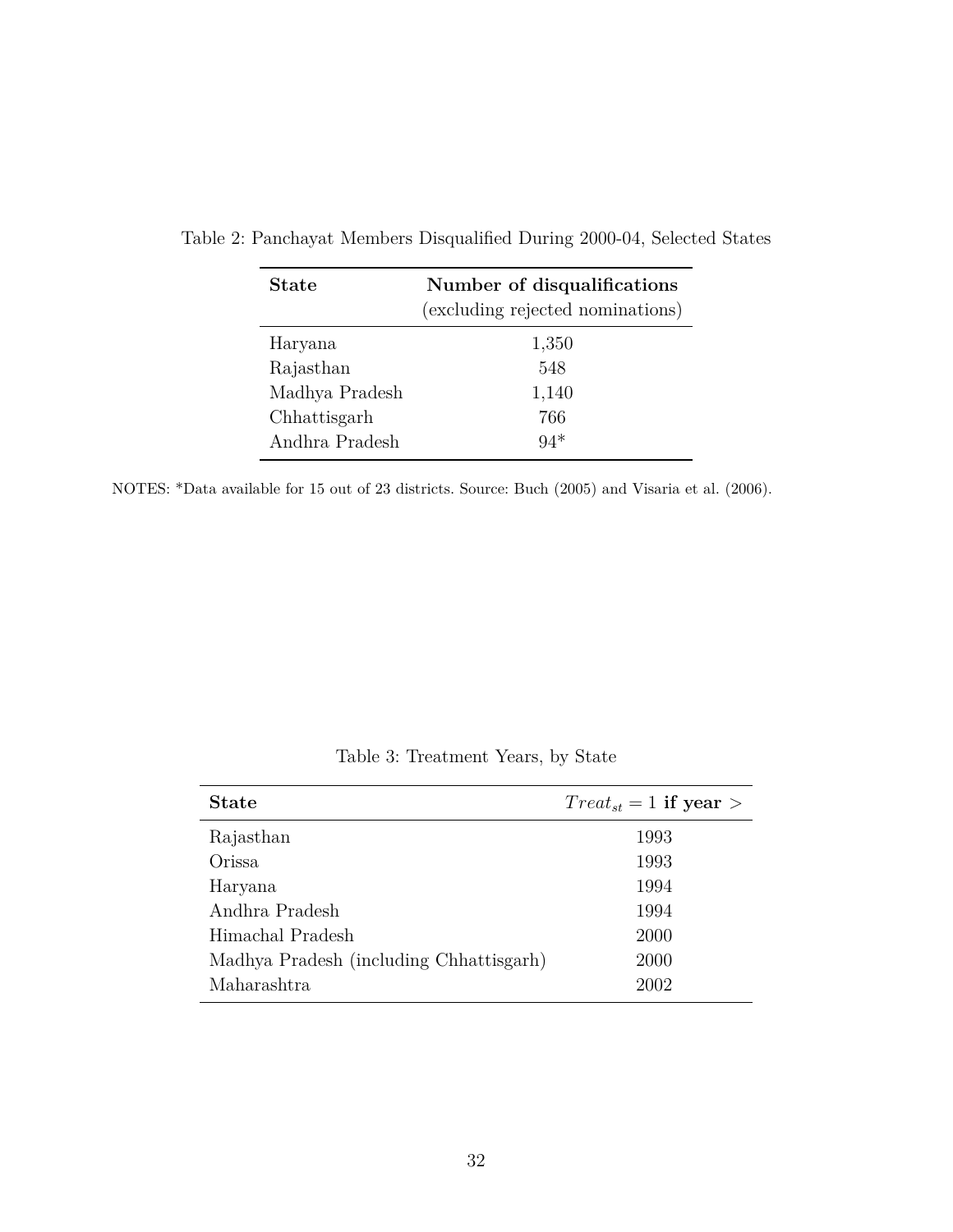<span id="page-35-0"></span>

|                               | Never treated |           |        | <b>Treated</b> |        |            |  |
|-------------------------------|---------------|-----------|--------|----------------|--------|------------|--|
|                               |               |           |        | $Post = 0$     |        | $Post = 1$ |  |
| Variable                      | Mean          | Std. Dev. | Mean   | Std. Dev.      | Mean   | Std. Dev.  |  |
|                               | (1)           | (2)       | (3)    | (4)            | (5)    | (6)        |  |
| Urban                         | 0.343         | 0.475     | 0.329  | 0.470          | 0.320  | 0.466      |  |
| Hindu                         | 0.786         | 0.410     | 0.897  | 0.304          | 0.898  | 0.303      |  |
| Muslim                        | 0.161         | 0.367     | 0.066  | 0.249          | 0.063  | 0.243      |  |
| Sikh                          | 0.041         | 0.198     | 0.010  | 0.100          | 0.013  | 0.113      |  |
| Christian                     | 0.027         | 0.162     | 0.011  | 0.103          | 0.014  | 0.117      |  |
| <b>SC</b>                     | 0.180         | 0.384     | 0.160  | 0.367          | 0.177  | 0.382      |  |
| ${\rm ST}$                    | 0.062         | 0.240     | 0.149  | 0.356          | 0.134  | 0.341      |  |
| OBC                           | 0.365         | 0.481     | 0.298  | 0.457          | 0.374  | 0.484      |  |
| Wife's years of schooling:    |               |           |        |                |        |            |  |
| Zero                          | 0.514         | 0.500     | 0.563  | 0.496          | 0.544  | 0.498      |  |
| $5-10$ years                  | 0.244         | 0.429     | 0.229  | 0.420          | 0.235  | 0.424      |  |
| $10-12$ years                 | 0.091         | 0.287     | 0.074  | 0.261          | 0.082  | 0.275      |  |
| $12-15$ years                 | 0.048         | 0.214     | 0.031  | 0.173          | 0.039  | 0.193      |  |
| $\geq 15$ years               | 0.045         | 0.207     | 0.037  | 0.188          | 0.046  | 0.209      |  |
| Husband's years of schooling: |               |           |        |                |        |            |  |
| Zero                          | 0.278         | 0.448     | 0.291  | 0.454          | 0.289  | 0.453      |  |
| $5-10$ years                  | 0.301         | 0.459     | 0.309  | 0.462          | 0.310  | 0.462      |  |
| $10-12$ years                 | 0.153         | 0.360     | 0.149  | 0.357          | 0.149  | 0.356      |  |
| $12-15$ years                 | 0.093         | 0.290     | 0.070  | 0.255          | 0.079  | 0.270      |  |
| $\geq 15$ years               | 0.096         | 0.294     | 0.089  | 0.285          | 0.101  | 0.302      |  |
| Low SLI                       | 0.446         | 0.497     | 0.460  | 0.498          | 0.425  | 0.494      |  |
| High SLI                      | 0.242         | 0.428     | 0.233  | 0.423          | 0.250  | 0.433      |  |
| Mother's age at birth         | 24.853        | 6.163     | 23.008 | 5.474          | 26.507 | 6.341      |  |
| $Birth = 1$                   | 0.213         | 0.410     | 0.239  | 0.426          | 0.161  | 0.367      |  |
| Has 2 children                | 0.260         | 0.438     | 0.234  | 0.423          | 0.287  | 0.442      |  |
| 1st birth is male             | 0.520         | 0.500     | 0.517  | 0.500          | 0.521  | 0.500      |  |
| $\mathbf N$                   |               | 3,568,675 |        | 1,458,849      |        | 941,801    |  |

Table 4: Summary Statistics

NOTES: Post is defined using the year of announcement of the law (see Table [3\)](#page-34-1). SC, ST, and OBC indicate Scheduled Caste, Scheduled Tribe, and Other Backward Class women, respectively. Low and High SLI (standard of living index) are equal to one if the household belongs to the bottom-third or the top-third of household wealth distribution in India.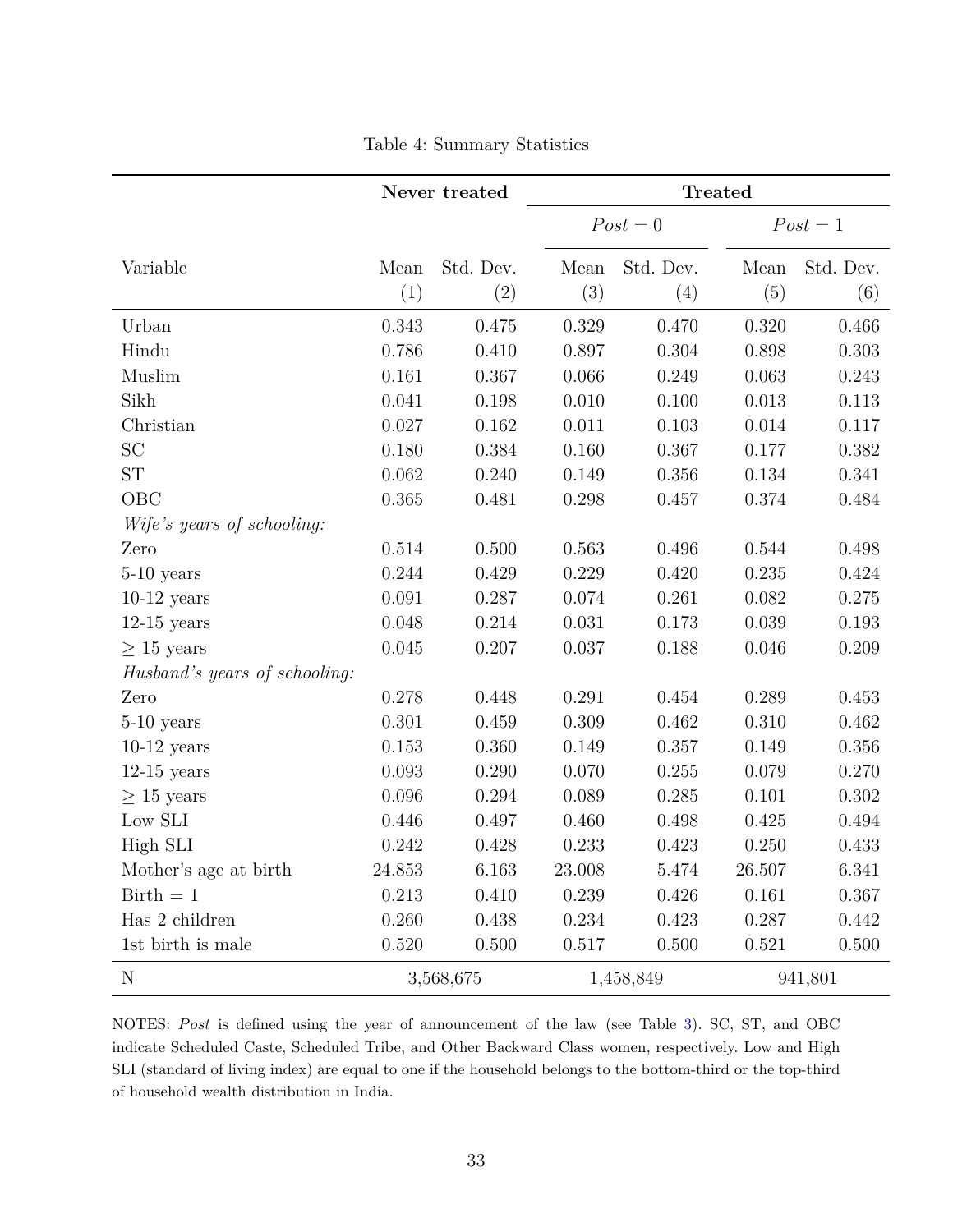|        | (1)                       |           | Dep var: More than 2 living children $= 1$<br>(2) |
|--------|---------------------------|-----------|---------------------------------------------------|
| $t-10$ | $-0.007$<br>[0.005]       | $t+1$     | 0.179<br>$[0.039]$ ***                            |
| $t-9$  | $-0.003$<br>[0.005]       | $t+2$     | 0.057<br>$[0.012]$ ***                            |
| $t-8$  | 0.005<br>[0.007]          | $t+3$     | 0.027<br>$[0.011]$ **                             |
| $t-7$  | 0.007<br>[0.007]          | $t+4$     | $-0.056$<br>$[0.012]$ ***                         |
| $t-6$  | 0.021<br>$[0.012]*$       | $t+5$     | $-0.114$<br>$[0.012]$ ***                         |
| $t-5$  | 0.019<br>$[0.010]*$       | $t+6$     | $-0.139$<br>$[0.015]$ ***                         |
| $t-4$  | 0.002<br>[0.007]          | $t+7$     | $-0.123$<br>$[0.018]$ ***                         |
| $t-3$  | $-0.009$<br>[0.005]       | $t+8$     | $-0.090$<br>$[0.019]$ ***                         |
| $t-2$  | $-0.020$<br>$[0.005]$ *** | $t+9$     | $-0.110$<br>$[0.015]$ ***                         |
| $t-1$  | $-0.009$<br>[0.007]       | $t+10$    | $-0.075$<br>$[0.012]$ ***                         |
| N      |                           | 2,400,650 |                                                   |

<span id="page-36-0"></span>Table 5: Effect on the Likelihood of More than Two Living Children

NOTES: This table presents the  $\beta_k$  coefficients from estimating the following equation for a woman *i* in state s of age a in year t:  $Y_{isat} = \sum_{k=-10}^{10} \beta_k Treat_{s,t+k} + X_i' \delta + \gamma_s + \theta_t + \psi_a + \mu_{sa} + \epsilon_{isat}$ , where  $Treat_{s,t+k}$  indicates *k* years from the announcement of the law. All coefficients are from the same regression. Standard errors in brackets are clustered by state-year. The sample is restricted to women in treatment states. Other covariates comprise indicators for the year of survey, woman's age, household's religion, caste, wealth, husband's and wife's years of schooling, and residence in an urban area. \*\*\*  $1\%,$  \*\*  $5\%,$  \*  $10\%$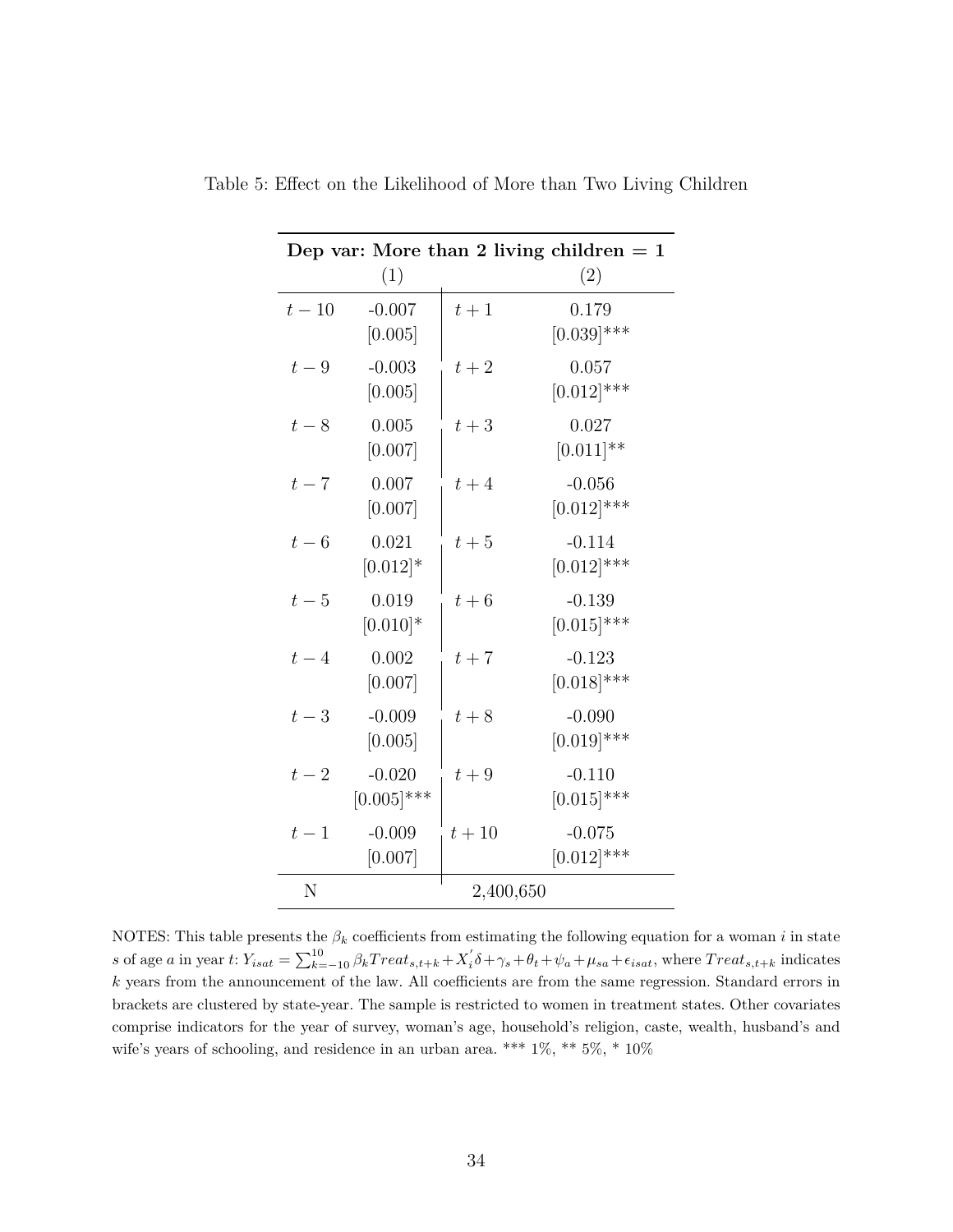Table 6: Effects on Marginal Fertility

<span id="page-37-1"></span>

|                              | (1)            | (2)         | (3)           | (4)           | (5)            |
|------------------------------|----------------|-------------|---------------|---------------|----------------|
| A. 3rd birth $= 1$ :         |                |             |               |               |                |
| $Treat_{st}$                 | $-0.0200$      | $-0.0042$   | $-0.0050$     | $-0.0049$     | $-0.0067$      |
|                              | $[0.0054]$ *** | [0.0049]    | $[0.0028]$ *  | $[0.0025]$ *  | $[0.0023]$ **  |
|                              | $(0.0080)$ **  | (0.0049)    | (0.0031)      | (0.0029)      | $(0.0035)$ **  |
| N                            | 2,899,022      | 2,899,022   | 2,899,022     | 2,899,022     | 1,063,251      |
| Control group mean           | 0.080          | 0.080       | 0.080         | 0.080         | 0.098          |
| B. 2nd birth $= 1$ :         |                |             |               |               |                |
| $Treat_{st}$                 | $-0.0229$      | $-0.0037$   | $-0.0060$     | $-0.0061$     | $-0.0076$      |
|                              | $[0.0051]$ *** | [0.0041]    | $[0.0028]$ ** | $[0.0026]$ ** | $[0.0018]$ *** |
|                              | $(0.0084)$ *** | (0.0042)    | $(0.0031)^*$  | $(0.0031)^*$  | $(0.0034)$ **  |
| N                            | 4,122,755      | 4, 122, 755 | 4, 122, 755   | 4, 122, 755   | 1,531,067      |
| Control group mean           | 0.089          | 0.089       | 0.089         | 0.089         | 0.105          |
| Year FE & State FE           | $\mathbf X$    | $\mathbf x$ | $\mathbf{x}$  | X             | $\mathbf x$    |
| Covariates                   |                | X           | $\mathbf{x}$  | X             | $\mathbf x$    |
| State-specific linear trends |                |             | X             | X             | $\mathbf x$    |
| State x Age FE               |                |             |               | X             | $\mathbf x$    |

<span id="page-37-0"></span>NOTES: This table reports the coefficients of  $Treat_{st}$  from specification (1). Each coefficient is from a separate regression. The dependent variables are indicators for <sup>a</sup> third birth in <sup>a</sup> given year in Panel A and <sup>a</sup> second birth in <sup>a</sup> given year in Panel B. In Panel A, the sample is restricted to women whose second child was born before the law was announced in her state and only years after the second birth are included. In Panel B, thesample is restricted to women whose first child was born before the law was announced in her state and only years after the first birth are included.In Column (5), the sample is restricted to women in treatment states. Covariates comprise indicators for the year of survey, woman's age, household'sreligion, caste, wealth, husband's and wife's years of schooling, and residence in an urban area. Standard errors in brackets are clustered by state andwild-cluster bootstrapped standard errors (by state) are in parentheses. \*\*\*  $1\%$ , \*\*  $5\%$ , \*  $10\%$ .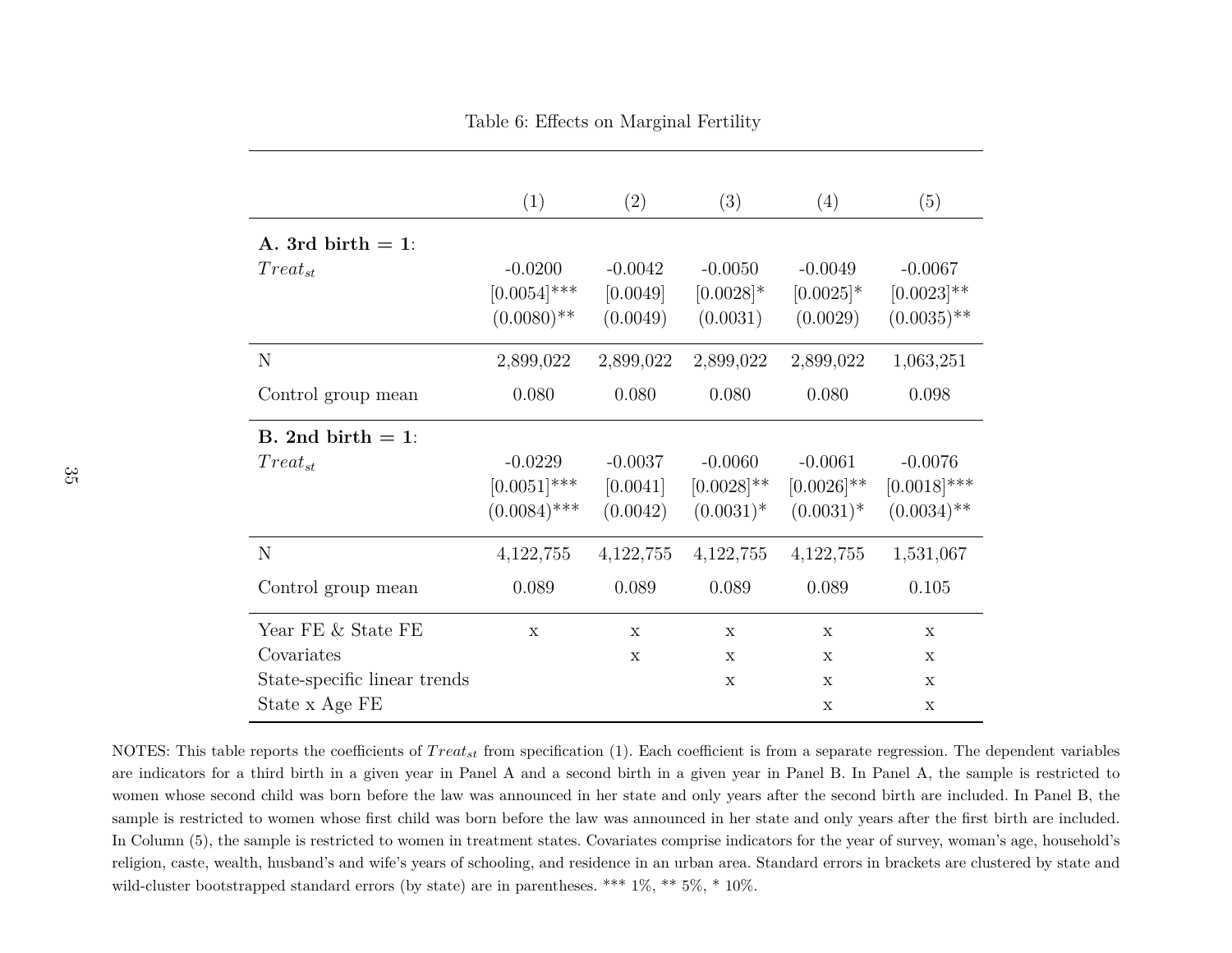|                      | Rural          | Urban             | Hindu         | Non-Hindu    | Upper-caste   | Lower-caste   |
|----------------------|----------------|-------------------|---------------|--------------|---------------|---------------|
|                      | (1)            | $\left( 2\right)$ | (3)           | (4)          | (5)           | (6)           |
| A. 3rd birth $= 1$ : |                |                   |               |              |               |               |
| $Treat_{st}$         | $-0.0059$      | $-0.0030$         | $-0.0050$     | $-0.0062$    | $-0.0022$     | $-0.0059$     |
|                      | $[0.0025]$ **  | [0.0026]          | $[0.0025]$ *  | $[0.0036]$ * | [0.0027]      | $[0.0027]$ ** |
|                      | $(0.0033)*$    | (0.0025)          | $(0.0030)*$   | (0.0036)     | (0.0025)      | $(0.0034)^*$  |
| N                    | 1,938,087      | 960,935           | 2,369,751     | 529,271      | 1,111,028     | 1,787,994     |
| Control group mean   | 0.085          | 0.069             | 0.080         | 0.078        | 0.073         | 0.084         |
| B. 2nd birth $= 1$ : |                |                   |               |              |               |               |
| $Treat_{st}$         | $-0.0079$      | $-0.0028$         | $-0.0063$     | $-0.0038$    | $-0.0065$     | $-0.0059$     |
|                      | $[0.0026]$ *** | [0.0028]          | $[0.0023]$ ** | [0.0052]     | $[0.0031]$ ** | $[0.0026]$ ** |
|                      | $(0.0034)*$    | (0.0027)          | $(0.0028)*$   | (0.0049)     | $(0.0034)*$   | $(0.0031)^*$  |
| N                    | 2,717,772      | 1,404,983         | 3,388,712     | 734,043      | 1,599,970     | 2,522,785     |
| Control group mean   | 0.091          | 0.084             | 0.089         | 0.086        | 0.086         | 0.090         |

Table 7: Heterogeneity in Effects on Marginal Fertility

<span id="page-38-0"></span>NOTES: Each coefficient is from <sup>a</sup> separate regression. The specification, variables, and sample restrictions are similar to Column (4) in Table [6.](#page-37-1) Other covariates comprise indicators for the year of survey, woman's age, wealth, husband's and wife's years of schooling, household's religion (in $(1)-(2)$ , caste (in  $(1)-(4)$ ), and residence in an urban area (in  $(3)-(6)$ ). Standard errors in brackets are clustered by state and wild-cluster bootstrapped standard errors (by state) are in parentheses. \*\*\*  $1\%$ , \*\*  $5\%$ , \*  $10\%.$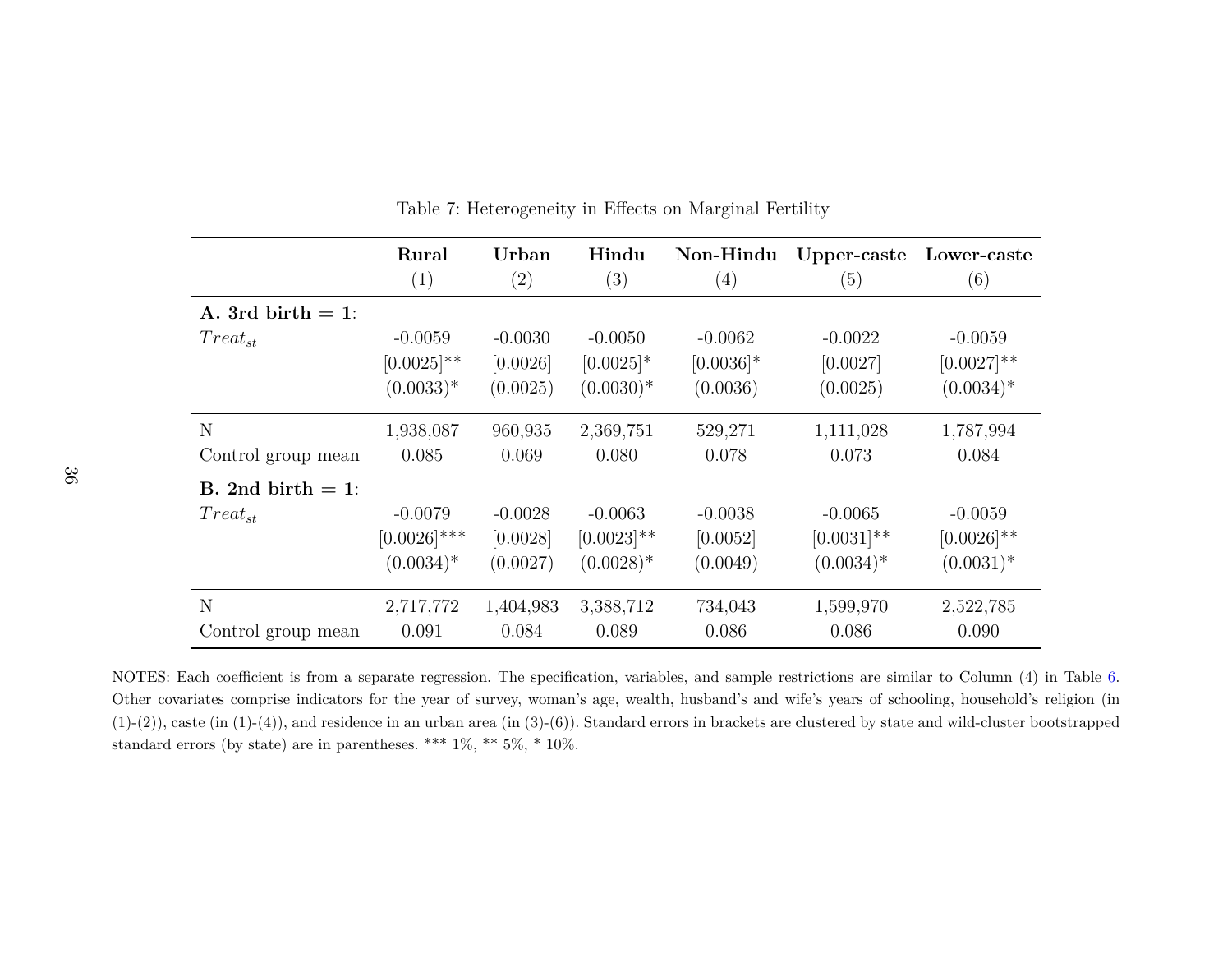|                                   | Upper-caste    | Lower-caste   |
|-----------------------------------|----------------|---------------|
|                                   | (1)            | (2)           |
| A. 2nd birth $= 1$ :              |                |               |
| $Treat_{st} * First - born\ girl$ | $-0.0030$      | $-0.0023$     |
|                                   | $[0.0012]$ **  | [0.0015]      |
|                                   | $(0.0018)*$    | (0.0015)      |
| $Treat_{st}$                      | $-0.0046$      | $-0.0043$     |
|                                   | [0.0028]       | $[0.0022]$ *  |
|                                   | (0.0029)       | (0.0027)      |
| $First - born\ girl$              | 0.0022         | 0.0023        |
|                                   | $[0.0006]$ *** | $[0.0009]$ ** |
| N                                 | 1,595,754      | 2,518,389     |
| B. 2nd birth is male:             |                |               |
| $Treat_{st} * First - born\ girl$ | 0.0325         | $-0.0016$     |
|                                   | $[0.0089]$ *** | [0.0060]      |
|                                   | $(0.0147)$ *** | (0.0061)      |
| $Treat_{st}$                      | $-0.0092$      | 0.0051        |
|                                   | [0.0085]       | [0.0052]      |
|                                   | (0.0079)       | (0.0058)      |
| $First - born$ qirl               | $0.0066***$    | $0.0116***$   |
|                                   | [0.0015]       | [0.0013]      |
| N                                 | 127,382        | 204,620       |
| Year FE & State FE                | X              | X             |
| Covariates                        | X              | X             |
| State-specific linear trends      | X              | X             |
| State FE x First-born girl        | X              | X             |
| State x Age FE                    | Х              | X             |

<span id="page-39-0"></span>Table 8: Heterogeneity in Effects on Second Births, by Caste and First Child's Sex

NOTES: The sample is restricted to women in treated states whose first child was born before the law was announced in her state. Only years after the first birth are included. Post-2002 observations for Haryana are excluded. Standard errors in brackets are clustered by state and wild-cluster bootstrapped standard errors (by state) are in parentheses. Covariates comprise indicators for the year of survey, woman's age, household's religion, caste, wealth, husband's and wife's years of schooling, and residence in an urban area. \*\*\* 1%, \*\* 5%, \* 10%.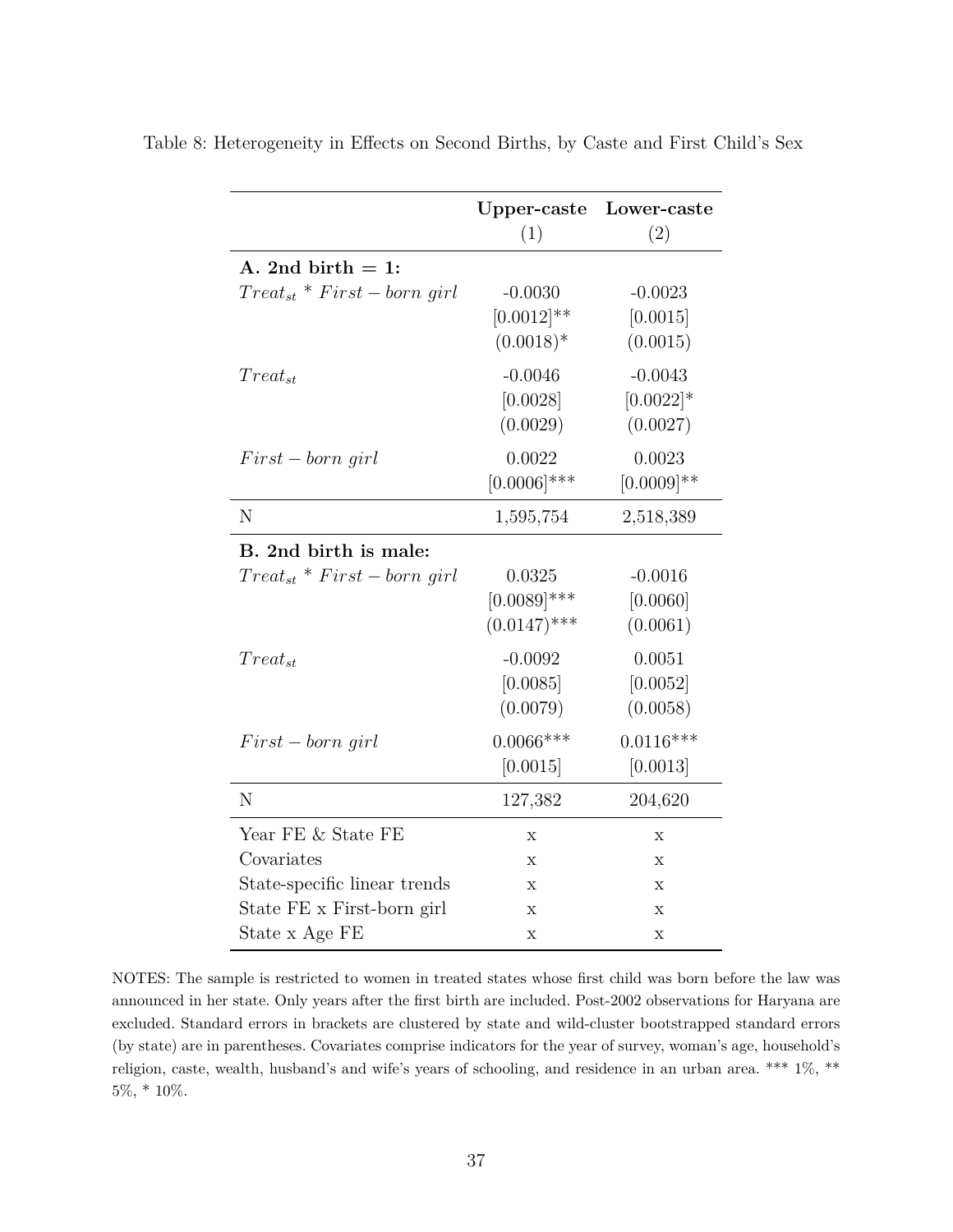<span id="page-40-0"></span>

|                   | Placebo treatment year: |                           |             |                          |             |                          |                           |             |
|-------------------|-------------------------|---------------------------|-------------|--------------------------|-------------|--------------------------|---------------------------|-------------|
|                   | 1986<br>(1)             | 1987<br>$\left( 2\right)$ | 1988<br>(3) | 1989<br>$\left(4\right)$ | 1990<br>(5) | 1991<br>$\left(6\right)$ | 1992<br>$\left( 7\right)$ | 1993<br>(8) |
| A. 3rd birth $=1$ |                         |                           |             |                          |             |                          |                           |             |
| $Treat_{st}$      | $0.010**$               | 0.005                     | 0.002       | 0.001                    | $-0.002$    | $-0.002$                 | $-0.002$                  | $-0.006$    |
|                   | [0.004]                 | [0.004]                   | [0.003]     | [0.003]                  | [0.002]     | [0.004]                  | [0.003]                   | [0.004]     |
| N                 |                         |                           |             | 2,899,022                |             |                          |                           |             |
| B. 2nd birth $=1$ |                         |                           |             |                          |             |                          |                           |             |
| $Treat_{st}$      | 0.004                   | 0.004                     | 0.003       | 0.002                    | 0.001       | $-0.001$                 | $-0.004*$                 | $-0.006$    |
|                   | [0.003]                 | [0.003]                   | [0.003]     | [0.003]                  | [0.002]     | [0.002]                  | [0.002]                   | [0.003]     |
| N                 |                         |                           |             | 4, 122, 755              |             |                          |                           |             |

Table 9: Placebo Test for Marginal Births

NOTES: Each coefficient is from a separate regression with a different placebo treatment year (same for all treated states). The dependent variable in Panel A (Panel B) is one if there is a third (second) birth in a given year, and zero otherwise. In Panel A, the sample is restricted to women whose first two children were born before the law was announced in her state and only years after the second birth are included. In Panel B, the sample is restricted to women whose first child was born before the law was announced in her state and only years after the first birth are included. Standard errors are in brackets and are clustered by state. Specifications are similar to Column (4) in Table [6.](#page-37-0) \*\*\*  $1\%$ , \*\*  $5\%$ , \*  $10\%$ .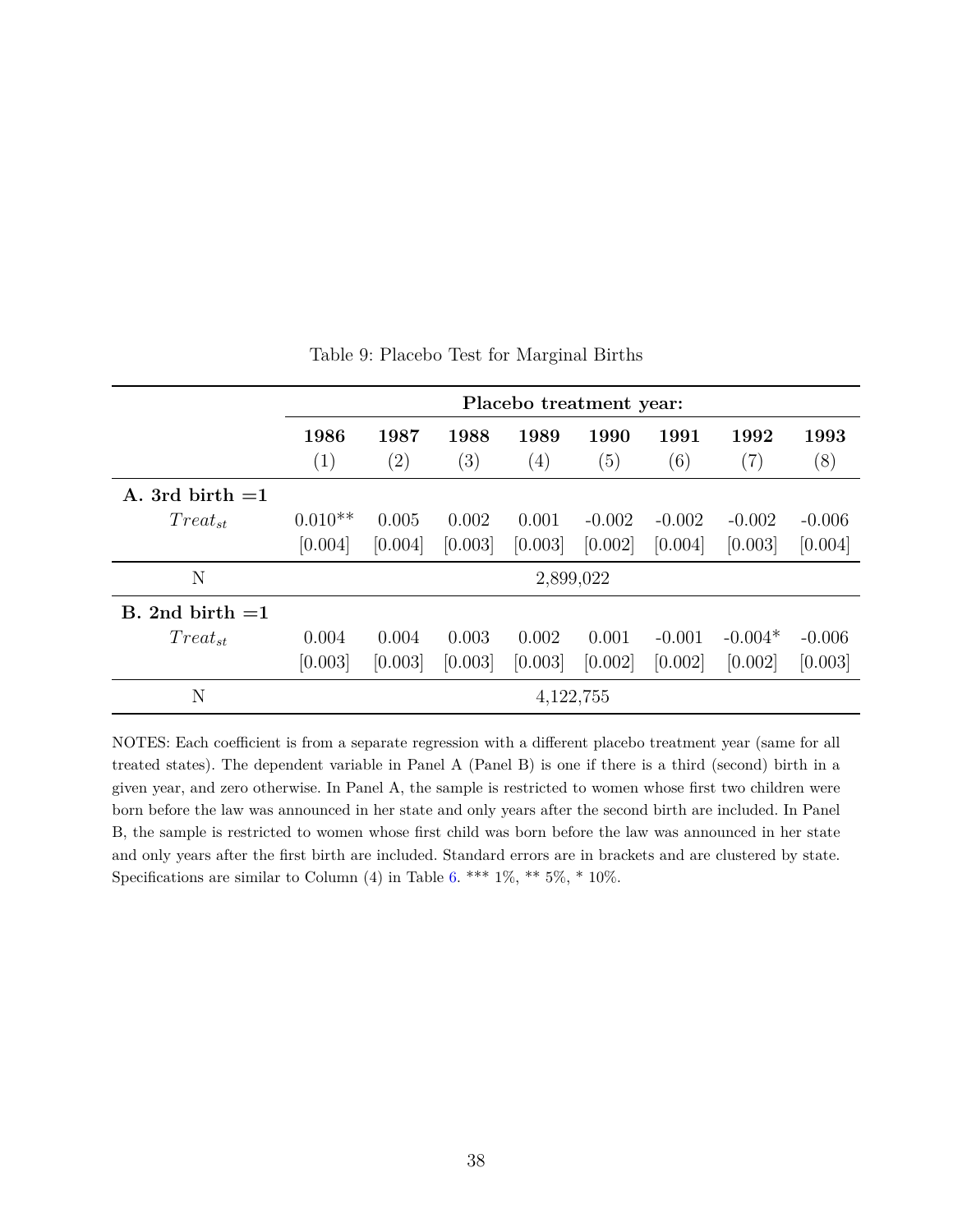<span id="page-41-0"></span>

|                                 |              | 3rd birth $= 1$             | Age at 1st marriage |
|---------------------------------|--------------|-----------------------------|---------------------|
|                                 | NFHS only    | Bordering control districts |                     |
|                                 | (1)          | $\left( 2\right)$           | (3)                 |
| Treat                           | $-0.0054**$  | 0.0023                      | 0.004               |
|                                 | [0.0021]     | [0.0023]                    | [0.336]             |
| N                               | 880,129      | 1,679,669                   | 62,818              |
| Year FE & State FE              | X            | X                           | X                   |
| State x Age FE                  | X            |                             |                     |
| District FE                     |              | X                           |                     |
| Covariates                      | X            | X                           | X                   |
| State-specific linear trends    | $\mathbf{x}$ |                             | X                   |
| District-specific linear trends |              | X                           |                     |

Table 10: Additional Robustness Checks

NOTES: Each coefficient is from a separate regression. In Column (1), the sample is restricted to NFHS data. In Column (2), only DLHS-2 data is used and the sample is restricted to control states. In Column (2), *T reat* is equal to one for years post-announcement for women in control state districts bordering treatment states, and zero for the remaining years and control state districts; the year used to define treatment is the year of announcement in the bordering treatment state. In Column (3), the sample is restricted to one observation per woman and *T reat* is equal to one if a woman's first marriage took place after the law was announced in her state, and zero otherwise. Standard errors are clustered by state in (1) and (3) and by district in (2). \*\*\*  $1\%$ , \*\*  $5\%$ , \*  $10\%$ .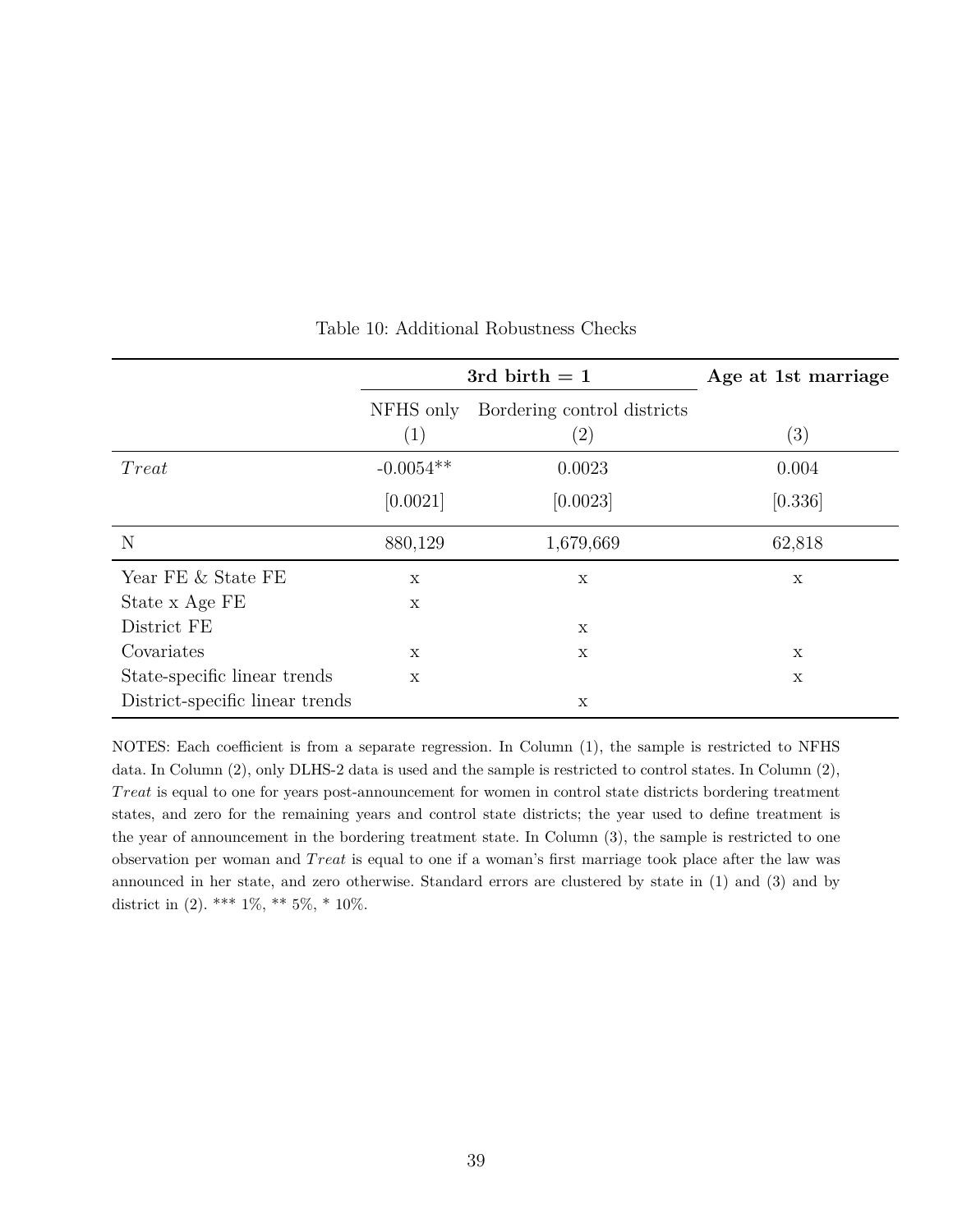|                               | Coefficient of $Treat_{st}$ | Std. Error |
|-------------------------------|-----------------------------|------------|
| Dependent Variable            | (1)                         | (2)        |
| Urban                         | 0.008                       | [0.009]    |
| SC                            | $-0.003$                    | [0.002]    |
| <b>ST</b>                     | 0.006                       | [0.005]    |
| OBC                           | 0.007                       | [0.006]    |
| Hindu                         | $-0.005*$                   | [0.003]    |
| Muslim                        | 0.001                       | [0.002]    |
| Sikh                          | 0.0005                      | [0.001]    |
| Christian                     | $-0.001$                    | [0.002]    |
| Low SLI                       | $-0.002$                    | [0.005]    |
| High SLI                      | 0.003                       | [0.005]    |
| Wife's years of schooling:    |                             |            |
| Zero                          | $-0.002$                    | [0.003]    |
| $5-10$ years                  | 0.001                       | [0.004]    |
| $10-12$ years                 | 0.001                       | [0.002]    |
| $12-15$ years                 | 0.002                       | [0.002]    |
| $\geq 15$ years               | $-0.0001$                   | [0.002]    |
| Husband's years of schooling: |                             |            |
| Zero                          | $-0.001$                    | [0.002]    |
| $5-10$ years                  | 0.00009                     | [0.002]    |
| $10-12$ years                 | 0.001                       | [0.002]    |
| $12-15$ years                 | 0.003                       | [0.003]    |
| $\geq 15$ years               | $-0.001$                    | [0.002]    |
| N                             | 5,969,325                   |            |

<span id="page-42-0"></span>Table 11: Correlations between Law Announcements and Socioeconomic Variables

NOTES: Each coefficient is from a separate regression that includes state, year, and state-age fixed effects, and state-specific linear time trends. Standard errors are in brackets and are clustered by state. SC, ST, and OBC indicate Scheduled Caste, Scheduled Tribe, and Other Backward Class households, respectively. Low and High SLI (standard of living index) are equal to one if the household belongs to the bottom-third or the top-third of household wealth distribution in India. \*\*\* 1%, \*\* 5%, \* 10%.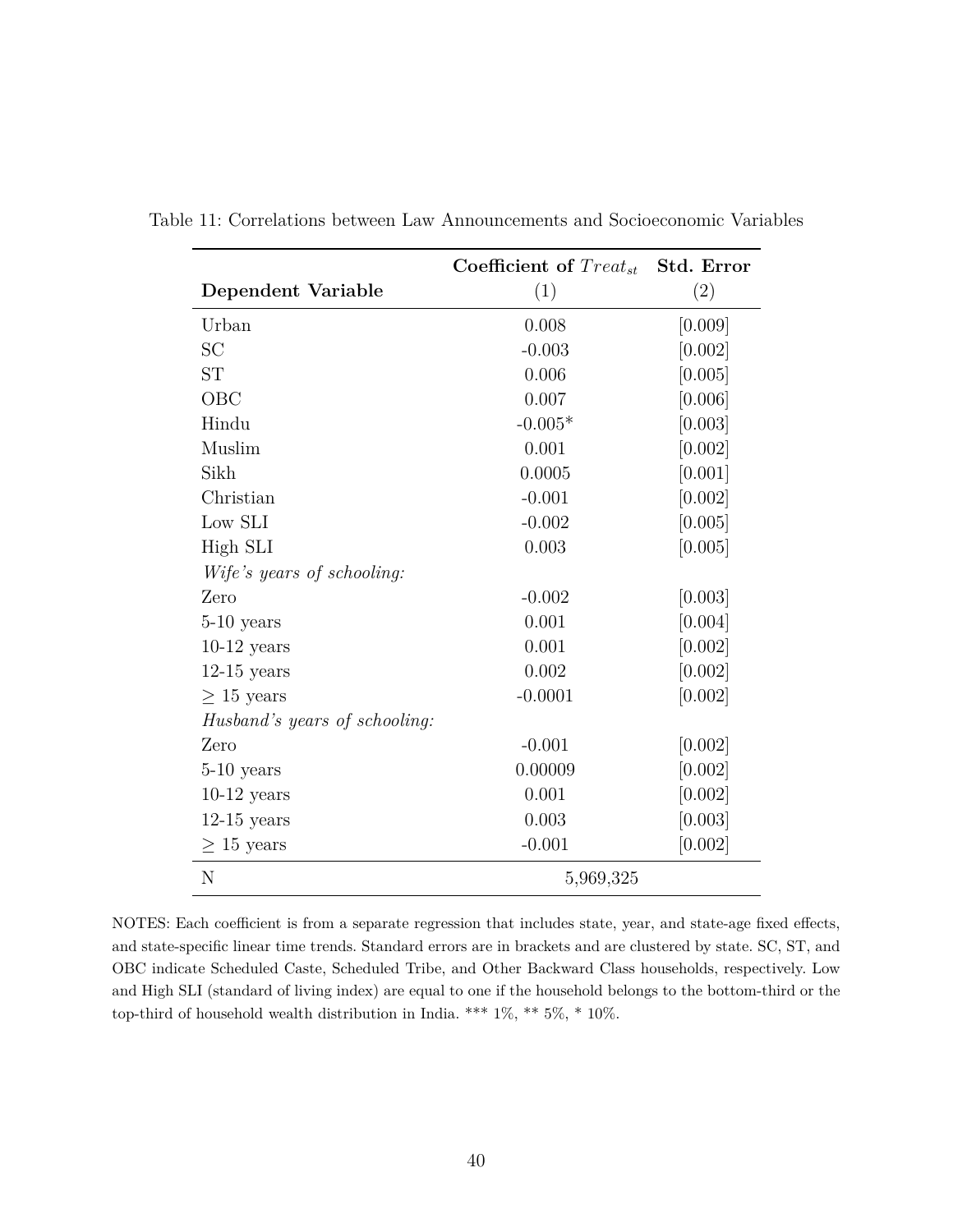## <span id="page-43-0"></span>**A Additional Figures and Tables**





NOTES: This figure plots the  $\beta_k$  coefficients from estimating the following equation for a woman *i* in state *s* of age *a* in year *t*:

 $Y_{isat} = \sum_{k=-10}^{10} \beta_k Treat_{s,t+k} + X_i' \delta + \gamma_s + \theta_t + \psi_a + \mu_{sa} + \epsilon_{isat}$ , where  $Treat_{s,t+k}$  indicates k years from the announcement of the law in state *s*. The first vertical line (at *k* = 0) indicates the year of announcement. The second vertical line indicates the end of the one-year grace-period. The shaded brown area is the range of 900 placebo treatment effect estimates. The sample is restricted to women in treatment states. Other covariates comprise indicators for the year of survey, woman's age, household's religion, caste, wealth, husband's and wife's years of schooling, and residence in an urban area.

 $^{21}$ Despite the fact that the two-child norm was officially introduced after the Panchayat elections were over in 2000, the new government began disqualifying elected representatives earlier [\(Visaria et al.](#page-27-15) [\(2006\)](#page-27-15)).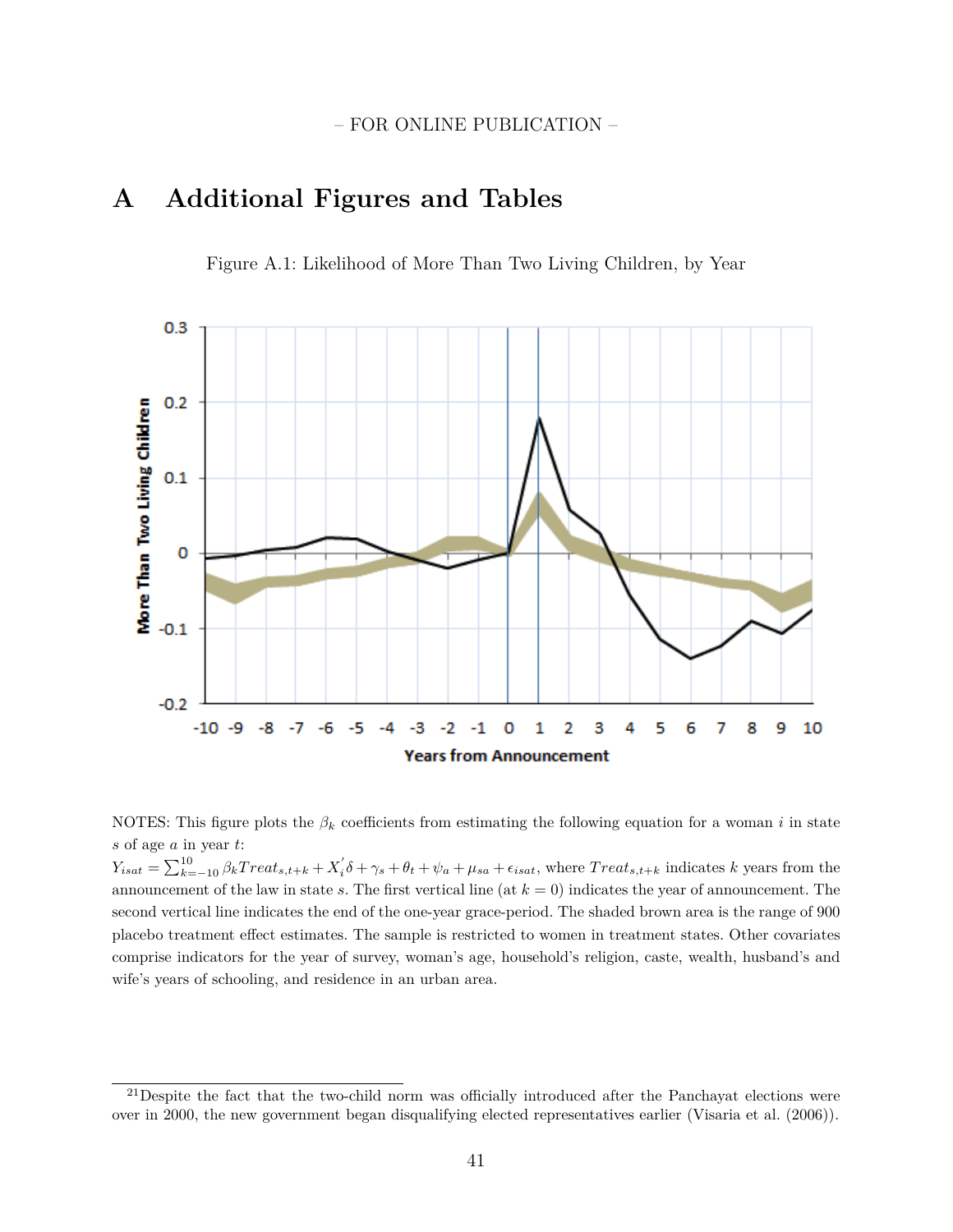<span id="page-44-0"></span>

Figure A.2: Likelihood of More Than Three Living Children, by Year

NOTES: This figure plots the  $\beta_k$  coefficients from estimating the following equation for a woman *i* in state *s* of age *a* in year *t*:

 $Y_{isat} = \sum_{k=-10}^{10} \beta_k Treat_{s,t+k} + X_i' \delta + \gamma_s + \theta_t + \psi_a + \mu_{sa} + \epsilon_{isat}$ , where  $Treat_{s,t+k}$  indicates k years from the announcement of the law in state *s*. The first vertical line (at *k* = 0) indicates the year of announcement. The second vertical line indicates the end of the one-year grace-period. The shaded brown area is the range of 900 placebo treatment effect estimates. The sample is restricted to women in treatment states. Other covariates comprise indicators for the year of survey, woman's age, household's religion, caste, wealth, husband's and wife's years of schooling, and residence in an urban area.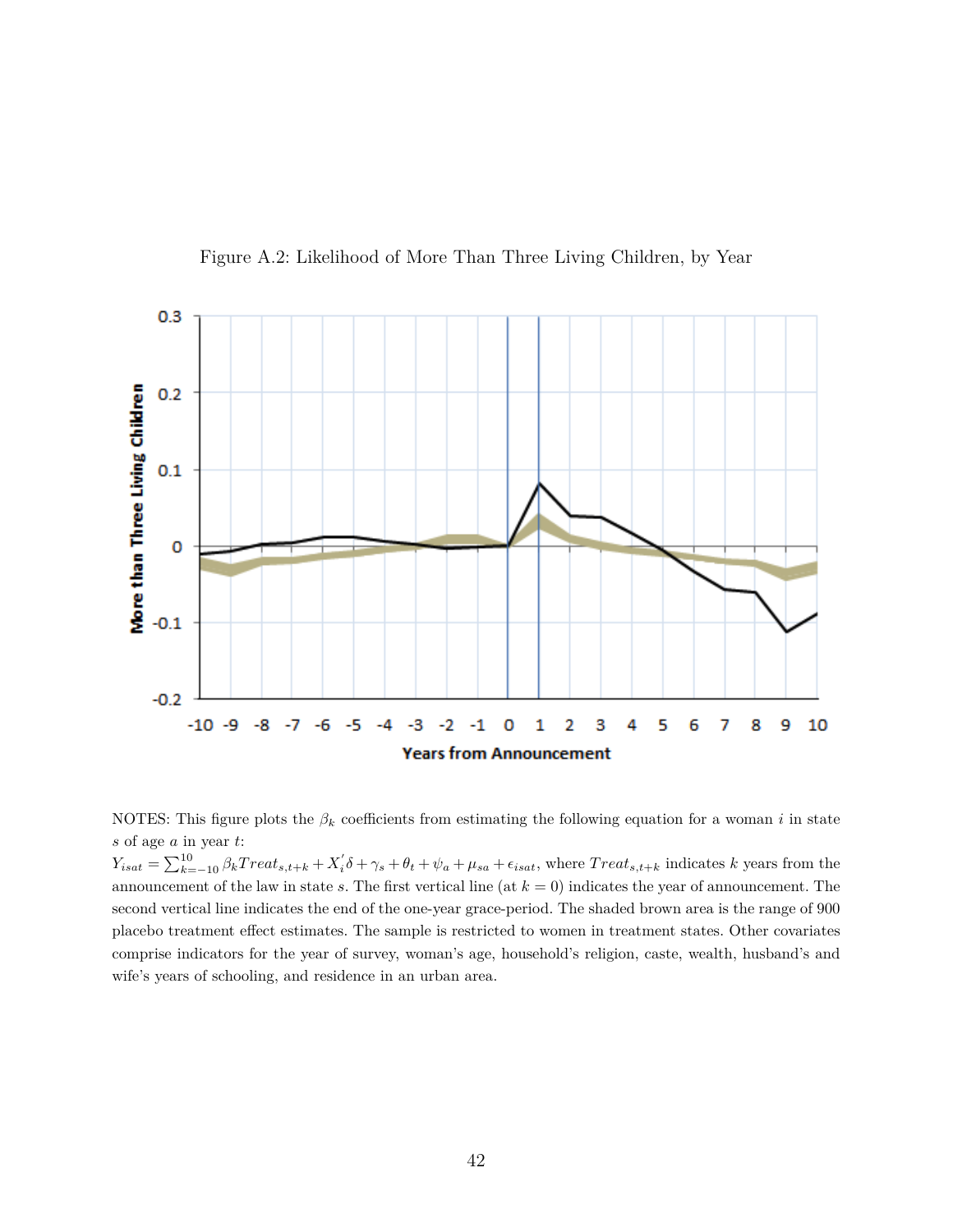<span id="page-45-0"></span>

Figure A.3: Likelihood of More Than Four Living Children, by Year

NOTES: This figure plots the  $\beta_k$  coefficients from estimating the following equation for a woman *i* in state *s* of age *a* in year *t*:

 $Y_{isat} = \sum_{k=-10}^{10} \beta_k Treat_{s,t+k} + X_i' \delta + \gamma_s + \theta_t + \psi_a + \mu_{sa} + \epsilon_{isat}$ , where  $Treat_{s,t+k}$  indicates k years from the announcement of the law in state *s*. The first vertical line (at *k* = 0) indicates the year of announcement. The second vertical line indicates the end of the one-year grace-period. The shaded brown area is the range of 900 placebo treatment effect estimates. The sample is restricted to women in treatment states. Other covariates comprise indicators for the year of survey, woman's age, household's religion, caste, wealth, husband's and wife's years of schooling, and residence in an urban area.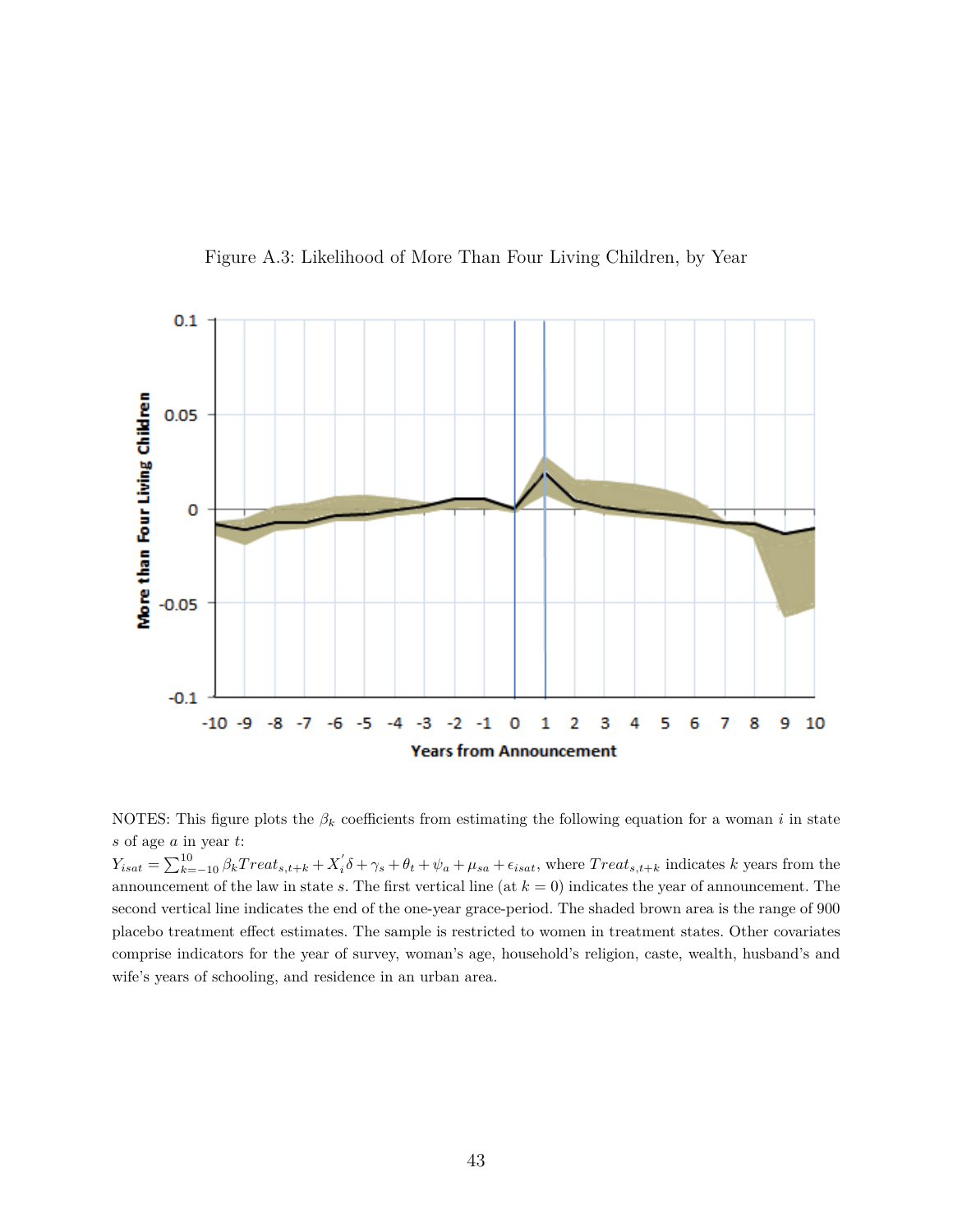<span id="page-46-0"></span>

| <b>State</b>     | <b>Election Years</b> |                               |  |  |  |
|------------------|-----------------------|-------------------------------|--|--|--|
|                  | Without the limits    | With the limits               |  |  |  |
| Rajasthan        | 1995                  | 2000, 2005, 2010              |  |  |  |
| Haryana          | 1994, 2010            | 2000, 2005                    |  |  |  |
| Andhra Pradesh   |                       | 1995, 2001, 2006, 2011        |  |  |  |
| Orissa           |                       | 1997, 2002, 2007, 2012        |  |  |  |
| Himachal Pradesh | 1995, 2005, 2010-11   | 2000                          |  |  |  |
| Madhya Pradesh   | 1994, 2010            | $2000$ <sup>21</sup> , $2005$ |  |  |  |
| Chhattisgarh     | 2010                  | 2000, 2005                    |  |  |  |
| Maharashtra      | 1995, 2000            | 2007, 2010, 2013              |  |  |  |
| Uttarakhand      | 2003, 2008, 2014      |                               |  |  |  |
| Jharkhand        | 2010                  |                               |  |  |  |
| Gujarat          | 2001, 2005-06         | 2010-11                       |  |  |  |
| Bihar            | 2006                  | 2011                          |  |  |  |

Table A.1: Panchayat Elections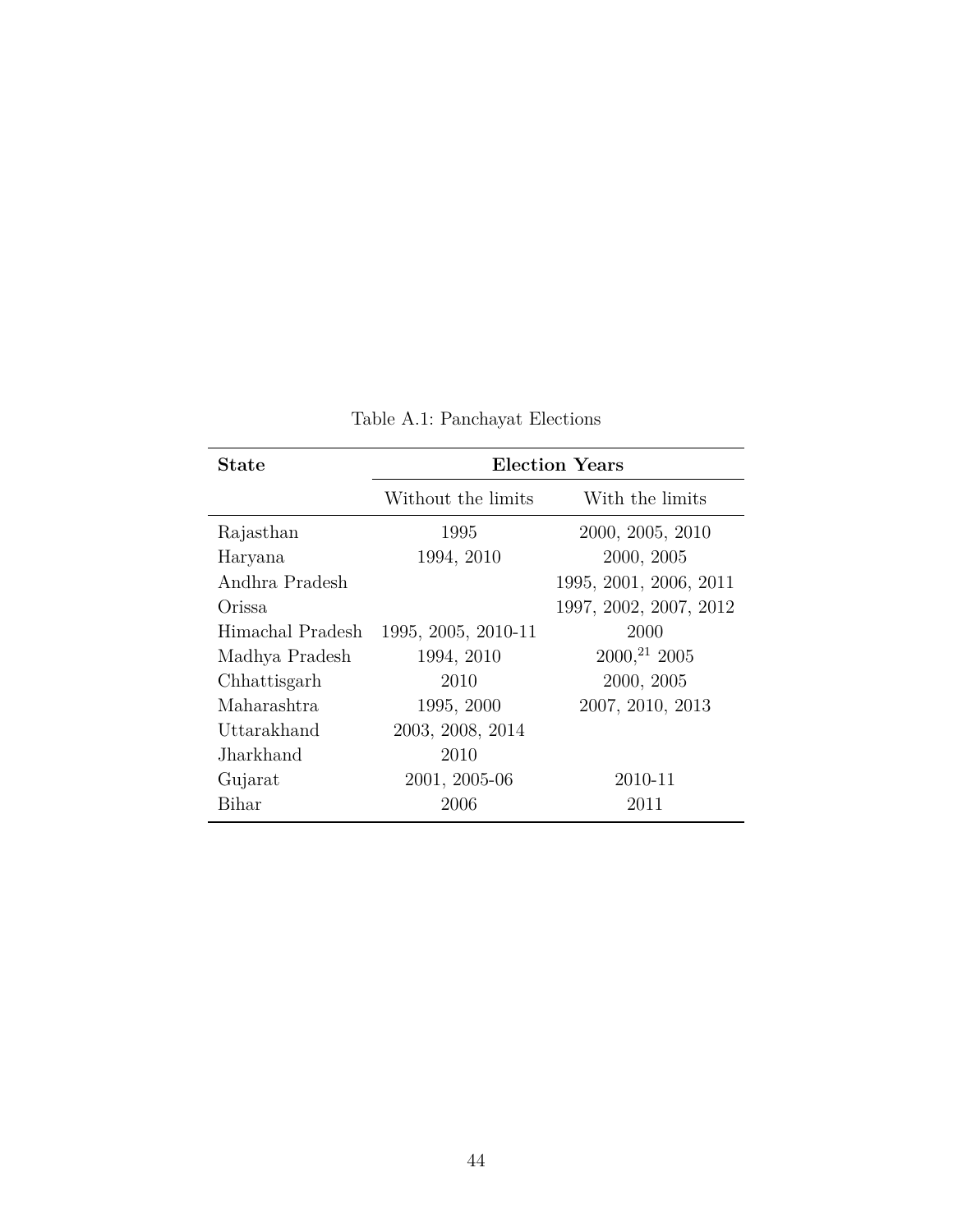| Dep var: More than 2 living children $= 1$ |                           |        |                           |
|--------------------------------------------|---------------------------|--------|---------------------------|
|                                            | (1)                       |        | (2)                       |
| $t-10$                                     | $-0.006$<br>(0.004)       | $t+1$  | 0.174<br>$(0.073)$ **     |
| $t-9$                                      | $-0.002$<br>(0.004)       | $t+2$  | 0.056<br>$(0.022)$ ***    |
| $t-8$                                      | 0.005<br>(0.007)          | $t+3$  | 0.027<br>$(0.015)$ **     |
| $t-7$                                      | 0.007<br>(0.006)          | $t+4$  | $-0.054$<br>$(0.022)$ **  |
| $t-6$                                      | 0.020<br>$(0.012)$ **     | $t+5$  | $-0.111$<br>$(0.044)$ *** |
| $t-5$                                      | 0.018<br>(0.013)          | $t+6$  | $-0.136$<br>$(0.056)$ **  |
| $t-4$                                      | 0.001<br>(0.007)          | $t+7$  | $-0.122$<br>$(0.052)$ **  |
| $t-3$                                      | $-0.009$<br>(0.005)       | $t+8$  | $-0.087$<br>$(0.036)$ **  |
| $t-2$                                      | $-0.021$<br>$(0.010)$ *** | $t+9$  | $-0.103$<br>$(0.043)$ *** |
| $t-1$                                      | $-0.010$<br>(0.007)       | $t+10$ | $-0.074$<br>$(0.031)$ *** |
| Ν                                          | 2,390,087                 |        |                           |

<span id="page-47-0"></span>Table A.2: Effect on the Likelihood of More than Two Living Children (with bootstrapping)

NOTES: This table presents the  $\beta_k$  coefficients from estimating the following equation for a woman *i* in state s of age a in year t:  $Y_{isat} = \sum_{k=-10}^{10} \beta_k Treat_{s,t+k} + X_i' \delta + \gamma_s + \theta_t + \psi_a + \epsilon_{isat}$ , where  $Treat_{s,t+k}$  indicates *k* years from the announcement of the law. All coefficients are from the same regression. Standard errors in parentheses are wild-cluster bootstrapped (one at a time) by state. The sample is restricted to women in treatment states. Other covariates comprise indicators for the year of survey, woman's age, household's religion, caste, wealth, husband's and wife's years of schooling, and residence in an urban area. \*\*\* 1%, \*\* 5%, \* 10%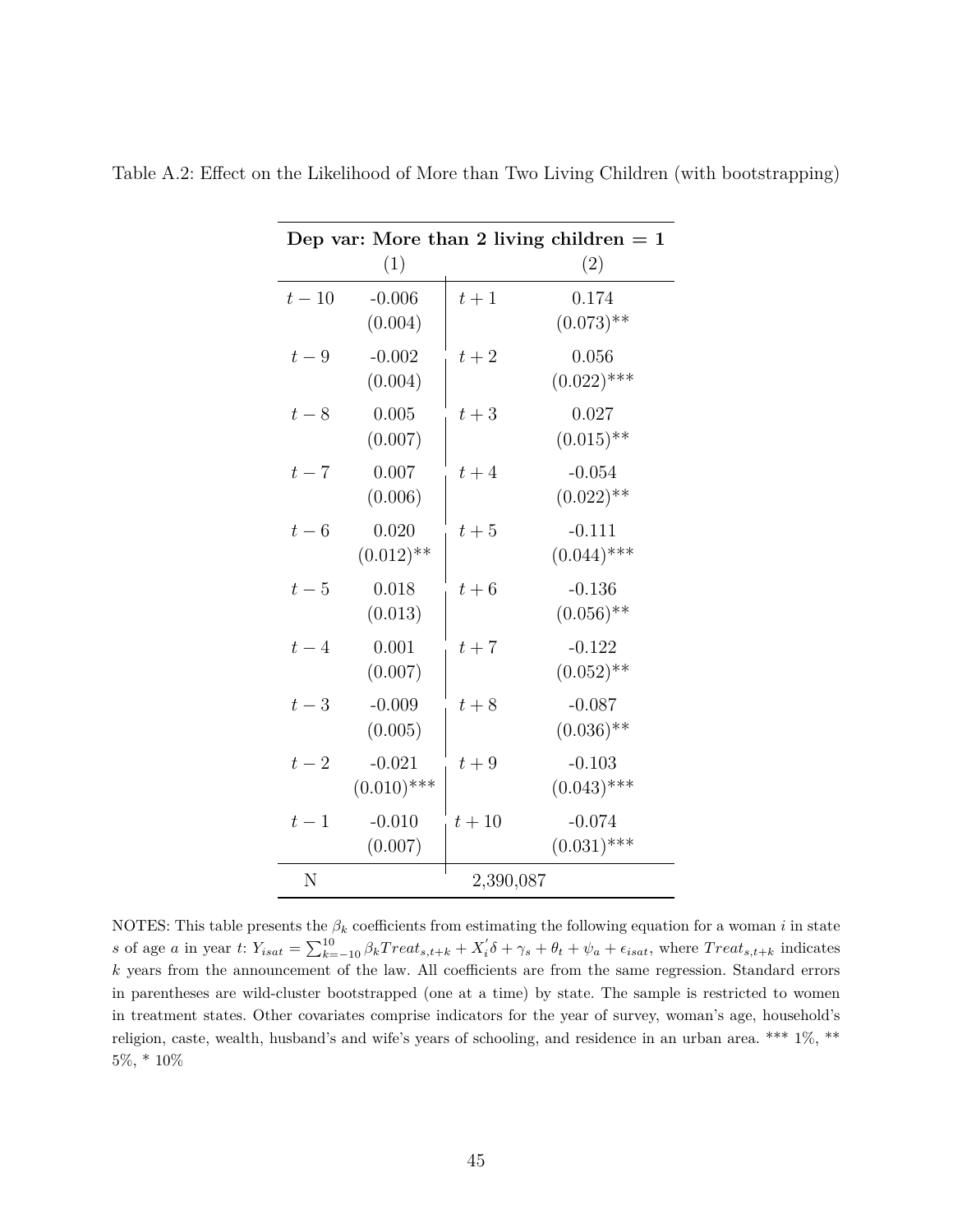## <span id="page-48-0"></span>**B State-wise Regulations**

#### **1. Rajasthan**: [41](#page-48-1)

According to the the Rajasthan Panchayati Raj Act, 1994, "...Every person registered as a voter in the list of voters of a Panchayati Raj Institution shall be qualified for election as a Panch or, as the case may be, a member of such Panchayati Raj Institution unless such person-...(l) has more than two children."..."The birth during the period from the date of commencement of the Act (23rd April, 1994), hereinafter in this proviso referred to as the date of such commencement, to 27th November, 1995, of an additional child shall not be taken into consideration for the purpose of the disqualification mentioned in Clause (l) and a person having more than two children (excluding the child, if any, born during the period from the date of such commencement to 27th November, 1995) shall not be disqualified under that clause for so long as the number of children he had on the date of commencement of this Act does not increase."

#### **2. Haryana**:

According to the 1994  $Act^{42}$  $Act^{42}$  $Act^{42}$ , "...No person shall be a Sarpanch or a Panch or a Gram Panchayat or a member of a Panchayat Samiti or Zila Parishad or continue as such who– (q) has more than two living children: Provided that a person having more than two children on or upto the expiry or one year of the commencement of this Act, shall not be deemed to be disqualified."

Prior to revocation:<sup>[43](#page-48-3)</sup> "Person shall be disqualified for being elected to a Gram Panchayat, Panchayat Samiti or Zila Parishad if:

...(xvii) has more than two living children; provided that this disqualification of more than two living children shall not apply for the persons who had more than two living children

<span id="page-48-2"></span><span id="page-48-1"></span> $^{41}\rm{Source:}\,\text{http://www.rajpanchayat.gov.in/common/toplinks/act/act.pdf}$  $^{41}\rm{Source:}\,\text{http://www.rajpanchayat.gov.in/common/toplinks/act/act.pdf}$  $^{41}\rm{Source:}\,\text{http://www.rajpanchayat.gov.in/common/toplinks/act/act.pdf}$ 

 $^{42}$ Source: [http://www.panchayat.gov.in/documents/10198/350801/The%20Haryana%20Panchayati%](http://www.panchayat.gov.in/documents/10198/350801/The%20Haryana%20Panchayati%20%20Raj%20Act%201994.pdf) [20%20Raj%20Act%201994.pdf](http://www.panchayat.gov.in/documents/10198/350801/The%20Haryana%20Panchayati%20%20Raj%20Act%201994.pdf)

<span id="page-48-3"></span><sup>43</sup>Source: http://secharyana.gov.in/html/faq1.htm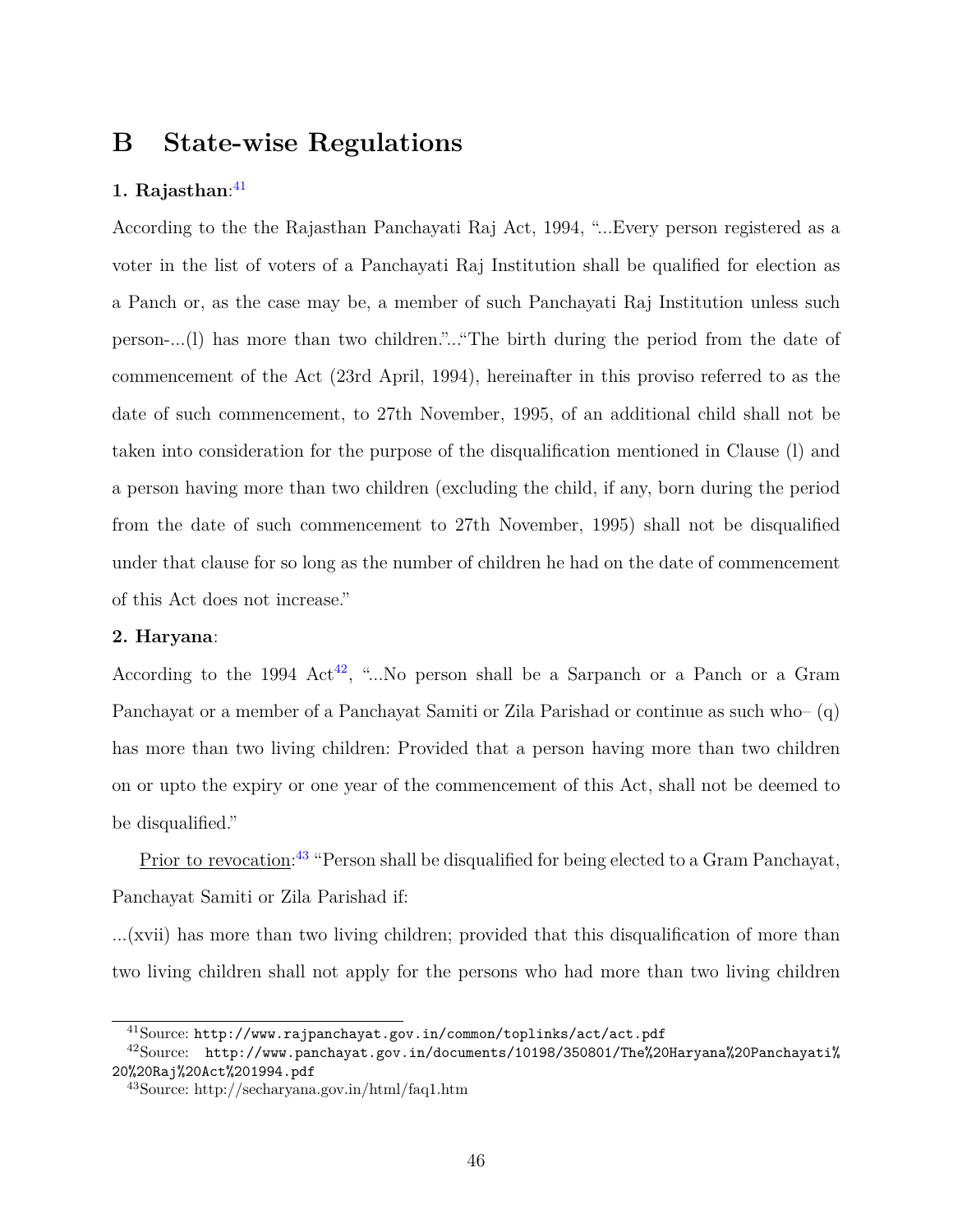before 21st April, 1995 unless he had additional child after the said date."

The Haryana government amended Section 175(q) of the Haryana Panchayati Raj Act, 1994, retrospectively with effect from January 1, 2005 to omit the section  $(q)$ .<sup>[44](#page-49-0)</sup>

#### **3. Andhra Pradesh**: [45](#page-49-1)

According to Section 19 (3) of the Andhra Pradesh Panchayati Raj Act, 1994,"...A person having more than two children shall be disqualified for election or for continuing as member:

Provided that the birth within one year from the date of commencement of the Andhra Pradesh Panchayat Raj Act, 1994 hereinafter in this clause referred to as the date of such commencement, of an additional child shall not be taken into consideration for the purposes of this clause;

Provided further that a person having more than two children (excluding the child if any born within one year from the date of such commencement) shall not be disqualified under this clause for so long as the number of children he had on the date of such commencement does not increase;

Provided also that the Government may direct that the disqualification in this section shall not apply in respect of a person for reasons to be recorded in writing.<sup>"[46](#page-49-2)</sup>

#### **4. Orissa**: [47](#page-49-3)

A person shall be disqualified for being elected to a PR institution if he "...has more than one spouse living or has more than two children. The last named disqualification shall not apply if the person had had more than two children before 21.04.1995 unless he begot an additional child after the said date. Rule 25 of O.G.P. Act gives full description of the disqualifications."

#### **5. Madhya Pradesh**: [48](#page-49-4)

"...condition to disqualify an office bearer of the Panchayat for holding the post: (1) that he

<span id="page-49-0"></span><sup>44</sup>Source: http://hindu.com/2006/07/22/stories/2006072207150500.htm

<span id="page-49-2"></span><span id="page-49-1"></span><sup>45</sup>Source: <http://www.ielrc.org/content/e9412.pdf>

<sup>46</sup>Further explanation at: [http://www.apsec.gov.in/RLBS\\_GPs/CLARIFICATIONS%202013/877%20-%](http://www.apsec.gov.in/RLBS_GPs/CLARIFICATIONS%202013/877%20-%20Qualification.pdf) [20Qualification.pdf](http://www.apsec.gov.in/RLBS_GPs/CLARIFICATIONS%202013/877%20-%20Qualification.pdf).

<span id="page-49-3"></span><sup>47</sup>Source: http://secorissa.org/download/FAQ2.pdf

<span id="page-49-4"></span><sup>48</sup>Source: <http://www.indiankanoon.org/doc/1285129/>